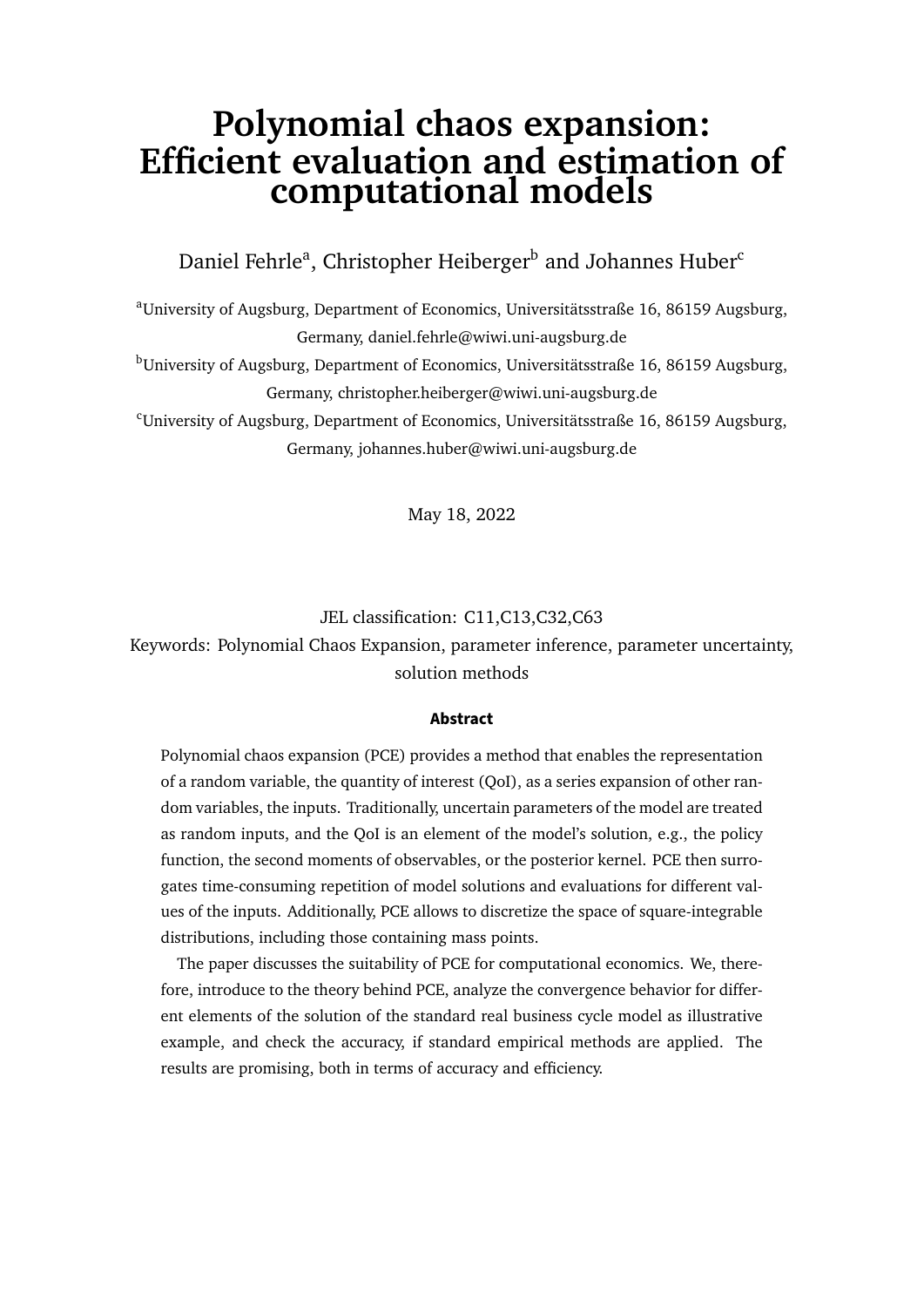#### **1 INTRODUCTION**

The implementation of modern computational models is often complicated by stochastic features and distributions. Two important examples are parameter uncertainty and heterogeneity inside the state space. The latter typically implies that a distribution over idiosyncratic states becomes part of the state space and methods to discretize this infinitedimensional object are needed before numerical methods can adequately handle them. Concerning the former, the uncertainty of parameters translates into uncertainty regarding the model's outcomes. Sensitivity analyses and estimation methods are convenient to deal with this uncertainty but require numerous repeated model solutions. Depending on the complexity of the model, estimation and sensitivity analysis can become a time-consuming computational task or even excessive if the factor time is critical, as in high-frequency real-time analysis. Polynomial chaos expansion (PCE), as employed in other scientific dis-ciplines, offers an elegant way to deal with these difficulties.<sup>[1](#page-1-0)</sup> This paper presents the basic theory and the implementation of PCE, discusses and performs potential application in economics, and comes with adequate MATLAB $^{\circledR}$  code.

In a nutshell, PCE enables the representation of a random variable as a series expansion of other random variables. To the best of our knowledge, there are two applications in economics so far. [Pröhl](#page-57-0) [\(2017\)](#page-57-0) uses PCE to discretize the state-space of the benchmark heterogeneous agent model and [Harenberg et al.](#page-56-0) [\(2019\)](#page-56-0) use the polynomial coefficients for a global sensitivity analysis of the standard real business cycle model. To complete our non-exclusive list of applications (state-space discretization, sensitivity analysis, and estimation), we especially examine the suitability for empirical methods. Our approach is to use PCE as a surrogate of the distribution of the model outcome given some parameter uncertainty. Therefore, we depict different model outcomes as quantities of interest (QoIs) (e.g., the policy function or the posteriors kernel) in terms of a series expansion of the model's uncertain parameters. Given the respective formulae, the required repeated evaluations are inexpensive in terms of computational time instead of repeated, potentially time-consuming, solutions of the entire model. Without limiting the applicability for other purposes, we use dynamic stochastic general equilibrium (DSGE) models and apply generalized methods of moments and likelihood-based methods, as we are familiar with the required techniques.

In its general form, the underlying theory of the method rests on the theory introduced by [Wiener](#page-58-0) [\(1938\)](#page-58-0) and the [Cameron and Martin](#page-56-1) [\(1947\)](#page-56-1) theorem. Given a family of stochas-

<span id="page-1-0"></span><sup>&</sup>lt;sup>1</sup>See e.g. [Kaintura et al.](#page-56-2) [\(2018\)](#page-56-2) for a review on the increasing application of PCE in electronics and electrics.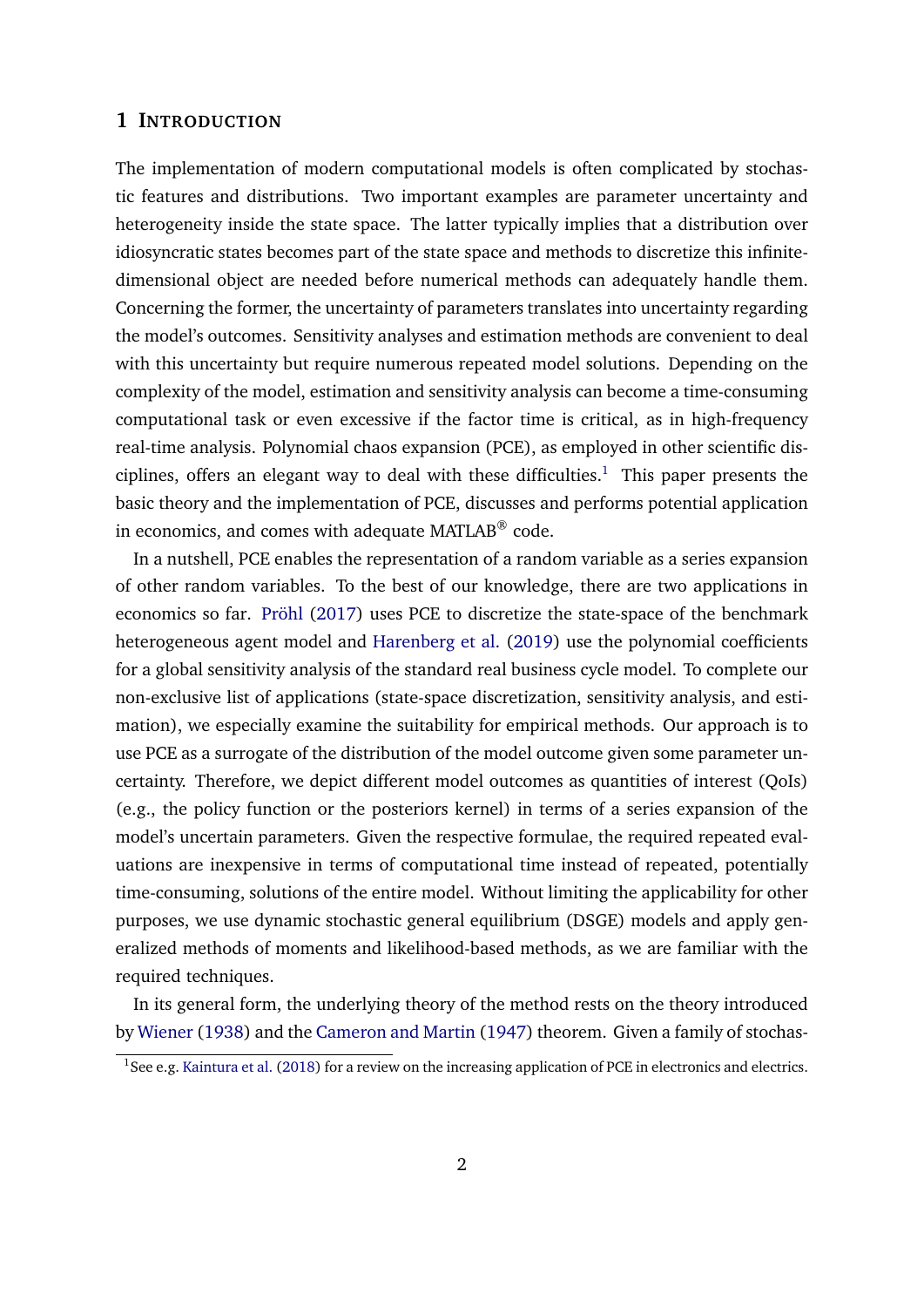tically independent and normally distributed random variables, which we call germs, the theorem establishes the existence of an orthogonal decomposition—with identity in the *L* 2 sense—of any random variable with finite second moments and measurable with respect to the germs, into Hermite polynomials in the germs. If we identify the germs with (transformations of) the model's unknown parameters, and if the model's outcome satisfies the required conditions, which apply to most computational economic models, the theory justifies an approximation of the model's outcome by a truncated series of polynomials in the unknown parameters. The so-called truncated PCE can be constructed easily from a limited number of model evaluations, and after construction of the PCE the model's outcome can be obtained uncostly by evaluation of the truncated series instead of repeated solutions of the model.

[Ghanem and Spanos](#page-56-3) [\(1991\)](#page-56-3) provide first applications of the theory to the problem of uncertain model parametrization. In such applications, we can typically restrict attention to the far easier case with a finite number of germs. In the one-dimensional case where parametrization uncertainty is introduced by means of only one unknown parameter described by a random variable  $\theta$  with (Borel) probability measure  $P_{\theta}$ , the existence of orthogonal decompositions is the direct consequence of the property that the (orthogonal) polynomials with respect to the inner product in  $L^2(\mathbb{R}, \mathscr{B}(\mathbb{R}), P_\theta)$  form a complete orthogonal system in *L* 2 . Moreover, the property does not only hold for Hermite polynomials and probability measures of normally distributed random variables but also extends to other commonly used distributions and the corresponding orthogonal polynomials from the Askey scheme. This extension, initially proposed by [Xiu and Karniadakis](#page-58-1) [\(2002\)](#page-58-1), is also known as generalized polynomial chaos expansion. For a finite number of unknown and stochastically independent parameters  $\theta_i$ , the property also extends to tensor products of the polynomials and the product probability measure. In consequence, any *L* <sup>2</sup> mapping can be represented by a Fourier series in the orthogonal polynomials and any random variable with finite second moments which is measurable with respect to the  $\theta_i$  can be written as a series of polynomials in the *θ<sup>i</sup>* .

For the problem at hand, the  $L^2$  mapping for which the Fourier series must be constructed is identified with the mapping from parameter values to the model's outcome *Y*. Moreover, the Fourier coefficients are defined by the inner product of this mapping with the orthogonal polynomials. If the inner product cannot be computed analytically, numerical integration rules like Gauss quadratures can be employed which, if the dimensionality of unknown parameters is not too large, require only a comparably small number of model evaluations. As the dimensionality of the problem becomes larger, sparse grid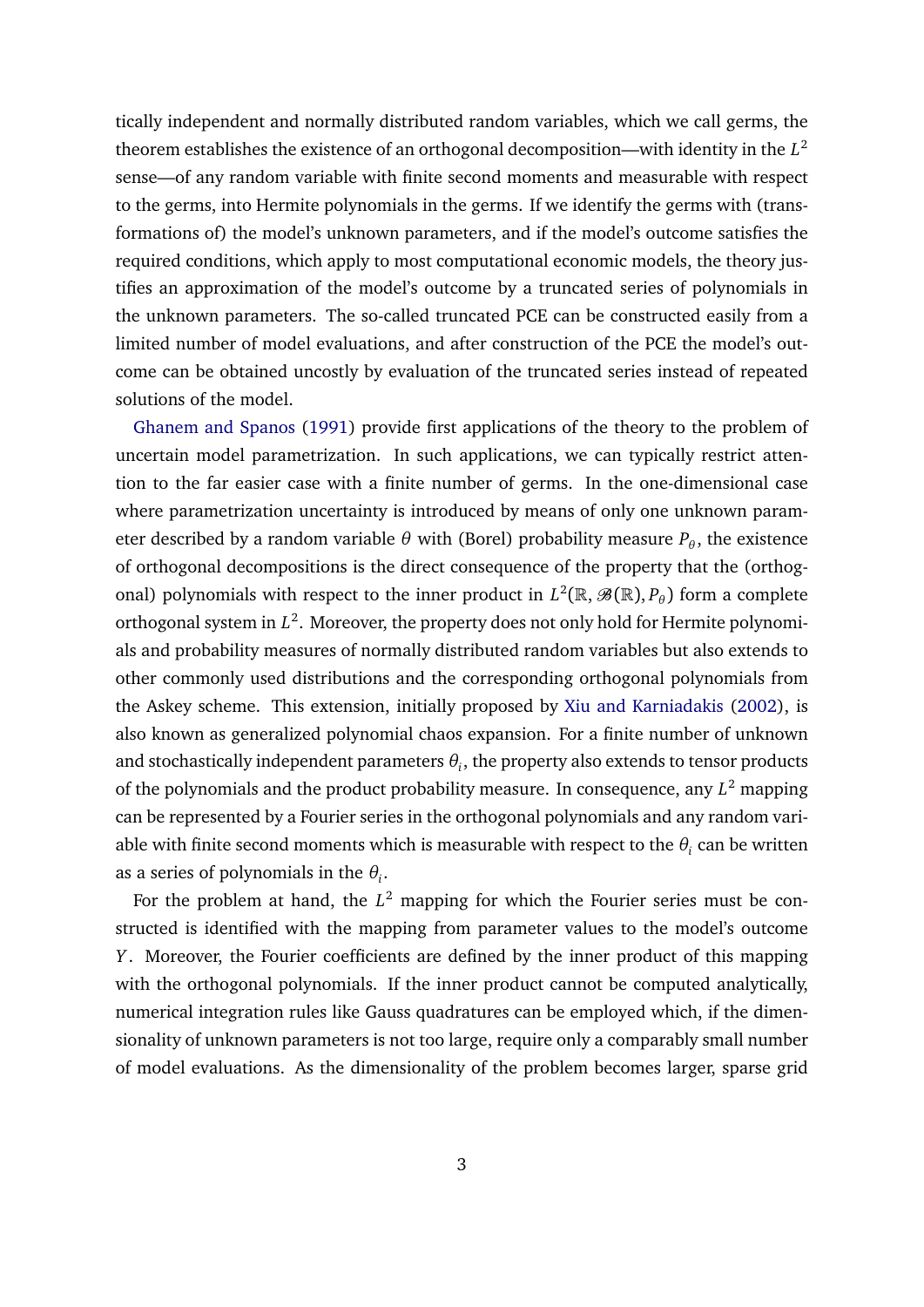methods, such as Smolyak-Gauss quadrature can help or, alternatively, the coefficients can be obtained from least squares.

After the construction of the truncated PCE, it can be used as a surrogate of the model outcome and thus, for inexpensive evaluations. First, statistical properties of the model outcome can be derived directly from the PCE and the parameters' distributions. The statistical properties can then be used to quantify the effects of parameter uncertainty. For example, the variance of the model outcome can be used as a first indicator for a sensitivity analysis, which provides the basis of the approach of [Harenberg et al.](#page-56-0) [\(2019\)](#page-56-0). Second, the Fourier expansion can also be used as a pointwise approximation for the mapping between parameters and the QoI. This mapping is the basis of our approach, as estimation methods that require repeated recalculations of the model outcome can be sped up significantly. Since Bayesian inference naturally combines the specification of a-priori parameter uncertainty in form of prior distributions with the necessity for repeated model solutions, it provides an especially well-suited setting for the implementation of PCE. The application of PCE in Bayesian inference was first analyzed by [Marzouk et al.](#page-57-1) [\(2007\)](#page-57-1) in engineering but to the best of our knowledge, the method has not yet been studied in economic models.

We apply the method of PCE to the benchmark real business cycle (RBC) model, since this model is suited as illustrative example due to its well-known and simplistic nature. We analyze the convergence behaviour of the PCE—in the sense of the *L* <sup>2</sup> norm of the approximation error over the parameters' support—as the degree of truncation is increased. Our analysis starts with an example where three parameters are assumed unknown, namely the capital share in production, the coefficient of relative risk aversion and the autocorrelation parameter of total factor productivity, and considers the PCEs of various model outcomes including the model's linear solution, a projection solution, the variables' second moments and the impulse response function. Although we assume rather "loose" distributions for the unknown parameters, we find linear convergence speed in all cases, and remarkably well approximations can be obtained already with a rather small degree of truncation and a small number of model evaluations. If the model outcome, e.g the linearized policy function, has to be evaluated for a sample of 100,000 parameter values, the PCE with truncation degree 7 provides an approximation with *L* 2 error of 10<sup>−</sup><sup>3</sup> while the computational time for construction and evaluation is lower by the factor 30 compared to repeated computations.

We extend our example to the higher-dimensional problem where all six model parameters are assumed unknown. Compared to full-grid quadrature rules, sparse-grid quadrature rules and least squares provide less accurate derivations of the PCE coefficients. In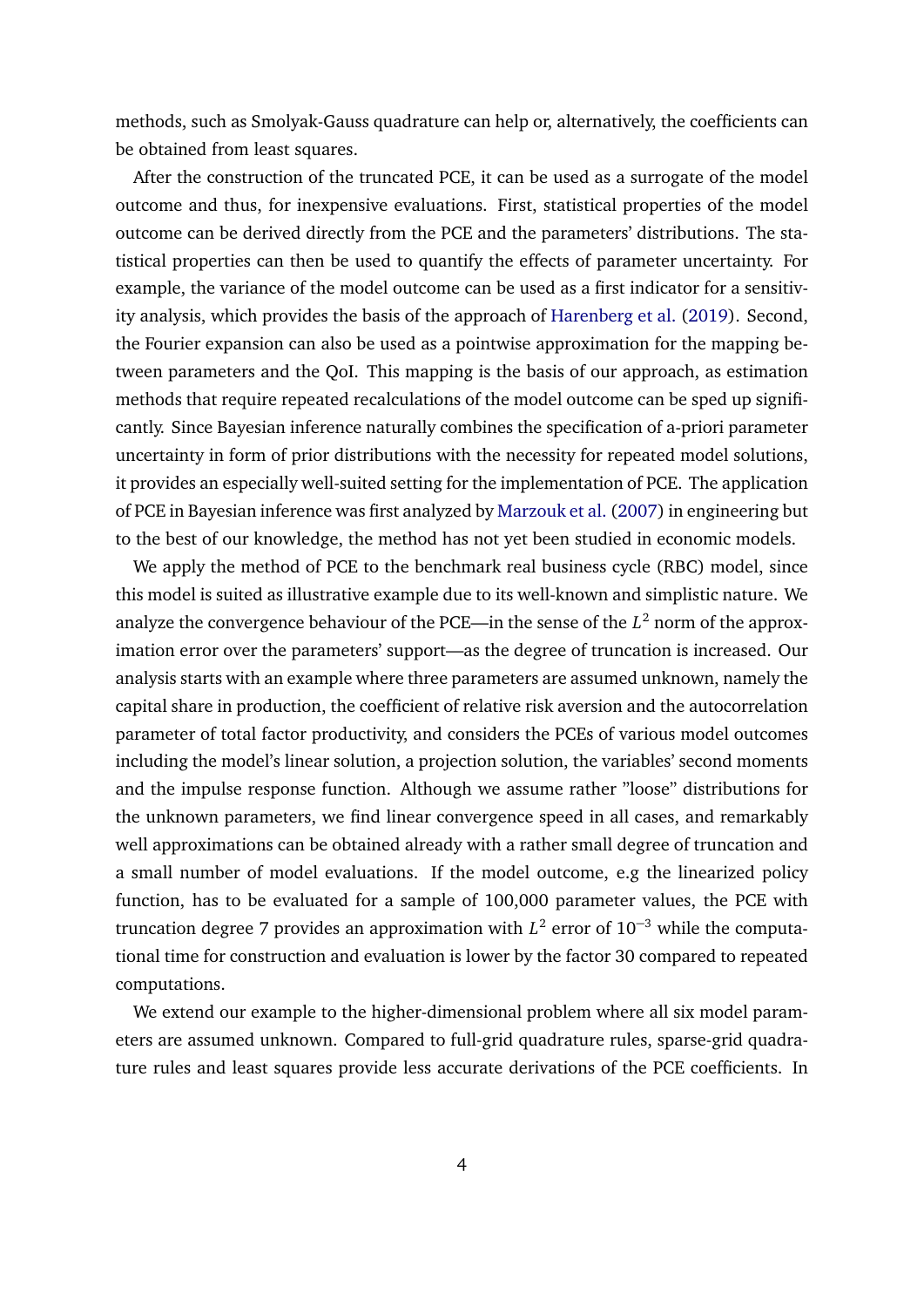consequence, the approximated PCEs require a higher degree of truncation in order to deliver the same accuracy. However, they also require significantly less time for construction. A comparison of computational time versus the approximation's accuracy shows that the PCE constructed from sparse-grid quadrature is most efficient followed by least squares. Yet, for higher degrees of truncation, inaccuracies in the PCE coefficients derived from least squares eventually become dominant and even reverse convergence.

Our analysis continues with Monte Carlo experiments as in [Ruge-Murcia](#page-57-2) [\(2007\)](#page-57-2) where we gauge the quality of the model's PCE when used for several empirical methods. More specifically, we estimate the model's parameters by generalized method of moments (GMM), simulated method of moments (SMM), maximum-likelihood estimation (MLE) and Bayesian estimation (BE) but use PCE to evaluate the QoI for different parameter values. Compared to the benchmark procedure of repeated solutions, we find that the PCE based method is remarkably efficient and accurate. Estimates deviate only negligibly from the benchmark procedure and most notable, the computation time can be reduced by 99 percent for BE and by 50 percent for GMM, SMM and MLE.

The application of [Pröhl](#page-57-0) [\(2017\)](#page-57-0) is somewhat different. She uses PCE to expand the distributed state variables. The coefficients of the truncated PCE become the state variables and thereby, arguments of the policy function. While the examination of this approach is out of our scope, this primer in PCE together with fundamental knowledge of the solution methods of heterogeneous agent models are sufficient to outline the basic idea of the [Pröhl](#page-57-0) [\(2017\)](#page-57-0) approach.

The remainder of the paper is structured as follows. First, we give a simple example to outline the concept of PCE in section [2.](#page-5-0) In section [3](#page-8-0) we review the basic theory for the existence of polynomial chaos expansions and present the most common practical methods to compute the PCE coefficients. Section [4](#page-20-0) discusses different applications of the PCE, either to evaluate statistical properties of the model outcome or for pointwise approximation of the mapping from the parameters to the model outcome. In this section, we particularly highlight its application to construct surrogates for the model's linear solution or for projection solutions and to approximate gradients. Additionally, we present the basic concepts behind the applications of [Harenberg et al.](#page-56-0) [\(2019\)](#page-56-0) and [Pröhl](#page-57-0) [\(2017\)](#page-57-0). In section [5,](#page-26-0) we apply our approach to the benchmark RBC model and discuss the basic results and potential drawbacks. Section [6](#page-46-0) concludes. More detailed derivations are found in the appendix.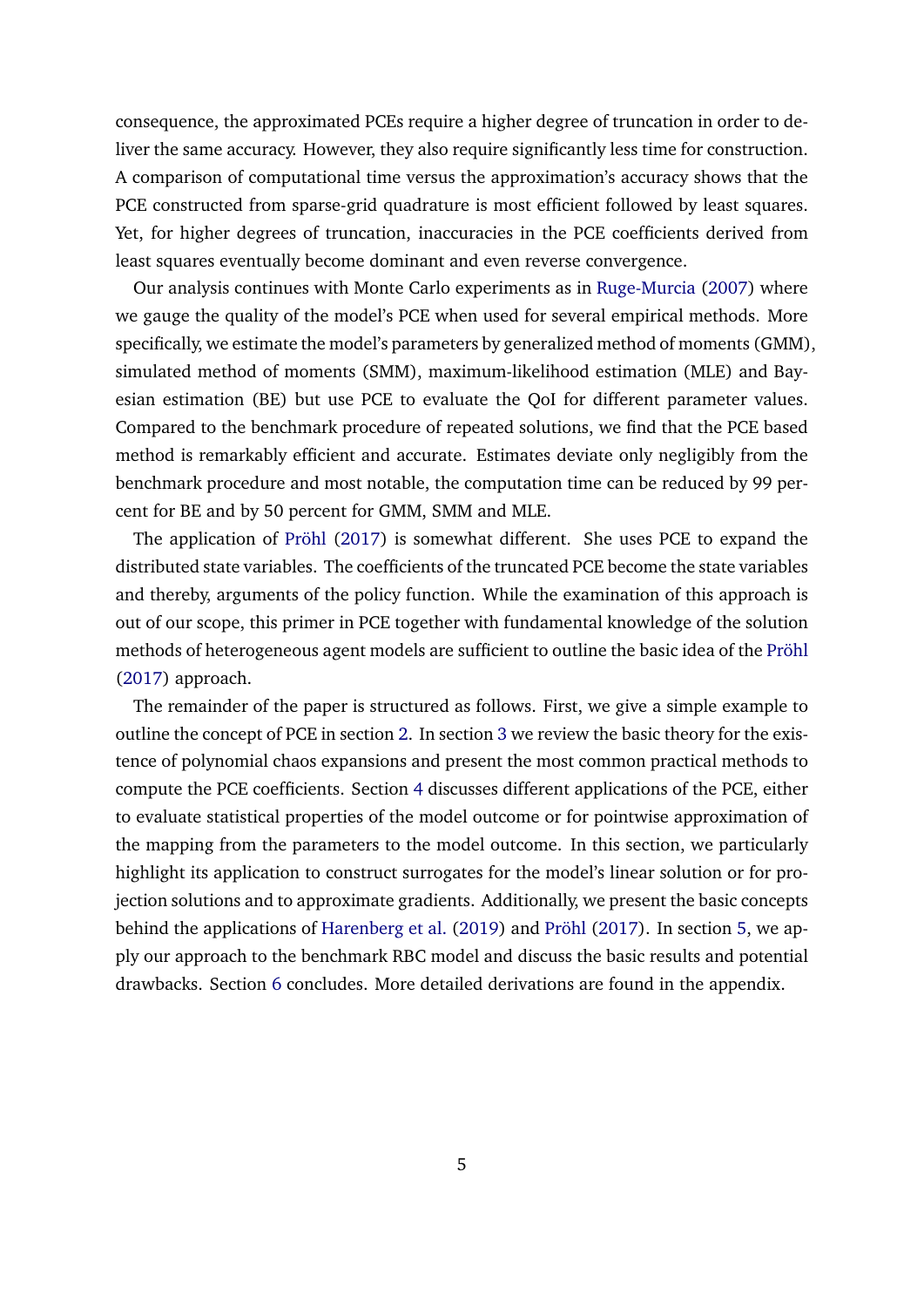#### <span id="page-5-0"></span>**2 A SIMPLE EXAMPLE**

Before introducing the theoretical framework of PCE, we first want to outline the concept at hand of a simple example. Since our numerical analysis focuses on discretely-timed models, our example considers the following system of linear first-order difference equations in two real-valued variables  $x_{1,t}$  and  $x_{2,t}$ ,

 $\vartheta x_{1,t+1} + x_{2,t+1} = x_{1,t}$  $x_{1,t+1} + x_{2,t+1} = x_{2,t}$ 

for all  $t \in \mathbb{N}$ , and given  $x_{1,0}$  and  $x_{2,0}$ . Moreover,  $\vartheta \in (0,1)$  is an unknown parameter. While the variables' explicit recursion can be derived straightforwardly here by

$$
\begin{pmatrix} x_{1,t+1} \\ x_{2,t+1} \end{pmatrix} = H(\vartheta) \begin{pmatrix} x_{1,t} \\ x_{2,t} \end{pmatrix}, \text{ where } H(\vartheta) := \begin{pmatrix} h_{11}(\vartheta) & h_{12}(\vartheta) \\ h_{21}(\vartheta) & h_{22}(\vartheta) \end{pmatrix} = \begin{pmatrix} \frac{-1}{1-\vartheta} & \frac{1}{1-\vartheta} \\ \frac{1}{1-\vartheta} & \frac{-\vartheta}{1-\vartheta} \end{pmatrix},
$$

the mapping  $\vartheta \mapsto H(\vartheta)$  from the unknown parameter to the (linearized) policy can typically not be derived analytically, but can only be computed numerically, if the system of difference equations is non-linear and stochastic. In consequence, if  $H(\vartheta)$  needs to be computed for different parameter values, the underlying numerical methods must eventually be applied repeatedly. PCE, on the other hand, aims to represent the mapping  $\vartheta \mapsto H(\vartheta)$ as a truncation from the Fourier series

$$
h_{ij}(\vartheta) = \sum_{n=0}^{\infty} \hat{h}_{ij}^{(n)} q_n(\psi^{-1}(\vartheta)),
$$

where  $q_n$  is the n-th polynomial from a family of orthogonal polynomials,  $\psi^{-1}(\vartheta)$  is a transformation of the parameter space into the space of the polynomial orthogonal counterpart's argument, and  $\hat{h}^{(n)}_{ij}$  is the corresponding Fourier coefficient of the polynomial. The truncated series expansion is constructed from a limited number of numerical evaluations of the mapping as follows.

First, the uncertainty about the parameter is taken into account by describing it by a random variable  $\theta$  with suitable probability distribution  $P_\theta.$  For the present example, suppose that  $\theta$  is uniformly distributed over the interval  $(0, b)$ ,  $0 < b \le 1$ . Second, the series expansion is constructed in a well-known family of orthogonal polynomials, which satisfies orthogonality w.r.t. some weighting function *w*. Thereby, the appropriate family of orthogonal polynomials is most conveniently chosen in such a way that the weight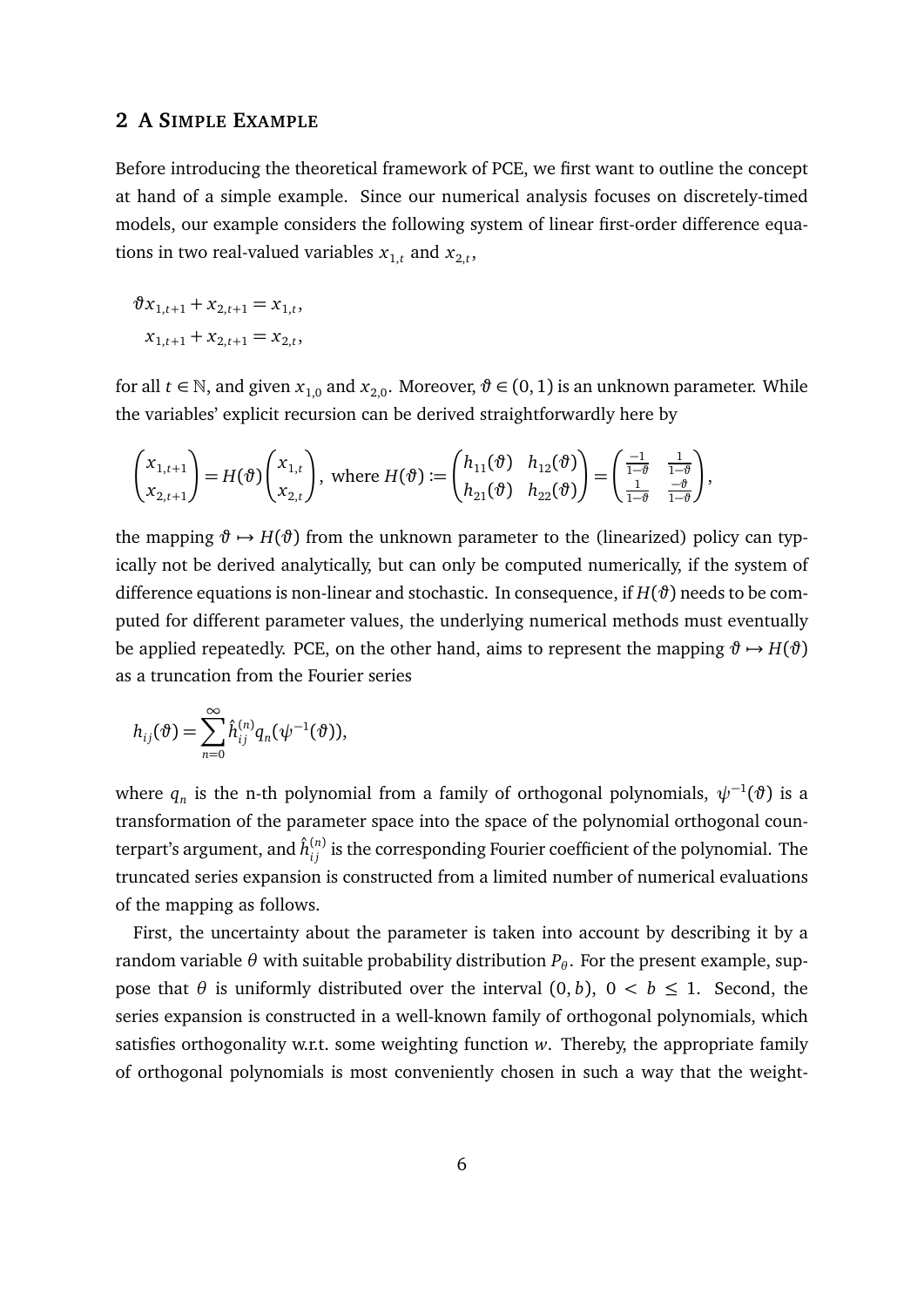ing function *w* coincides with the probability density function of the unknown parameter. However, in order to achieve conformity between the weighting function and the density function, a (linear) transformation of the parameter typically becomes necessary. In the present case, Legendre polynomials {*L<sup>n</sup>* }*n*≥<sup>0</sup> are orthogonal w.r.t. the weighting function  $w(s) = \mathbb{1}_{(-1,1)}(s)$ , i.e. they satisfy

$$
\int_{\mathbb{R}} L_n(s) L_m(s) w(s) ds = \begin{cases} 0, & \text{if } n \neq m, \\ \|L_n\|^2 := \frac{2}{2n+1}, & \text{if } n = m. \end{cases}
$$

Hence, transformation of the unknown parameter *θ* to the so-called germ *ξ* by

$$
\xi := \psi^{-1}(\theta) := 2\frac{\theta}{b} - 1 \Leftrightarrow \theta = \psi(\xi) = \frac{(\xi + 1)b}{2},
$$

yields the desired result, and Legendre polynomials are orthogonal w.r.t. the probability distribution  $P_{\xi}$  of  $\xi$ . Given that  $b < 1$ , the mapping  $s \mapsto h_{ij}(\psi(s))$  for each entry  $h_{ij}$  of the matrix *H* is square integrable w.r.t. *P<sup>ξ</sup>* and can be represented by a Fourier series of the form[2](#page-6-0)

<span id="page-6-2"></span>
$$
h_{ij}(\psi(s)) = \sum_{n=0}^{\infty} \hat{h}_{ij}^{(n)} L_n(s).
$$
 (1)

Moreover, orthogonality implies that the Fourier coefficients  $\hat{h}^{(n)}_{ij}$  satisfy

$$
\hat{h}_{ij}^{(n)} = ||L_n||^{-2} \int_{-1}^1 h_{ij}(\psi(s)) L_n(s) \, ds.
$$

Finally, numerical integration methods are generally required to compute the coefficients  $\hat{h}^{(n)}_{ij}$ . For example, using Gauss-Legendre-quadrature with  $M$  nodes  $s_i$  and weights  $\omega_i$  $vields<sup>3</sup>$  $vields<sup>3</sup>$  $vields<sup>3</sup>$ 

$$
\hat{h}_{ij}^{(n)} \approx ||L_n||^{-2} \sum_{i=1}^{M} h_{ij}(\psi(s_i)) L_n(s_i) \omega_i.
$$

<span id="page-6-1"></span><span id="page-6-0"></span><sup>2</sup>The details in which sense convergence of the series can be established are discussed in the next section.  $^3$ If we additionally write the transformation  $\psi$  between parameter and germ in terms of the Legendre polynomials, i.e.

$$
\psi(s) = \underbrace{\frac{b}{2}}_{=: \hat{\theta}_0} L_0(s) + \underbrace{\frac{b}{2}}_{=: \hat{\theta}_0} L_1(s),
$$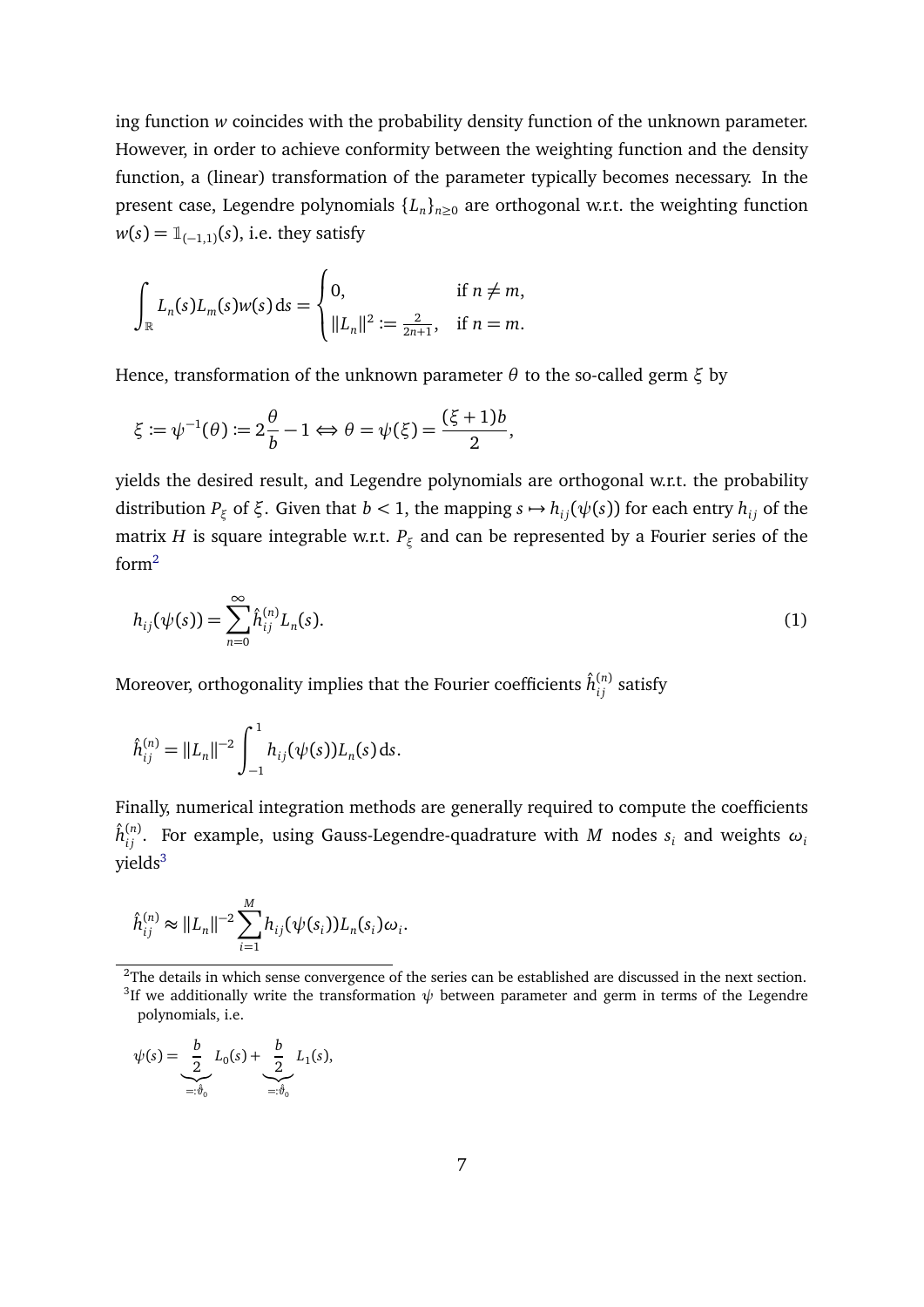Table [1](#page-7-0) shows for  $b = 0.9$  and  $M = 5$  the quadrature weights  $\omega_i$ , the nodes  $s_i$ , the corresponding retransformed parameter values  $\vartheta_i\coloneqq\psi(s_i)$ , and for the matrix entry  $h_{11}$ the evaluation  $h_{11}(\vartheta_i) = \frac{-1}{1-\vartheta_i}$ .

<span id="page-7-0"></span>

|          | $\omega_i$ | S:        | $\vartheta$ . | $h_{11}(\vartheta_i)$ |
|----------|------------|-----------|---------------|-----------------------|
|          | 0.2369     | $-0.9062$ | 0.0422        | $-1.0441$             |
| റ        | 0.4786     | $-0.5385$ | 0.2077        | $-1.2621$             |
| っ<br>w   | 0.5689     |           | 0.4500        | $-1.8182$             |
| $\Delta$ | 0.4786     | 0.5385    | 0.6923        | $-3.2500$             |
|          | 0.2369     | 0.9062    | 0.8578        | $-7.0314$             |

**Table 1:** Example

Together with  $L_0(s_i) = 1, L_1(s_i) = s_i, ||L_0||^2 = 2$ , and  $||L_1||^2 = \frac{2}{3}$  $\frac{2}{3}$ , one can therefore compute, e.g., $4$ 

$$
\hat{h}_{11}^{(0)} \approx \frac{1}{2} \sum_{i=1}^{5} h_{11}(\vartheta_i) \omega_i = -2.55 \quad \text{and} \quad \hat{h}_{11}^{(1)} \approx \frac{3}{2} \sum_{i=1}^{5} h_{11}(\vartheta_i) s_i \omega_i = -2.70.
$$

In this case, the computation of the Fourier coefficients  $\hat{h}_{11}^{(n)}$  requires  $M = 5$  (numerical) evaluations of the mapping  $\vartheta \mapsto h_{11}(\vartheta)$ . After computation of the first *N* + 1 Fourier coefficients, one can use the truncated series expansion of [\(1\)](#page-6-2), i.e.

$$
h_{11}(\vartheta) \approx \sum_{n=0}^{N} \hat{h}_{11}^{(n)} L_n(\psi^{-1}(\vartheta)),
$$

in order to (approximately) evaluate  $h_{11}(\vartheta)$  for arbitrary parameter values without fur-ther need of direct numerical evaluations.<sup>[5](#page-7-2)</sup> Figure [1](#page-8-1) shows a comparison between exact evaluation of  $h_{11}(\vartheta)$  and the truncated PCE with truncation level  $N = 5$ .

we equivalently arrive at

$$
\hat{h}_{ij}^{(n)} \approx ||L_n||^{-2} \sum_{i=1}^{M} h_{ij} \left( \hat{\vartheta}_0 L_0(s_i) + \hat{\vartheta}_1 L_1(s_i) \right) L_n(s_i) \omega_i.
$$

<span id="page-7-1"></span>Note that this expression is identical to the more general form in [\(4\)](#page-15-0). <sup>4</sup>For comparison, exact integration yields

$$
\hat{h}_{11}^{(0)} = \frac{1}{2} \int_{-1}^{1} \frac{-1}{1 - \frac{(s+1)b}{2}} ds = \frac{\ln(1-b)}{b} = -2.56, \ \hat{h}_{11}^{(1)} = \frac{3}{2} \int_{-1}^{1} \frac{-s}{1 - \frac{(s+1)b}{2}} ds = \frac{6-3b}{b^2} \ln(1-b) + \frac{6}{b} = -2.71.
$$

<span id="page-7-2"></span><sup>5</sup>Of course, an appropriate choice of the number *M* of quadrature nodes and, therefore, of the number of numerical evaluations is necessary in order to derive the Fourier coefficients depends on the truncation level *N*. More details on this topic are provided in the next section.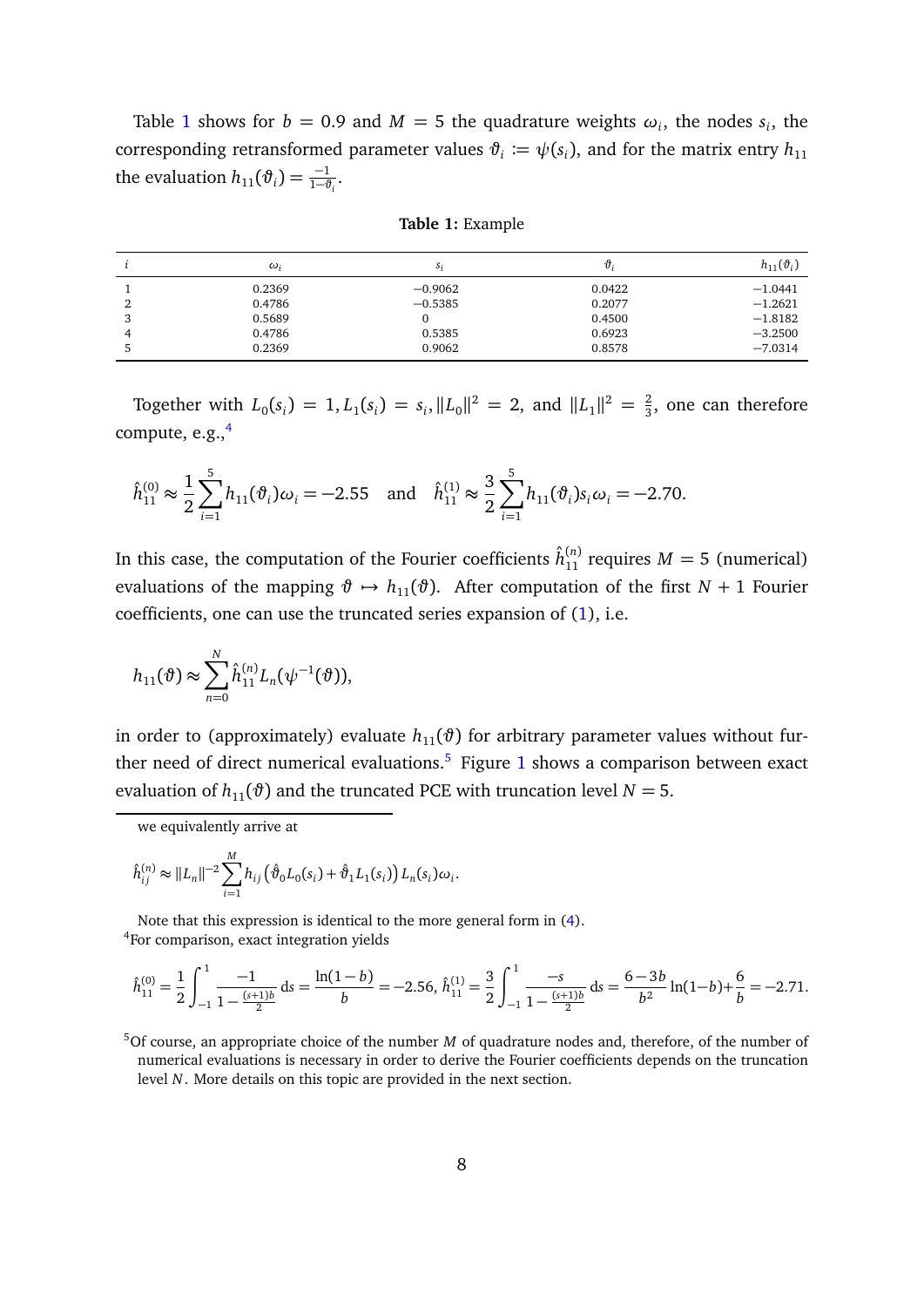<span id="page-8-1"></span>

**Figure 1:** Example: Exact Evaluation and PCE (numerical integration)

Finally, note already here that an important restriction of the methods is the requirement that the mapping  $s \mapsto h_{ij}(\psi(s))$  is square integrable w.r.t.  $P_{\xi}$ , or equivalently w.r.t. the weighting function *w* corresponding to the family of orthogonal polynomials. In the present example, this condition is fulfilled for  $b < 1$ . Yet, if  $b = 1$ , the integrals from which the coefficients are defined are not finite, e.g.,

$$
\hat{h}_{11}^{(0)} = \frac{1}{2} \int_{-1}^{1} \frac{-1}{1 - \frac{s+1}{2}} \, \mathrm{d}s = -\infty.
$$

#### <span id="page-8-0"></span>**3 GENERALIZED POLYNOMIAL CHAOS EXPANSIONS**

We begin by reviewing the basic idea and theory behind the concept of PCE. While PCE proved useful for a variety of applications, we focus on their implementation to efficiently evaluate computationally expensive model outcomes when one or more of the model's inputs, e.g. model parameters, are uncertain.

**Notation and Preliminaries** We consider a computational economic model where  $\vartheta_i \in$ *Θ*<sub>*i*</sub>, *Θ*<sub>*i*</sub> ⊂ ℝ, *i* = 1, . . . , *k*, denotes an arbitrary selection of *k* ∈ N parameters of the model. Moreover, we are interested in some model outcome(s) denoted by a vector  $y \in \mathbb{R}^m$ ,  $m \in \mathbb{N}$ . The relation between the input parameters  $\vartheta_i$  and the model outcome(s) *y* is determined deterministically, i.e. repeated computation of  $y$  with the same inputs  $\vartheta_i$  to the model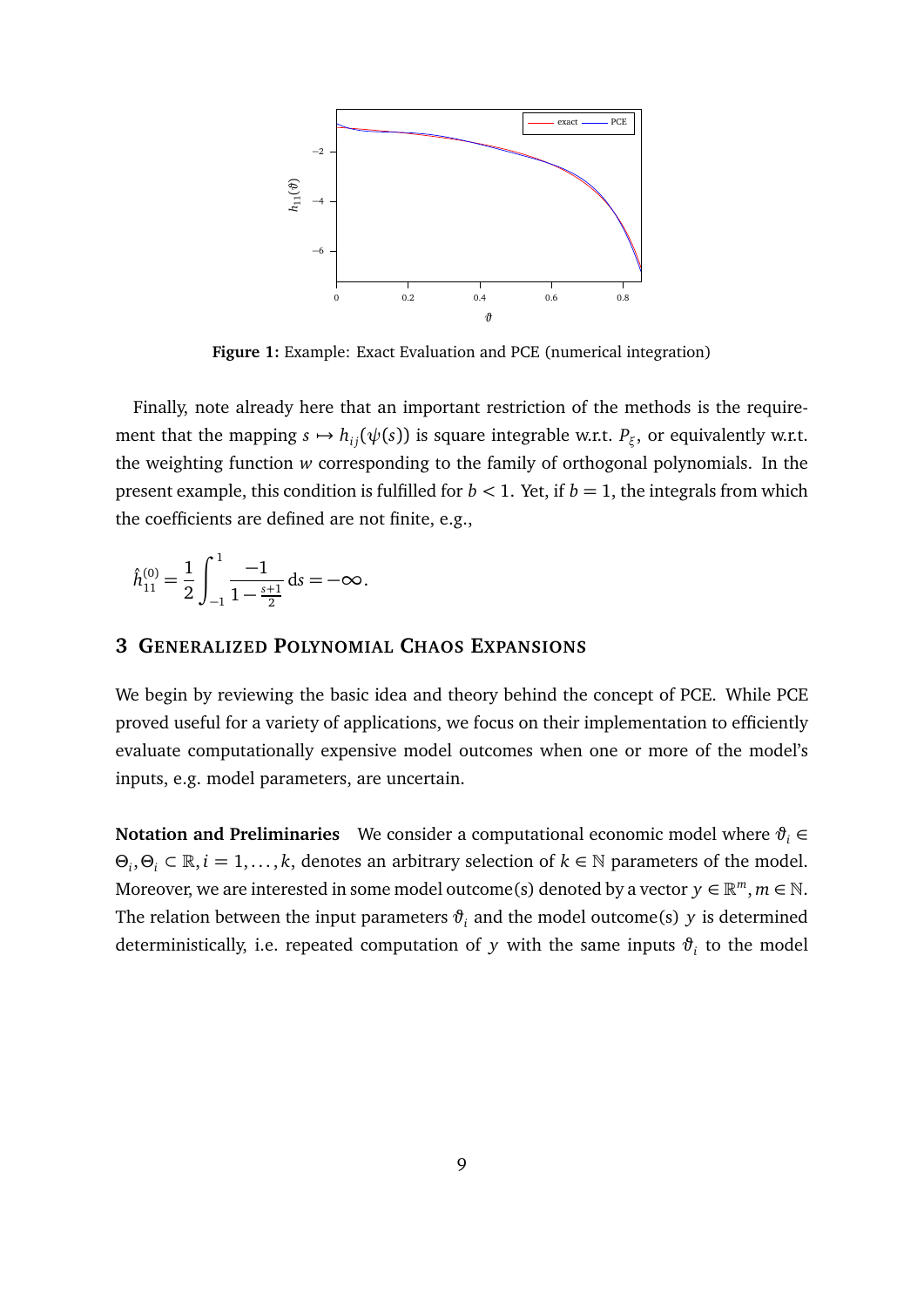produces the same result.<sup>[6](#page-9-0)</sup> This mapping between the  $\vartheta_i$  and *y* is described by

$$
y = h(\vartheta_1, \ldots, \vartheta_k)
$$

where  $h\colon \Theta\to \mathbb{R}^m, \Theta=\times_{i=1}^k \Theta_i\subset \mathbb{R}.$  Without loss of generality we consider the case  $m = 1$  in the following, and note that for  $m \geq 2$  all derivations can be applied separately to each component  $y_i$  of  $y$ ,  $i = 1, \ldots, m$ , in the same way.

Now further consider the case where the values  $\vartheta_i$  of the model parameters are subject to some uncertainty to the researcher. In order to account for this uncertainty, we switch from the deterministic representation of the parameters to the perspective of describing them by appropriately distributed random variables. Therefore, let  $(\Omega, \mathcal{A}, P)$  denote a sufficiently rich probability space so that any uncertain model input parameter can be described by some real valued random variable  $\theta_i \colon \Omega \to \mathbb{R}, i = 1, \ldots, k$ , where the real line is equipped with the Borel sigma-algebra  $\mathscr{B}(\mathbb{R})$ . Moreover, let  $\xi_1,\ldots,\xi_k$  denote a family of stochastically independent random variables chosen by the researcher as a basis of the desired polynomial expansions, the so-called germs. In applications, as will be described later, the germs are most commonly either set equal to the uncertain model parameters *θ<sup>i</sup>* or to some natural and convenient transformation of them. We assume:

1. The germs  $\xi_1, \ldots, \xi_k$  cover the same stochastic information as the uncertain model parameters, i.e.

 $\sigma(\xi_1,\ldots,\xi_k) = \sigma(\theta_1,\ldots,\theta_k),$ 

where  $\sigma(\cdot)$  denotes the sigma-algebra generated by the random variables.

2. All moments of each  $\xi_i$  exist, i.e.  $\mathbb{E}[\xi_i|^n] < \infty$  for all  $i = 1, ..., k$  and  $n \in \mathbb{N}_0$ .

 $M$ oreover, we write  $\boldsymbol{\theta} := (\theta_1, \dots, \theta_k) \colon \Omega \to \mathbb{R}^k$  and  $\xi := (\xi_1, \dots, \xi_k) \colon \Omega \to \mathbb{R}^k$  for the  $k$ dimensional random vector of the uncertain model parameters and for the random vector of the germs, respectively, where  $\mathbb{R}^k$  is also equipped with its Borel sigma-algebra  $\mathscr{B}(\mathbb{R}^k).$ For each  $i = 1, \ldots, k$ , let  $P_{\xi_i} := P \circ \xi_i^{-1}$  $i$ <sup>1</sup> denote the probability measure of  $\xi$ <sub>*i*</sub> on (ℝ,  $\mathscr{B}(\mathbb{R})$ ) and analogously let  $P_{\xi} \coloneqq P \circ \xi^{-1} = \bigotimes_{i=1}^{k} P_{\xi_i}$  denote the product probability measure of *ξ* on ( $\mathbb{R}^k$ ,  $\mathscr{B}(\mathbb{R}^k)$ ). The Hilbert space (of equivalence classes) of square integrable real

<span id="page-9-0"></span><sup>&</sup>lt;sup>6</sup>E.g., if *y* denotes some second moments of the model, these are derived either from available analytic formulae from the (approximated) model solution or are computed from simulations with the same sample of shocks.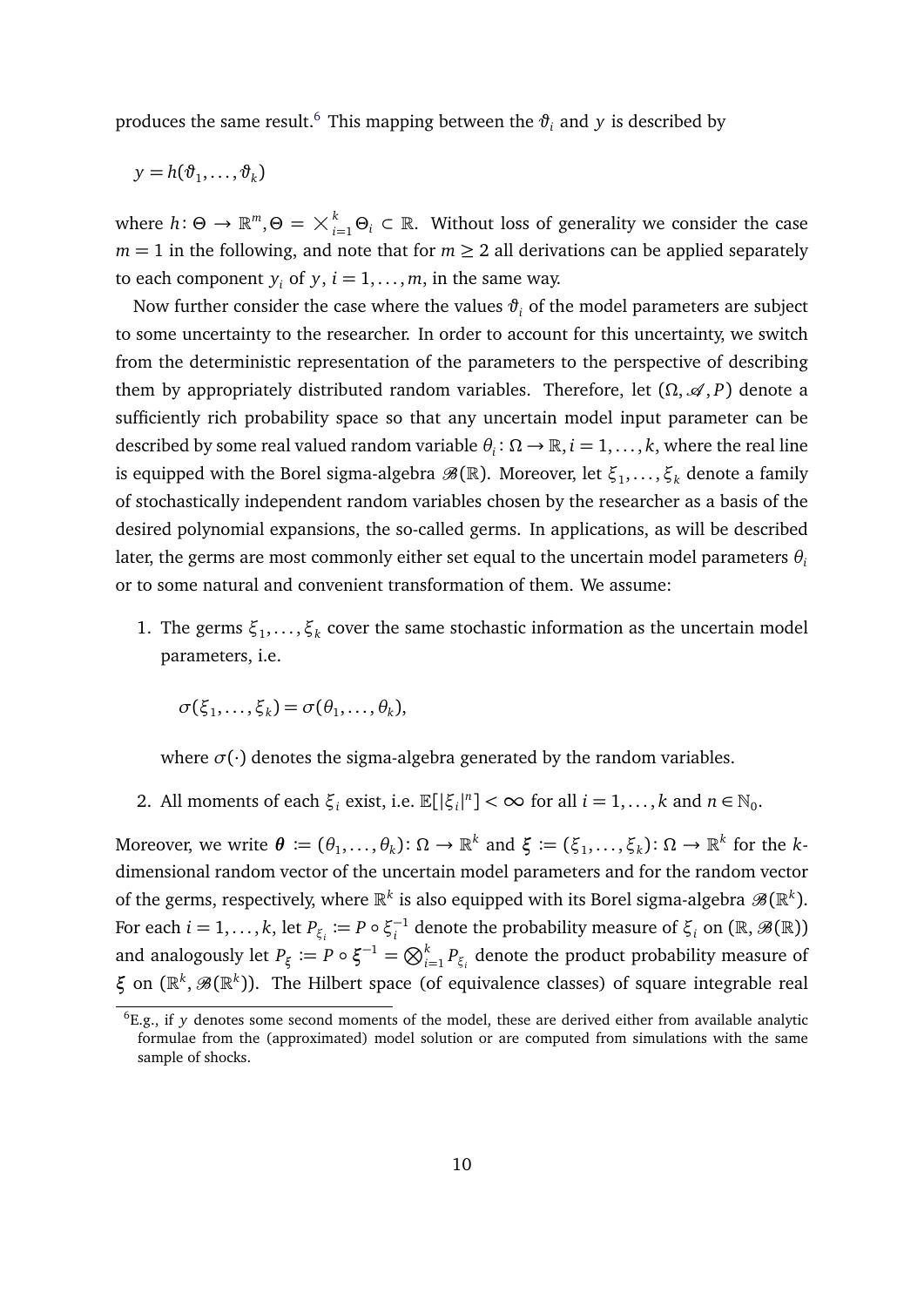valued functions on  $(\mathbb{R},\mathscr{B}(\mathbb{R}), P_{\xi_i})$  is denoted by

$$
L_i^2 := L^2(\mathbb{R}, \mathscr{B}(\mathbb{R}), dP_{\xi_i}) := \left\{ f : \mathbb{R} \to \mathbb{R} \mid f \text{ is measurable and } \int_{\mathbb{R}} f^2 dP_{\xi_i} < \infty \right\},
$$

where the inner product is defined by

$$
\langle f, g \rangle_{L_i^2} := \int_{\mathbb{R}} f g \, dP_{\xi_i} = \mathbb{E}[f(\xi_i)g(\xi_i)] \text{ for } f, g \in L^2(\mathbb{R}, \mathcal{B}(\mathbb{R}), P_{\xi_i}).
$$

We use the notation  $\|\cdot\|_{L^2_i}$  for the induced norm on  $L^2_i$  $\int_{i}^{2}$ . We introduce the analogous notation, i.e.  $L^2 \coloneqq L^2(\mathbb{R}^k, \mathscr{B}(\mathbb{R}^k),\mathrm{d} P_\xi),$  for the space of square integrable real valued functions on  $(\R^k,\mathscr{B}(\R^k),P_\xi)$  and write  $\langle\cdot,\cdot\rangle_{L^2}$  and  $\|\cdot\|_{L^2}$  for the inner product and for the induced norm on *L* 2 . If the distributions of the random variables *ξ<sup>i</sup>* possess probability density functions  $w_i: \mathbb{R} \to \mathbb{R}_+$ , the inner products become

$$
\langle f, g \rangle_{L_i^2} = \int_{\mathbb{R}} f(s) g(s) w_i(s) \, ds,
$$

and

$$
\langle f,g \rangle_{L^2} = \int_{\mathbb{R}} \dots \int_{\mathbb{R}} f(s_1,\dots,s_k)g(s_1,\dots,s_k)w_1(s_1)\cdot \dots \cdot w_k(s_k)ds_1\dots ds_k,
$$

so that  $L_i^2 = L^2(\mathbb{R}, \mathcal{B}(\mathbb{R}), w_i(s) \, ds)$  and  $L^2 = L^2(\mathbb{R}^k, \mathcal{B}(\mathbb{R}^k), w(s) \, ds)$  where *w* is the joint probability function  $w(s) \coloneqq \prod_{i=1}^k w_i(s_i)$ . Note that Assumption 2 is equivalent to the fact that for each  $i = 1, ..., k$  all univariate polynomials are included in  $L_i^2$  $\frac{2}{i}$  or, again equivalently, that all *k*-variate polynomials are included in *L* 2 .

Since, by Assumption 1, each  $\theta_i$  is  $\sigma(\xi)$ -measurable, there exist measurable  $\psi_i: \mathbb{R}^k \to \mathbb{R}$ which satisfy

$$
\theta_i = \psi_i \circ \xi.
$$

 $\forall$  ε write  $\psi \coloneqq (\psi_1, \dots, \psi_k) \colon \mathbb{R}^k \to \mathbb{R}^k$  so that  $\bm{\theta} = \psi \circ \bm{\xi}.$  Moreover, note that  $\sigma(\bm{\xi}) = \sigma(\bm{\theta})$ also implies the existence of a measurable, inverse mapping  $\psi^{-1}$  with  $\psi \circ \psi^{-1} = \psi^{-1} \circ \psi =$ id. A further assumption we make is that

3. the second moment of each model input parameter exists, i.e.  $\mathbb{E}[\theta_i^2]$  $\binom{2}{i}$  <  $\infty$  for *i* = 1,..., *k*. Equivalently, each  $\psi_i$  is square integrable on  $(\mathbb{R}^k, \mathscr{B}(\mathbb{R}^k), P_{\xi})$ , i.e.  $\psi_i \in L^2$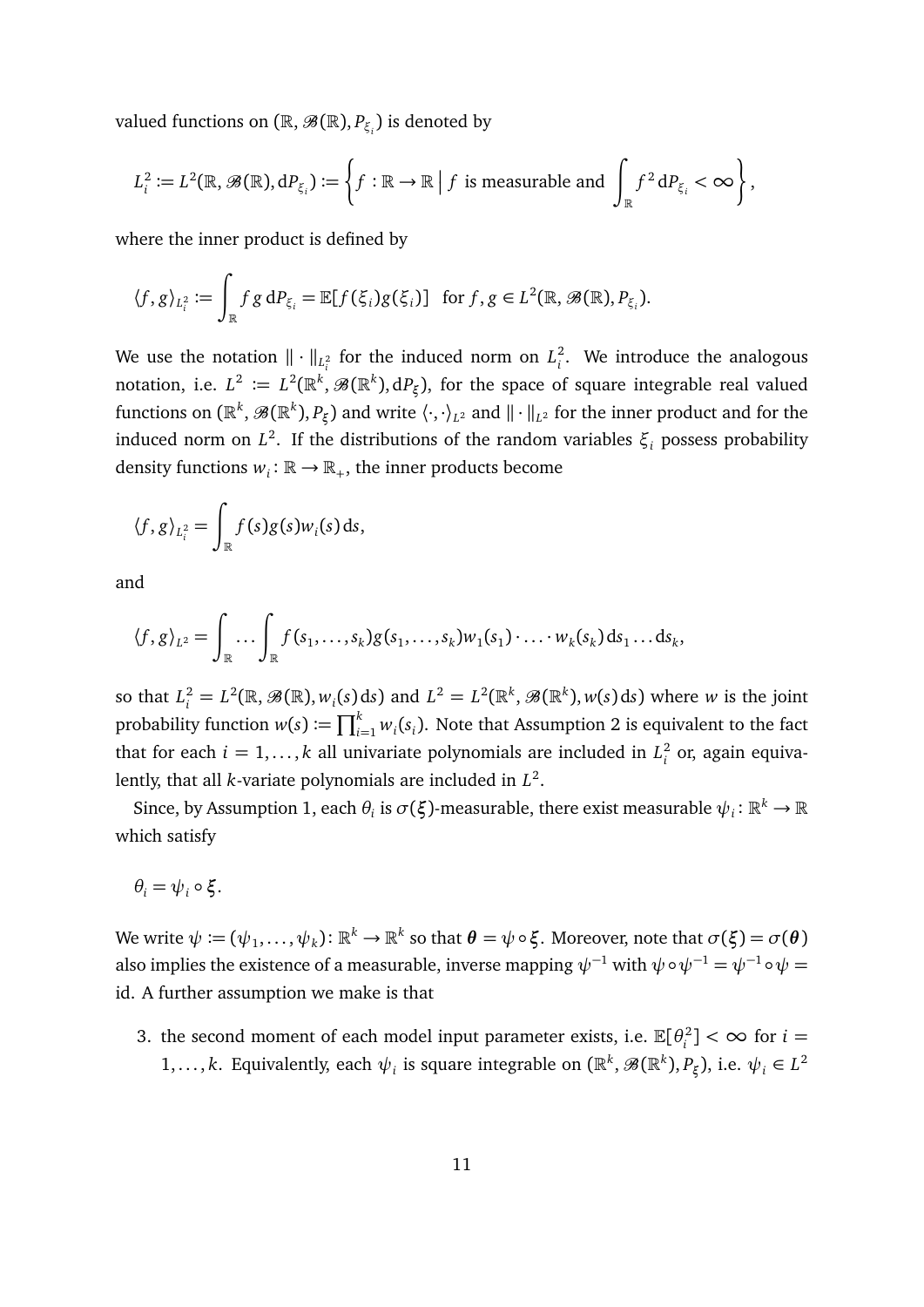for all  $i = 1, \ldots, k$ .<sup>[7](#page-11-0)</sup>

Moreover, as the model input parameters  $\theta_i$  are now treated as random, the model outcome of interest is random. We therefore adapt its notation to *Y* : *Ω* → R. Yet, given any elementary event  $\omega \in \Omega$  and corresponding realization  $\theta_i(\omega)$ , the mapping between the model parameters and the model outcome is still determined deterministically by  $Y(\omega) = h(\theta_1(\omega), \dots, \theta_k(\omega))$ , i.e.

$$
Y = h \circ \theta = h \circ \psi \circ \xi, \text{ for some } h \colon \mathbb{R}^k \to \mathbb{R}.
$$

The final assumption is that *Y* is a well-defined random variable with finite second moments, i.e.

4. *h* is measurable and  $h \circ \psi$  is square integrable on  $(\mathbb{R}^k, \mathscr{B}(\mathbb{R}^k), P_\xi)$ , i.e.  $h \circ \psi \in L^2$ .

#### **3.1 Single Uncertain Parameter and Germ (k=1)**

We begin our description with the simplest case with only one single uncertain input parameter *θ* and one single germ *ξ*, i.e. *k* = 1. In general, any arbitrary choice of the germ that satisfies Assumption 2 implies that all polynomials are included in  $L^2$ , and therefore allows the construction of an orthogonal system of polynomials  $\{q_n\}_{n\in\mathbb{N}_0}\subset L^2$ , i.e. a family of polynomials where *q<sup>n</sup>* is of (exact) degree *n* and

$$
\langle q_n, q_m \rangle_{L^2} = ||q_n||_{L^2}^2 \delta_{m,n} \text{ for all } m, n \in \mathbb{N}_0,
$$

where  $\delta_{m,n}$  denotes the Knonecker delta. This can generally be achieved by applying, e.g., the Gram-Schmidt process to the sequence of monomials.

In practice, the distribution of the uncertain input parameter is given and one is free to set the germ. It is then convenient to define the germ in such way that i) an easy representation  $θ = ψ(ξ)$  of the parameter in terms of the germ arises and ii) the family of orthogonal polynomials in  $L^2$  corresponds to some well-known class of polynomials. Table [2](#page-12-0) summarizes the natural choice of the germ and the corresponding family of orthogonal polynomials when the input parameter is normal, uniform, Beta or (inverse) Gamma distributed. More details for these classes are given in Appendix [A.](#page-48-0)

<span id="page-11-0"></span> $<sup>7</sup>$ Note that the third assumption is already implied by the second if the germs are set equal to (some</sup> polynomial transformation of) the model input parameters.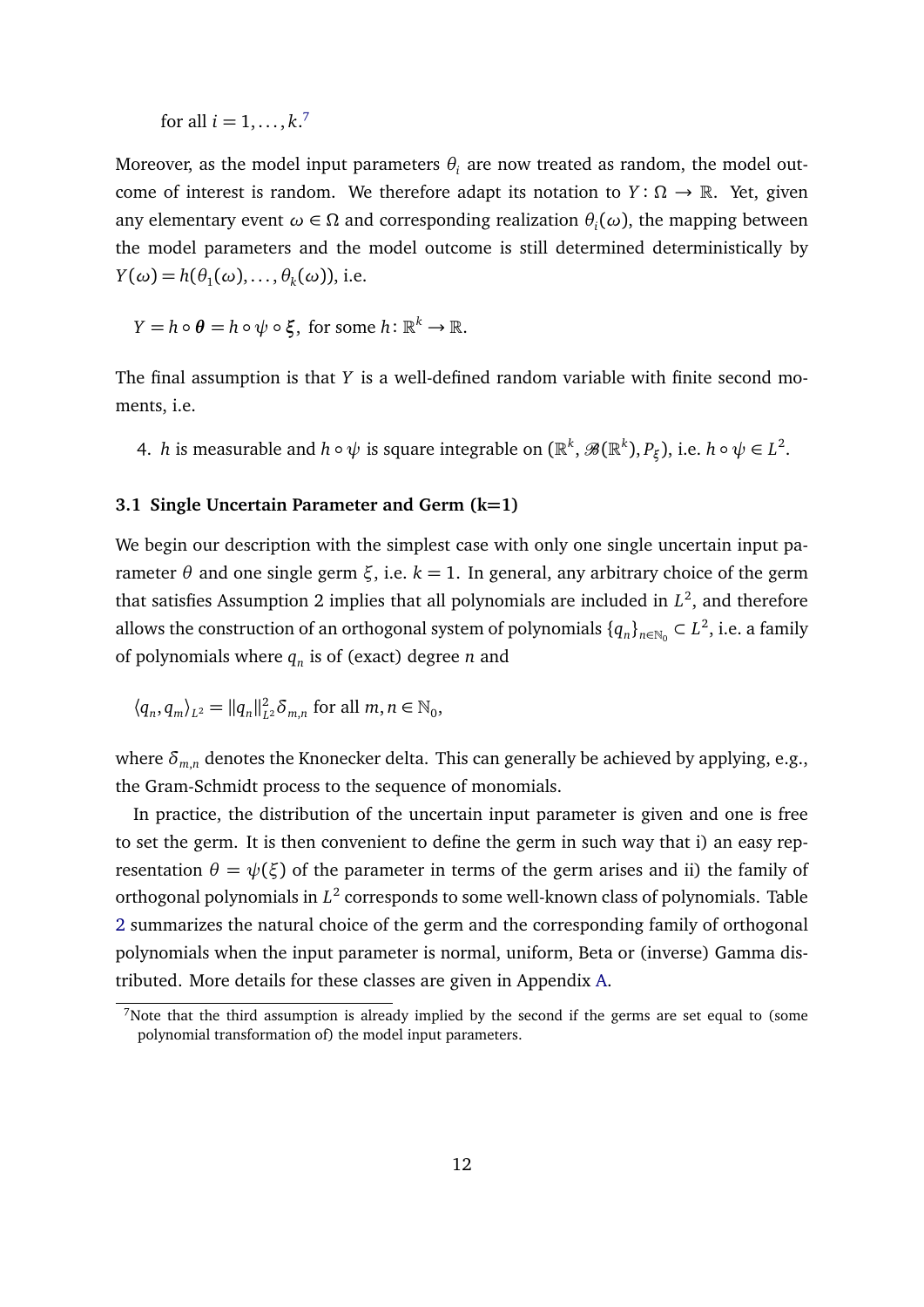| Distribution of $\theta$                 |                                               |                                                                                        | Orthogonal Polynomials                                                                                                                                |
|------------------------------------------|-----------------------------------------------|----------------------------------------------------------------------------------------|-------------------------------------------------------------------------------------------------------------------------------------------------------|
| Parametric                               | ξ                                             | $\psi$                                                                                 | $q_n$                                                                                                                                                 |
| $\theta \sim N(\mu, \sigma^2)$           | $\xi := \frac{\theta - \mu}{\sqrt{2} \sigma}$ |                                                                                        | (physicists) Hermite $H_n$                                                                                                                            |
| $\theta \sim U(0,1)$                     |                                               |                                                                                        | Legendre $L_n$                                                                                                                                        |
| $\theta \sim \text{Beta}(\alpha, \beta)$ |                                               |                                                                                        | Jacobi $J_n^{(\beta-1,\alpha-1)}$                                                                                                                     |
| $\theta \sim$ Gamma $(\alpha, \beta)^a$  | $\xi := \beta \theta$                         | $\psi(s) = \frac{s}{\beta}$                                                            | General Laguerre $La_n^{(\alpha-1)}$                                                                                                                  |
|                                          |                                               | $\psi(s) = \frac{\beta}{s}$                                                            | General Laguerre $La_n^{(\alpha-1)}$                                                                                                                  |
|                                          |                                               | Inverse Gamma $\theta \sim \text{Inv-Gamma}(\alpha, \beta)^a$ $\xi := \frac{\beta}{a}$ | Germ<br>$\psi(s) = \mu + \sqrt{2}\sigma s$<br>$\xi \coloneqq 2\theta - 1$ $\psi(s) = \frac{s+1}{2}$<br>$\xi := 2\theta - 1$ $\psi(s) = \frac{s+1}{2}$ |

<span id="page-12-0"></span>**Table 2:** Overview: Common Distributions and Corresponding Germs and Orthogonal Polynomials on *L* 2

<sup>a</sup> We use the scale-rate notation.

In all of the cases presented in Table [2](#page-12-0) the respective families of orthogonal polynomials  ${q_n}_{n \in \mathbb{N}_0}$  form a complete orthogonal system, i.e. lie densely in  $L^2 = L^2(\mathbb{R}, \mathcal{B}(\mathbb{R}), P_{\xi}) =$  $L^2(\mathbb{R},\mathscr{B}(\mathbb{R}),w(s)\,ds)$  where *w* is the corresponding probability density of  $\xi$ .<sup>[8](#page-12-1)</sup> More gener-ally, it follows from [Riesz](#page-57-3) [\(1924\)](#page-57-3) that  $\{q_n\}_{n\in\mathbb{N}_0}$  is a complete orthogonal system in  $L^2$  if and only if there exists no other measure  $\mu$  on  $(\mathbb{R},\mathcal{B}(\mathbb{R}))$  which generates the same moments as *P<sup>ξ</sup>* , i.e. if and only if there is no other measure *µ* such that

$$
\int_{\mathbb{R}} s^n d\mu = \int s^n dP_{\xi} = \mathbb{E}[\xi^n] \text{ for all } n \in \mathbb{N}_0.
$$

If completeness of  $\{q_n\}_{n\in\mathbb{N}_0}$  in  $L^2$  can be established, then Assumptions 3 and 4 guarantee the existence of Fourier series expansions of  $\psi$  and  $h \circ \psi$  in the orthogonal polynomials, i.e. there are coefficients  $\{\hat\vartheta_n\}_{n\in\mathbb{N}_0}$  and  $\{\hat{\textbf{y}}_n\}_{n\in\mathbb{N}_0}, \hat{\vartheta}_n, \hat{\textbf{y}}_n\in\mathbb{R},$  so that

$$
\psi = \sum_{n=0}^{\infty} \hat{\vartheta}_n q_n \text{ in } L^2 = L^2(\mathbb{R}, \mathscr{B}(\mathbb{R}), P_{\xi}),
$$
  

$$
h \circ \psi = \sum_{n=0}^{\infty} \hat{y}_n q_n \text{ in } L^2 = L^2(\mathbb{R}, \mathscr{B}(\mathbb{R}), P_{\xi}).
$$

Note that identity and convergence is understood in *L* <sup>2</sup> which also implies pointwise

<span id="page-12-1"></span> $8$ See Szegő [\(1939\)](#page-57-4) for proofs of completeness.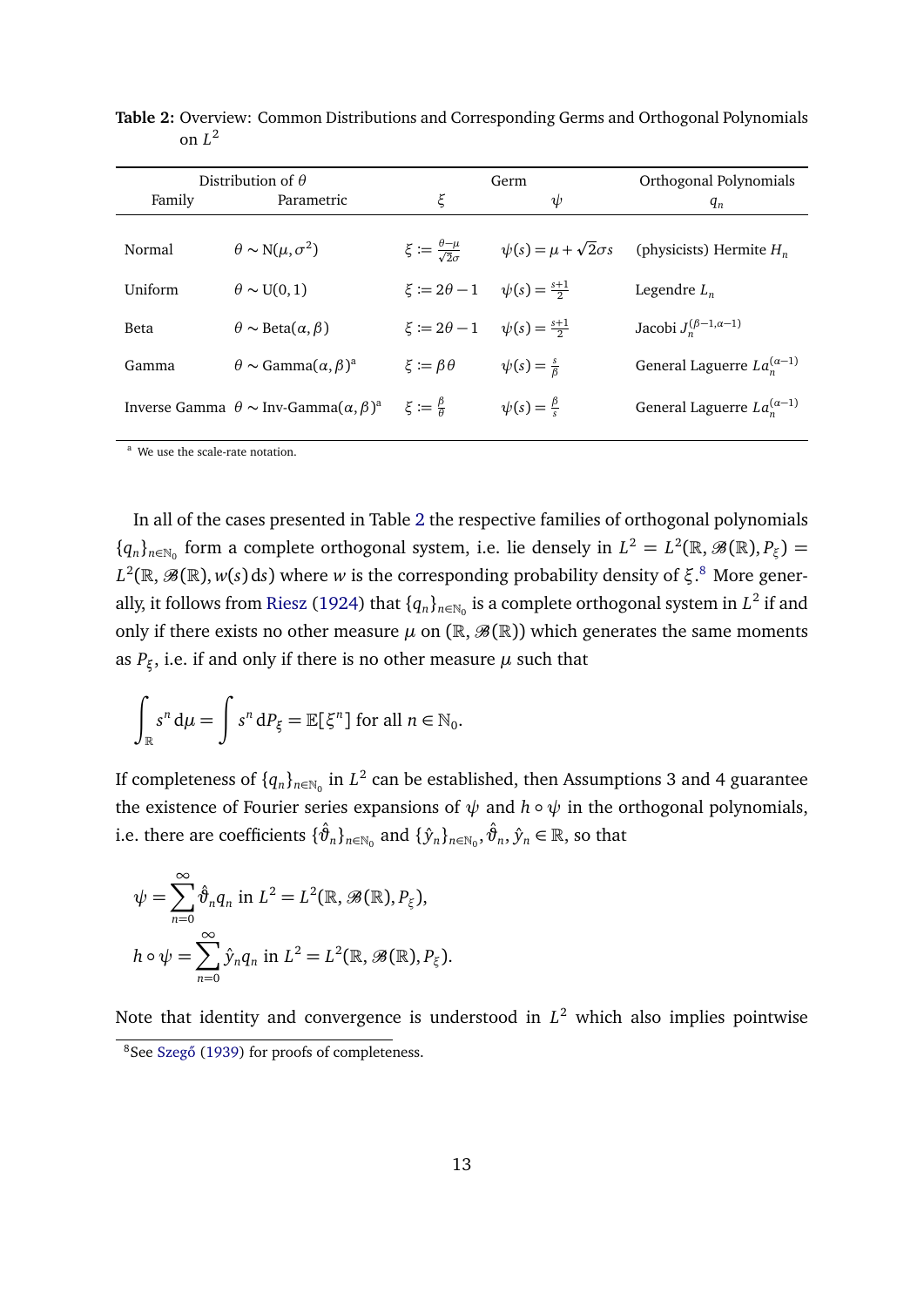convergence a.e. for a subsequence but not pointwise convergence.<sup>[9](#page-13-0)</sup> Moreover, since  $P_{\theta} = P_{\xi} \circ \psi^{-1}$ , also  $h = \sum_{n=0}^{\infty} \hat{y}_n (q_n \circ \psi^{-1})$  in  $L^2(\mathbb{R}, \mathscr{B}(\mathbb{R}), P_{\theta})$ .

Hence, the uncertain model input parameter  $θ = ψ ∘ ξ$  as well as our model outcome *Y* = *h* ∘  $\psi$  ∘ *ξ* can both be expanded exactly by a polynomial series in the germ, i.e. by

<span id="page-13-1"></span>
$$
\theta = \psi(\xi) = \sum_{n=0}^{\infty} \hat{\vartheta}_n q_n(\xi) \text{ in } L^2(\Omega, \mathcal{A}, P), \tag{2a}
$$

<span id="page-13-2"></span>
$$
Y = h(\theta) = h(\psi(\xi)) = \sum_{n=0}^{\infty} \hat{y}_n q_n(\xi) \text{ in } L^2(\Omega, \mathcal{A}, P). \tag{2b}
$$

These series expansions are called the polynomial chaos expansions (PCE) of *θ* and *Y* with respect to the germ *ξ*. Moreover, orthogonality of  $\{q_n\}_{n\in\mathbb{N}_0}$  implies that the Fourier coefficients are determined by

<span id="page-13-3"></span>
$$
\hat{\vartheta}_n = ||q_n||_{L^2}^{-2} \langle \psi, q_n \rangle_{L^2} = ||q_n||_{L^2}^{-2} \int_{\mathbb{R}} \psi q_n \, dP_{\xi}, \tag{3a}
$$

<span id="page-13-4"></span>
$$
\hat{y}_n = ||q_n||_{L^2}^{-2} \langle h \circ \psi, q_n \rangle_{L^2} = ||q_n||_{L^2}^{-2} \int_{\mathbb{R}} (h \circ \psi) q_n \, dP_{\xi}.
$$
\n(3b)

Now in practice, equations [\(2a\)](#page-13-1)-[\(2b\)](#page-13-2) justify approximations of the uncertain model input parameter  $\theta$  as well as of the model outcome *Y* by their truncated PCE, i.e. by

$$
S_N(\theta) = S_N(\psi \circ \xi) := \sum_{n=0}^N \hat{\vartheta}_n q_n(\xi),
$$
  

$$
S_N(Y) = S_N(h \circ \psi \circ \xi) := \sum_{n=0}^N \hat{y}_n q_n(\xi).
$$

The approximations then converge to the true random variables,  $S_N(\theta) \to \theta$  and  $S_N(Y) \to$ *Y* in  $L^2$  as  $N \to \infty$ . Yet, equations [\(3a\)](#page-13-3)-[\(3b\)](#page-13-4) from which the coefficients are defined can in general not be evaluated analytically. This involves a second approximation for the coefficients  $\hat{\vartheta}_n$  and  $\hat{y}_n.$  The literature on PCE provides a variety of approaches for this task, from which we want to review the most popular ones.

#### <span id="page-13-5"></span>**3.1.1 Polynomial Chaos Expansion of the Model Parameters**

Since the germ can be chosen in any desired way that satisfies Assumptions 1 and 2, the following two opposing approaches can be pursued for its specification.

<span id="page-13-0"></span> $\frac{9}{9}$ For conditions for pointwise convergence see e.g. [Jackson](#page-56-4) [\(1941\)](#page-56-4).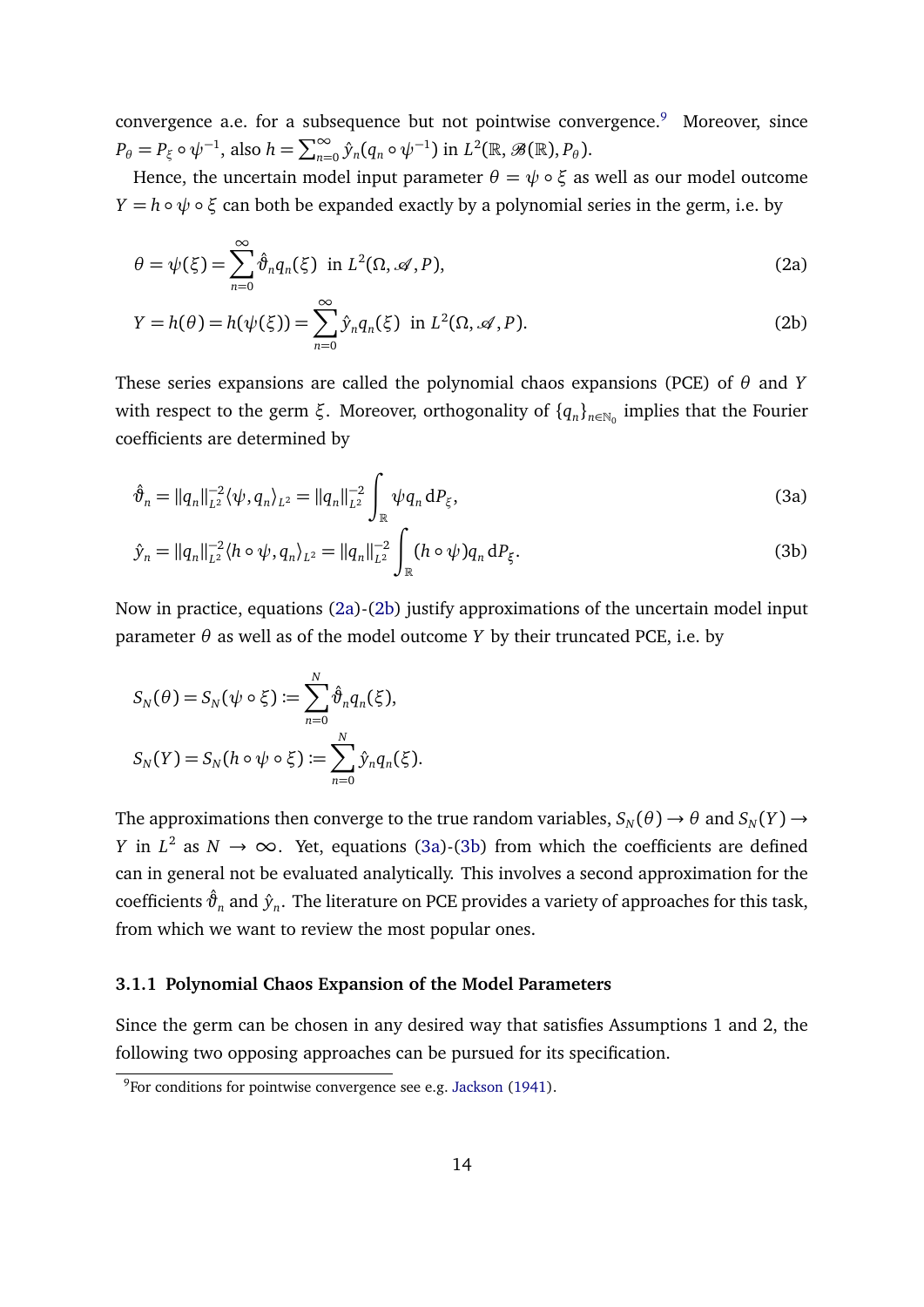In the first approach, one directly fixes the transformation  $\psi$  between the uncertain model parameter and the germ. The germ's distribution then follows from the given distribution of the uncertain input parameter and the chosen definition of  $\psi$ . In principal any choice of  $\psi$  which satisfies Assumption 2 is possible. One could then construct the family of orthogonal polynomials from the germ's distribution and the expansion coefficients could be derived by numerical integration of [\(3a\)](#page-13-3) up to any desired order. However, it is typically far more convenient to choose  $\psi$  as a simple linear transformation between the uncertain model parameter and the germ which results in a family of well-known orthogonal polynomials in *L* 2 , see e.g. Table [2.](#page-12-0) In this case the expansion [\(2a\)](#page-13-1) collapses to

$$
\theta = \psi(\xi) = \hat{\vartheta}_0 + \hat{\vartheta}_1 q_1(\xi)
$$

and the expansion coefficients  $\hat{\vartheta}_0$  and  $\hat{\vartheta}_1$  are already known exactly.

Conversely, the second approach fixes the distribution of the germ and constructs  $\psi$  in such way that it is compatible to the given distribution of the uncertain parameter. This can be achieved as follows. Let *F<sup>ξ</sup>* denote the desired (cumulative) distribution function of  $\xi$  and  $F_\theta$  the given distribution function of  $\theta$ . Then setting the germ to<sup>[10](#page-14-0)</sup>

$$
\xi:=F_\xi^{-1}\circ F_\theta\circ\theta
$$

yields the desired distribution for *ξ*. Conversely,

$$
\psi = F_{\theta}^{-1} \circ F_{\xi}
$$

and the expansion coefficients can again be computed from [\(3a\)](#page-13-3) by numerical integration.

#### <span id="page-14-1"></span>**3.1.2 Polynomial Chaos Expansion of the Model Outcome**

While the expansion of the model parameter can be directly controlled by the appropriate choice of the germ, the expansion of the model outcome of interest requires some evaluations of the model.

**Spectral Projection** The first approach derives the polynomial chaos coefficients  $\hat{y}_n$  by applying numerical integration methods to [\(3b\)](#page-13-4). For example, if *ξ* possesses a probability

<span id="page-14-0"></span><sup>&</sup>lt;sup>10</sup>We denote by  $F^{-1}$  the quantile function.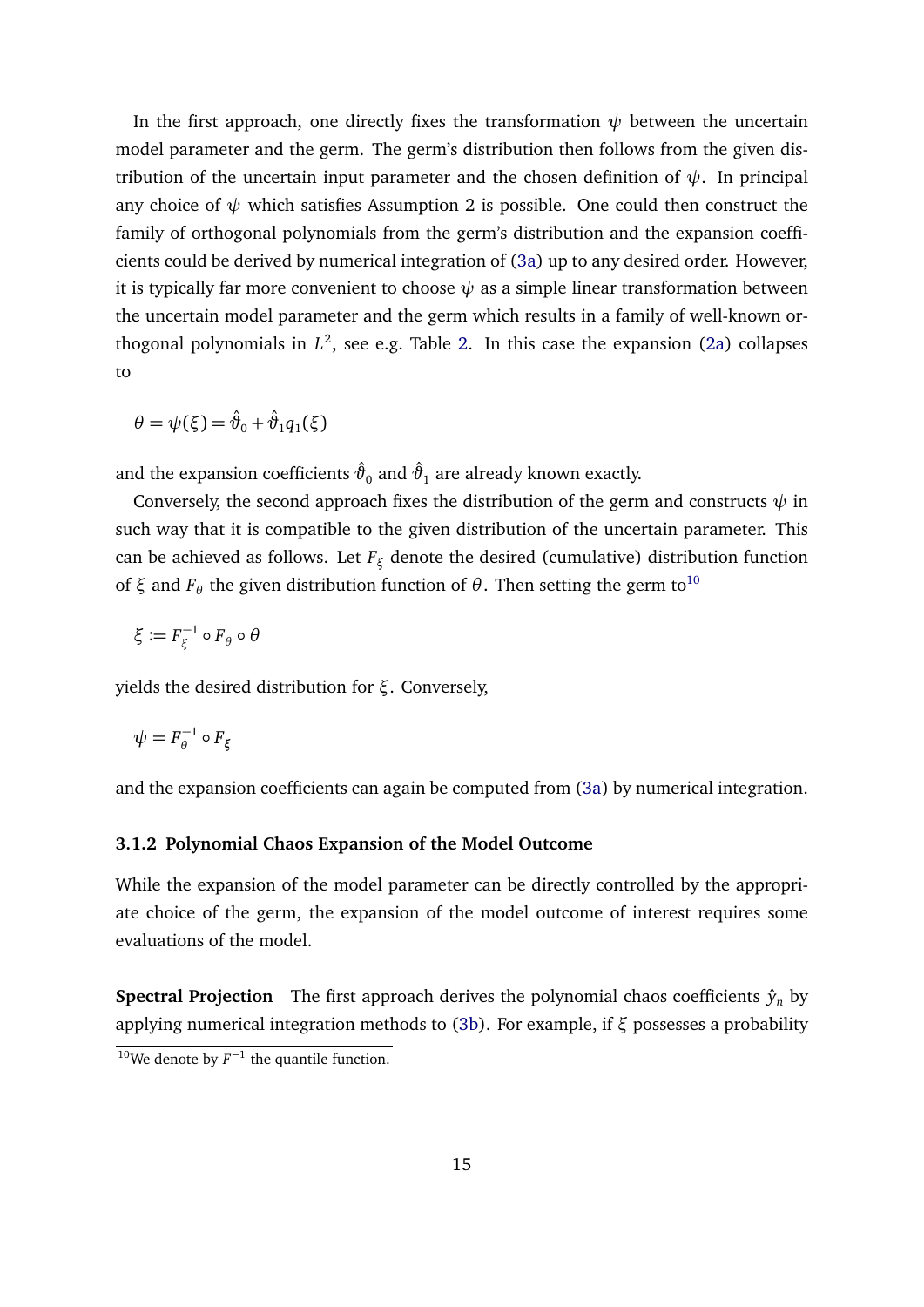density function *w*, then [\(3b\)](#page-13-4) becomes

$$
\hat{y}_n = ||q_n||_{L^2}^{-2} \int_{\mathbb{R}} h(\psi(s)) q_n(s) w(s) \, ds.
$$

Hence, a Gauss-quadrature with *M* nodes that corresponds to the weight function *w* and to the orthogonal polynomials  $\{q_n\}_{n\in\mathbb{N}_0}$  yields

<span id="page-15-0"></span>
$$
\hat{y}_n \approx ||q_n||_{L^2}^{-2} \sum_{i=1}^M h(\psi(s_i)) q_n(s_i) \omega_i \approx ||q_n||_{L^2}^{-2} \sum_{i=1}^M h\left(\sum_{m=1}^N \hat{\vartheta}_m q_m(s_i)\right) q_n(s_i) \omega_i,
$$
\n(4)

where  $s_i$  and  $\omega_i$  denote the quadrature's nodes and weights, respectively. The Gaussquadrature rule with *M* nodes will require to evaluate the model outcome  $h(\psi(s_i)) \approx$  $h\left(\sum_{m=1}^{N}\hat{\vartheta}_{m}q_{m}(s_{i})\right)$  at each of the *M* nodes. Since the quadrature rule with *M* nodes is exact for polynomials up to degree  $2M - 1$ , the number of nodes should be chosen appropriately. More specifically, if *h*∘ $\psi$  is assumed to be well approximated by its truncated partial sum  $S_N(h \circ \psi)$  of degree  $N$ , the integrand, i.e.  $h(\psi(s))q_n(s)$ , is well approximated by polynomials of degree not larger than 2*N* for each  $n = 1, \ldots, N$ . Hence, it should then hold that  $M \geq N + 1$ .

 $\bf{Least~Squares}$   $\;\;\;$  The second approach treats the ignored higher terms  $\epsilon := \sum_{n=N+1}^\infty \hat{y}_n q_n(\xi)$ of the truncated PCE as the residual in a linear regression

$$
Y = h(\psi(\xi)) = \sum_{n=0}^{N} \hat{y}_n q_n(\xi) + \epsilon.
$$

One can then either draw  $M \in \mathbb{N}$  i.i.d. sample points  $s_j$ ,  $j = 1, ..., M$ , from the distribution *P<sup>ξ</sup>* or select them according to regression design principles. After computing the corre- $\sup_j$  sponding model outcomes  $Y_j = h(\psi(s_j)) \approx h\left(\sum_{m=1}^N \hat{\vartheta}_m q_m(s_j))\right)$  the expansion coefficients are determined from

$$
(\hat{y}_0, ..., \hat{y}_n) = \underset{\hat{y}_0, ..., \hat{y}_N}{\text{argmin}} \sum_{j=1}^M \left(Y_j - \sum_{n=0}^N \hat{y}_n q_n(s_j)\right)^2.
$$

The number of sample (design) points is recommended to be set twice or three times as large as the number of unknown PCE coefficients in the literature, i.e. to  $M = 2(N + 1)$  or  $M = 3(N + 1)$ .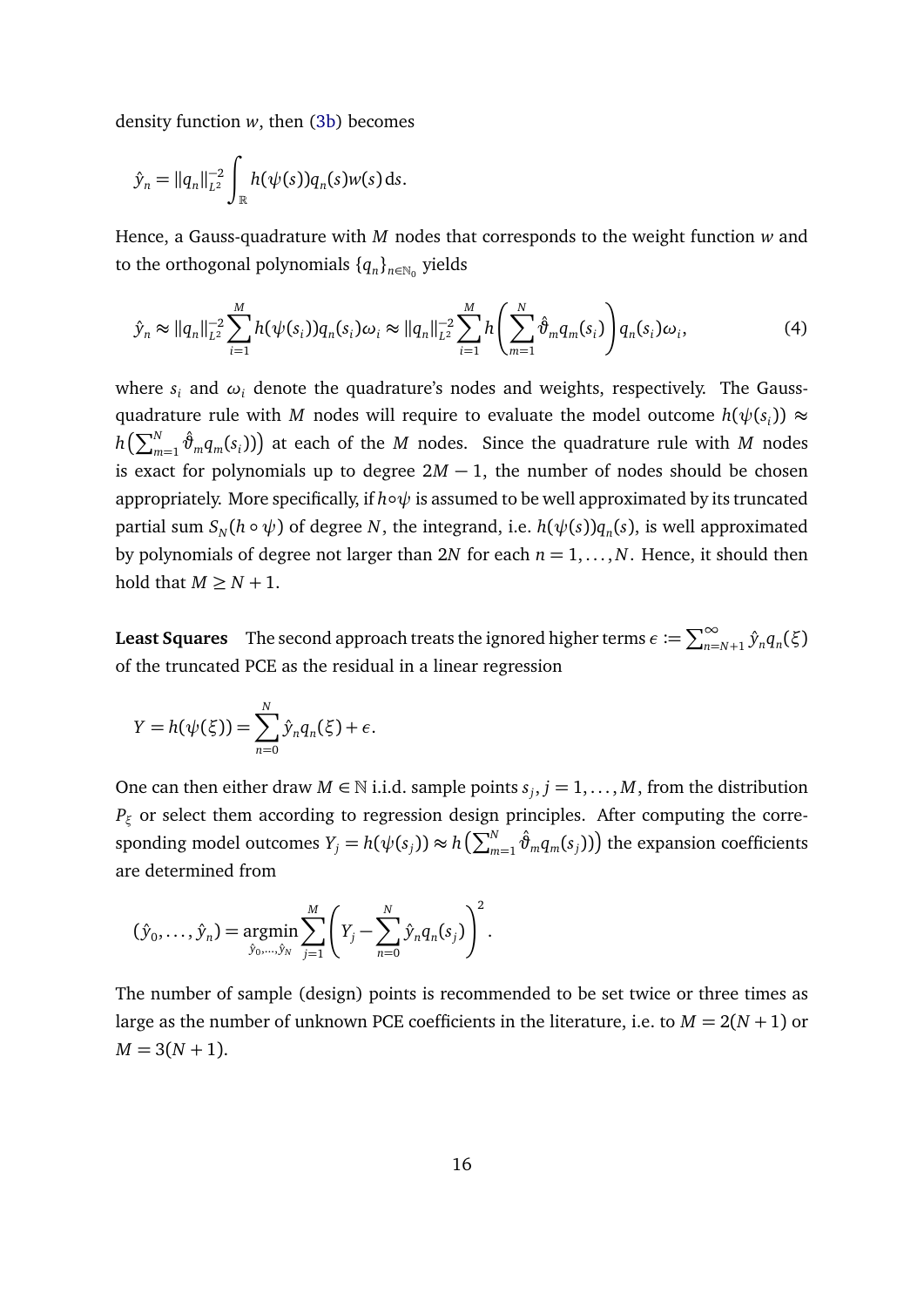**Stochastic Galerkin** For both methods discussed in the preceding paragraphs, the computation of the expansion coefficients is detached from the underlying procedure from which the model outcome is computed. This is different for the third method. Instead of a more general discussion, we therefore only illustrate this method for the case where the PCE of a model's policy function is constructed. To simplify the notation, suppose that the equations defining the model's solution can be reduced to a sole Euler equation in a single variable. Let  $S \subset \mathbb{R}^s$  denote the model's state space and let  $g : S \to \mathbb{R}$  denote the variable's policy function. The Euler equation is typically translated into a functional (integral) equation for *g*, say

 $R(g, x) = 0$  for all  $x \in S$ .

If the functional equation can not be solved analytically, a common approach is to construct an approximation  $\hat{g}$  from linear combinations of some basis functions $^{11}$  $^{11}$  $^{11}$ , say  $\Phi_j, j=$ 1, . . . , *d*, i.e.

$$
\hat{g}(x) = \sum_{j=1}^d y_j \Phi_j(x).
$$

In order to determine the coefficients  $y_j$  in the approximation, which now serve as our model outcome of interest and should not be confused with the Fourier coefficients of the PCE, one can, for example, select *d* appropriate collocation points  $x_1, \ldots, x_d \in S$  and solve the non-linear system of equations given by

$$
R\left(\sum_{j=1}^d y_j \Phi_j, x_i\right) = 0 \text{ for all } i = 1, \dots, d
$$

for  $y_1, \ldots, y_d$ .

Now consider the case where one parameter is uncertain and hence described by the random variable *θ*. If the model's (reduced) Euler equation involves *θ*, then so does the functional equation for *g*, i.e. we now write

 $R(g, x; \theta) = 0$  for all  $x \in S$ .

Moreover, if one employs the above mentioned solution method, the coefficients  $y_j$  will

<span id="page-16-0"></span> $11$ Most commonly these are selected either as (tensor products of) Chebyshev polynomials or as piecewise linear or cubic polynomials.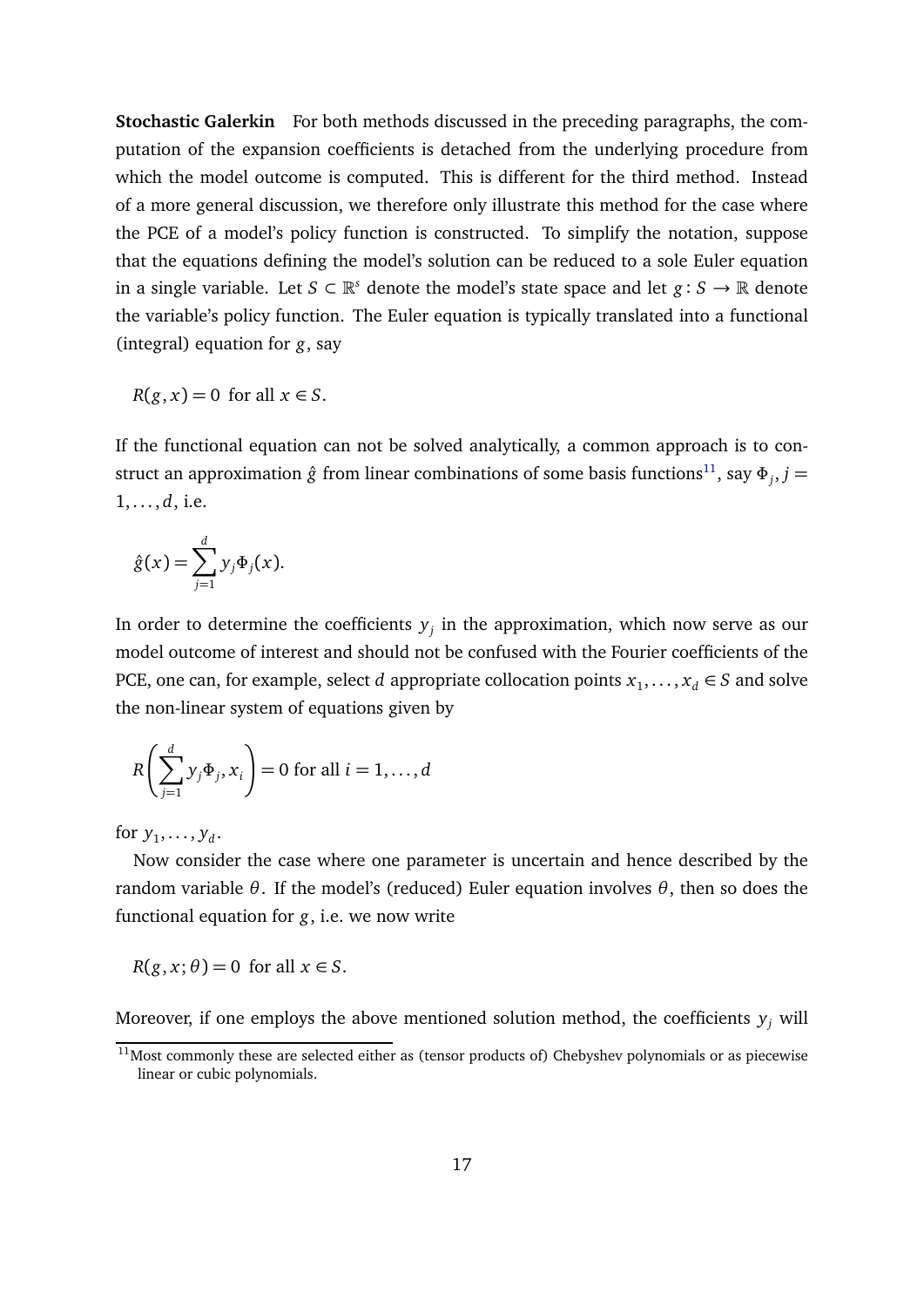typically also depend on *θ*, i.e. we have, in slight abuse of notation, *Y<sup>j</sup>* = *h<sup>j</sup>* (*θ*). In particular, the mappings  $h_j$  between the  $Y_j$  and  $\theta$  arise implicitly from the non-linear system of equations

<span id="page-17-1"></span>
$$
R\left(\sum_{j=1}^{d} Y_j \Phi_j, x_i; \theta\right) = 0 \text{ for all } i = 1, \dots, d.
$$
 (5)

In order to avoid the necessity for repeated and potentially computational expensive solutions of this system of equations for different values of *θ*, one may want to find for each *Y<sup>j</sup>* a PCE in terms of some chosen germ *ξ* [12](#page-17-0)

$$
\theta = \psi(\xi) = \sum_{n=0}^{\infty} \hat{\vartheta}_n q_n(\xi),
$$
  

$$
Y_j = h_j(\theta) = h_j(\psi(\xi)) = \sum_{n=0}^{\infty} \hat{y}_{jn} q_n(\xi).
$$

The PCE of the model's (approximated) policy function with respect to the germ *ξ* is then given by

$$
\hat{g}(x;\xi) = \sum_{j=1}^d Y_j \Phi_j(x) = \sum_{j=1}^d \sum_{n=0}^\infty \hat{y}_{jn} q_n(\xi) \Phi_j(x).
$$

Moreover, the Fourier coefficients  $\hat{y}_{in}$  in the PCE can be derived by a Galerkin method if we substitute the *Y<sup>j</sup>* in their implicit definition in [\(5\)](#page-17-1) with their PCE and impute the corresponding conditions

$$
R\left(\sum_{j=1}^{d}\sum_{n=0}^{\infty}\hat{y}_{jn}q_{n}(\xi)\Phi_{j},x_{i};\psi(\xi)\right)=0 \text{ in } L^{2} \text{ for all } i=1,\ldots,d
$$
  

$$
\Leftrightarrow \left\langle R\left(\sum_{j=1}^{d}\sum_{n=0}^{\infty}\hat{y}_{jn}q_{n}(\xi)\Phi_{j},x_{i};\psi(\xi)\right),q_{m}(\xi)\right\rangle_{L^{2}}=0 \text{ for all } i=1,\ldots,d \text{ and all } m \in \mathbb{N}_{0}.
$$

Hence, we can solve for the  $d(N + 1)$  unknown coefficients  $\hat{y}_{jn}$  in the truncated PCE  $Y_j \approx$ 

<span id="page-17-0"></span><sup>&</sup>lt;sup>12</sup>Note that in this case we have *d* model outcomes of interest, namely the coefficients  $Y_j = h_j(\theta)$  in  $\hat{g}$ .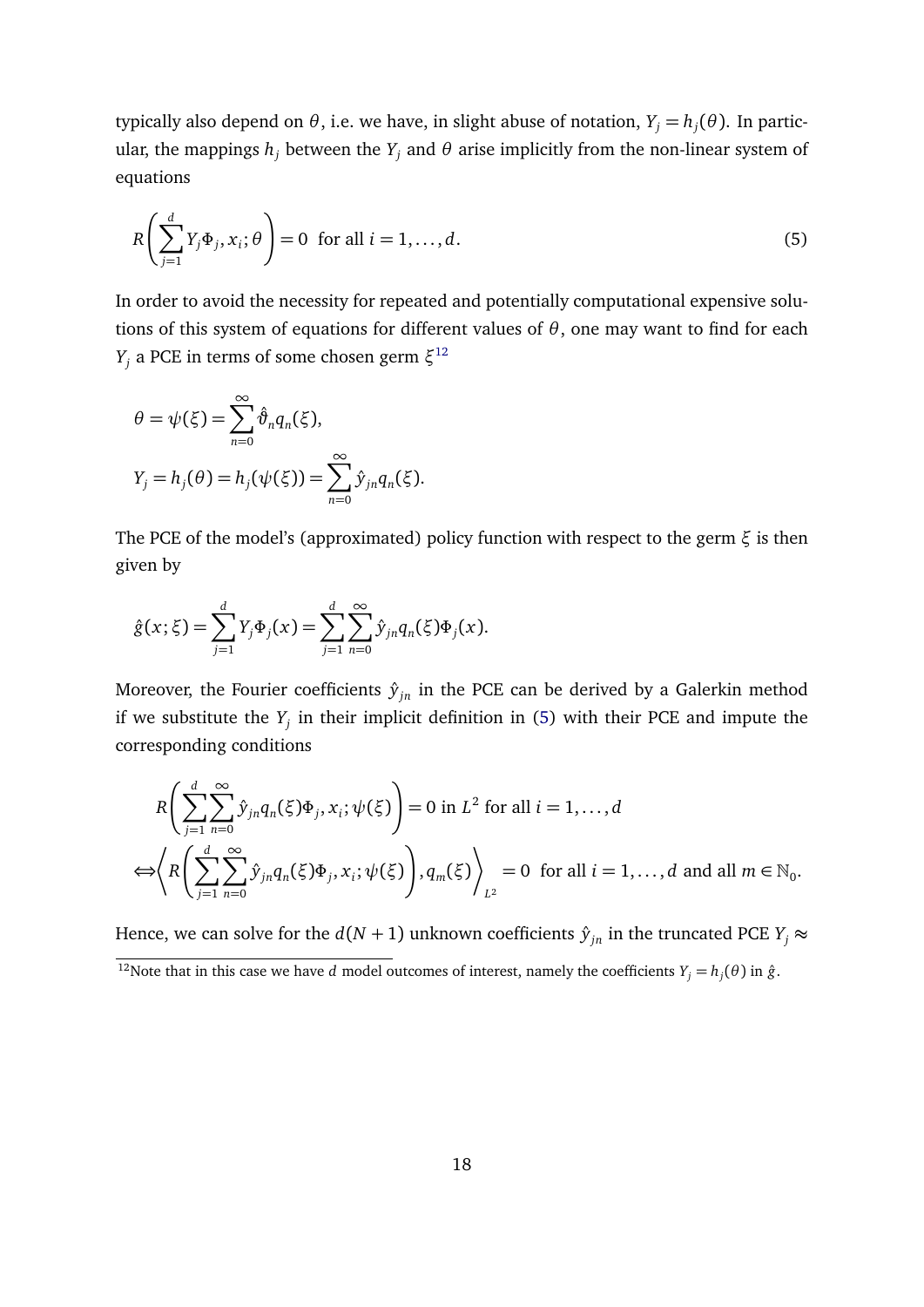$\sum_{n=0}^{N} \hat{y}_{jn} q_{n}(\xi)$  from the system of equations

$$
0 \approx \left\langle R \left( \sum_{j=1}^{d} \sum_{n=0}^{N} \hat{y}_{jn} q_n(\xi) \Phi_j, x_i; \psi(\xi) \right), q_m(\theta) \right\rangle_{L^2} =
$$
  
= 
$$
\int_{\mathbb{R}} R \left( \sum_{j=1}^{d} \sum_{n=0}^{N} \hat{y}_{jn} q_n(\xi) \Phi_j, x_i; \psi(\xi) \right) q_m(\xi) dP_{\xi}(\xi)
$$

for  $i = 1, \ldots, d$  and  $m = 0, \ldots, N$ . The integral is computed numerically, either from Monte-Carlo draws or from an appropriate Gauss quadrature. Moreover, *ψ*(*ξ*) can be substituted by its truncated series expansion as previously described in subsection [3.1.1.](#page-13-5)

#### **3.2 Multiple uncertain input parameters (** $k \ge 2$ **)**

We now turn to the case where more than one input parameter is uncertain and where more than one germ is used in the polynomial expansions. In brief, the stochastic independence of the germs allows us to apply the procedure from the one-dimensional case to each of the finitely many dimensions.

Since Assumption 2 guarantees that all polynomials are included in each *L* 2  $i<sub>i</sub><sup>2</sup>$ , one can again apply the Gram-Schmidt process to the sequence of monomials and construct for each  $i = 1, ..., k$  an orthogonal system of polynomials  $\{q_{in}\}_{n \in \mathbb{N}_0} \subset L_i^2$  where  $q_{in}$  is a polynomial of (exact) degree *n* and

$$
\langle q_{in}, q_{im} \rangle_{L_i^2} = ||q_{in}||_{L_i^2}^2 \delta_{m,n} \text{ for all } m, n \in \mathbb{N}_0.
$$

For any multi-index  $\alpha = (\alpha_1, \ldots, \alpha_k) \in \mathbb{N}_0^k$  we define the multivariate polynomial

$$
q_{\alpha}(\xi) := \prod_{i=1}^k q_{i\alpha_i}(\xi_i).
$$

Since stochastic independence of the  $\xi_i$  implies that  $P_{\xi} = \otimes_{i}^k P_{\xi}$  $\sum_{i=1}^{k} P_{\xi_i}$ , the family of multivariate polynomials  $\{q_\alpha\}_{\alpha\in\mathbb{N}_0^k}$  then forms an orthogonal system in  $L^2$ . Moreover, if for each *i* = 1,..., *k* the orthogonal system  ${q_{in}}_{n \in \mathbb{N}_0}$  is complete in  $L_i^2$ <sup>2</sup><sub>*i*</sub>, then  $\{q_\alpha\}_{\alpha \in \mathbb{N}_0^k}$  is also complete in  $L^2$ . In particular, this is satisfied if each  $\theta_i$  is distributed according to one of the distributions specified in Table [2](#page-12-0) and if the germs *ξ<sup>i</sup>* are set accordingly. Then, since  $\psi_i \in L^2$  (Assumption 3) and  $h \circ \psi \in L^2$  (Assumption 4), there exist coefficients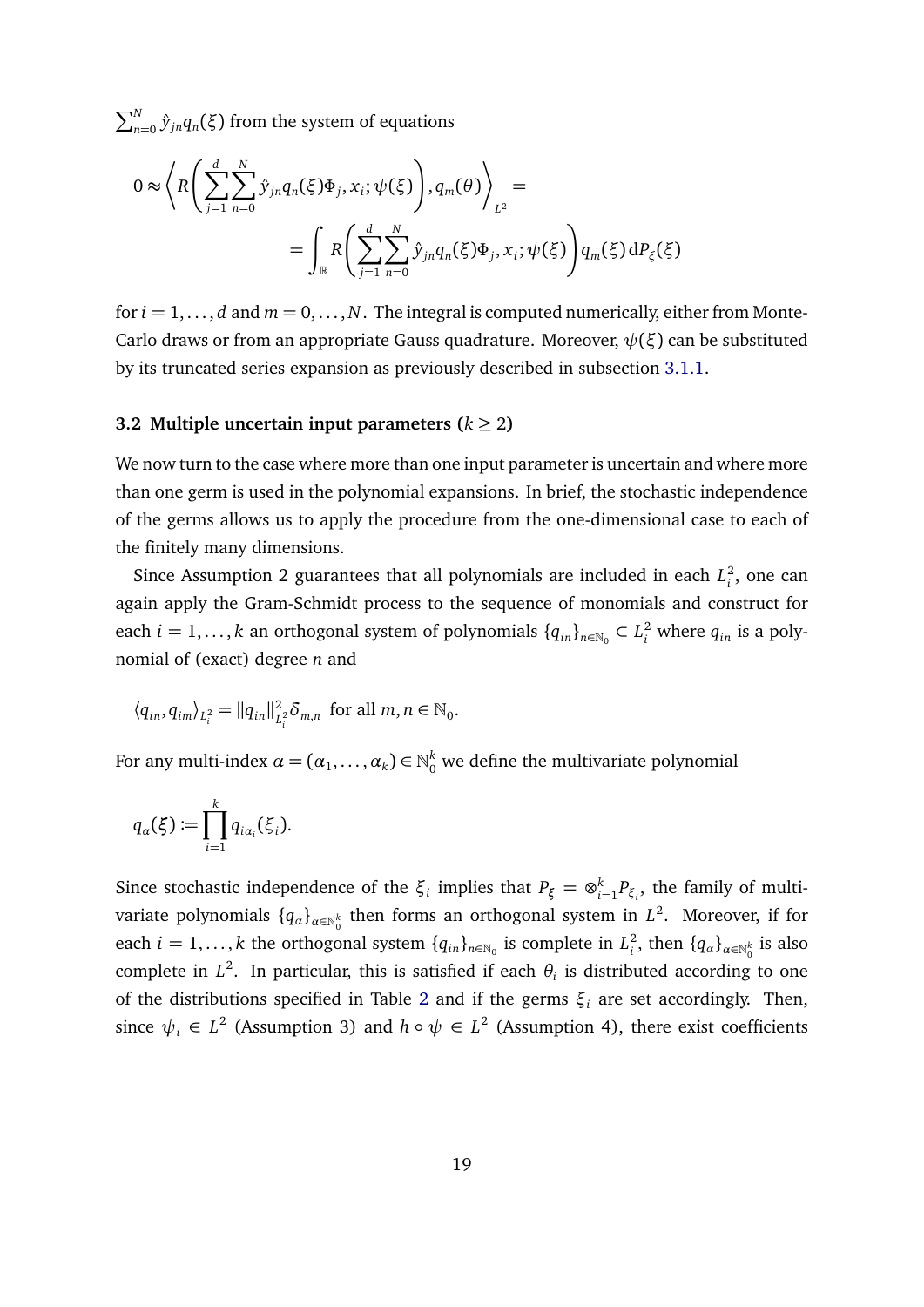$\{\hat{\vartheta}_{i\alpha}\}_{\alpha\in\mathbb{N}_{0}^{k}}\subset\mathbb{R},i=1,\ldots,k,$  and  $\{\hat{y}_{\alpha}\}_{\alpha\in\mathbb{N}_{0}^{k}}\subset\mathbb{R}$  such that

$$
\psi_i = \sum_{\alpha \in \mathbb{N}_0^k} \hat{\vartheta}_{i\alpha} q_{\alpha} \text{ in } L^2 = L^2(\mathbb{R}^k, \mathcal{B}(\mathbb{R}^k), P_{\xi}),
$$
\n
$$
h \circ \psi = \sum \hat{y}_{\alpha} q_{\alpha} \text{ in } L^2 = L^2(\mathbb{R}^k, \mathcal{B}(\mathbb{R}^k), P_{\xi}).
$$
\n(6b)

The second expansion can again be written equivalently as

$$
h = \sum_{\alpha \in \mathbb{N}_0^k} \hat{y}_{\alpha}(q_{\alpha} \circ \psi^{-1}) \text{ in } L^2(\mathbb{R}^k, \mathscr{B}(\mathbb{R}^k), P_{\theta}).
$$

<span id="page-19-4"></span><span id="page-19-2"></span>*α*∈N *k* 0

Therefore, the parameters  $\theta_i$  and the model outcome  $Y$  are again representable in  $L^2$  by a PCE in the germs *ξ* through

$$
\theta_i = \psi_i \circ \xi = \sum_{\alpha \in \mathbb{N}_0^k} \hat{\vartheta}_{i\alpha} q_{\alpha}(\xi) \text{ in } L^2(\Omega, \mathcal{A}, P), \tag{7a}
$$

$$
Y = h \circ \theta = h \circ \psi \circ \xi = \sum_{\alpha \in \mathbb{N}_0^k} \hat{y}_{\alpha} q_{\alpha}(\xi) \text{ in } L^2(\Omega, \mathcal{A}, P). \tag{7b}
$$

Moreover, the expansion coefficients are determined by

<span id="page-19-0"></span>
$$
\hat{\vartheta}_{i\alpha} = ||q_{\alpha}||_{L^{2}}^{-2} \langle \psi_{i}, q_{\alpha} \rangle_{L^{2}} = ||q_{\alpha}||_{L^{2}}^{-2} \int_{\mathbb{R}^{k}} \psi_{i} q_{\alpha} dP_{\xi},
$$
\n(8a)

<span id="page-19-1"></span>
$$
\hat{y}_{\alpha} = ||q_{\alpha}||_{L^{2}}^{-2} \langle h \circ \psi, q_{\alpha} \rangle_{L^{2}} = ||q_{\alpha}||_{L^{2}}^{-2} \int_{\mathbb{R}^{k}} (h \circ \psi) q_{\alpha} dP_{\xi}, \tag{8b}
$$

where  $P_{\xi} = \otimes_{i=1}^{k}$  $\sum_{i=1}^{k} P_{\xi_i}$  implies that  $||q_\alpha||_{L^2} = \prod_{i=1}^{k} ||q_{i\alpha_i}||_{L^2_i}$ .

Equations [\(8a\)](#page-19-0)-[\(8b\)](#page-19-1) guarantee that if the parameters  $\theta_i$  and the model outcome *Y* are approximated by their truncated PCE, the approximations converge to the true random variables in  $L^2$  as the degree of the partial sums is increased. The truncation is typically introduced either by limiting the total degree of the multivariate polynomials

$$
S_N^{\text{tot}}(\theta_i) = S_N^{\text{tot}}(\psi_i \circ \xi) := \sum_{\alpha \in \mathbb{N}_0^k, |\alpha| \le N} \hat{\vartheta}_{i\alpha} q_{\alpha}(\xi), \tag{9a}
$$

<span id="page-19-3"></span>
$$
S_N^{\text{tot}}(Y) = S_N^{\text{tot}}(h \circ \psi \circ \xi) := \sum_{\alpha \in \mathbb{N}_0^k, |\alpha| \le N} \hat{y}_{\alpha} q_{\alpha}(\xi), \tag{9b}
$$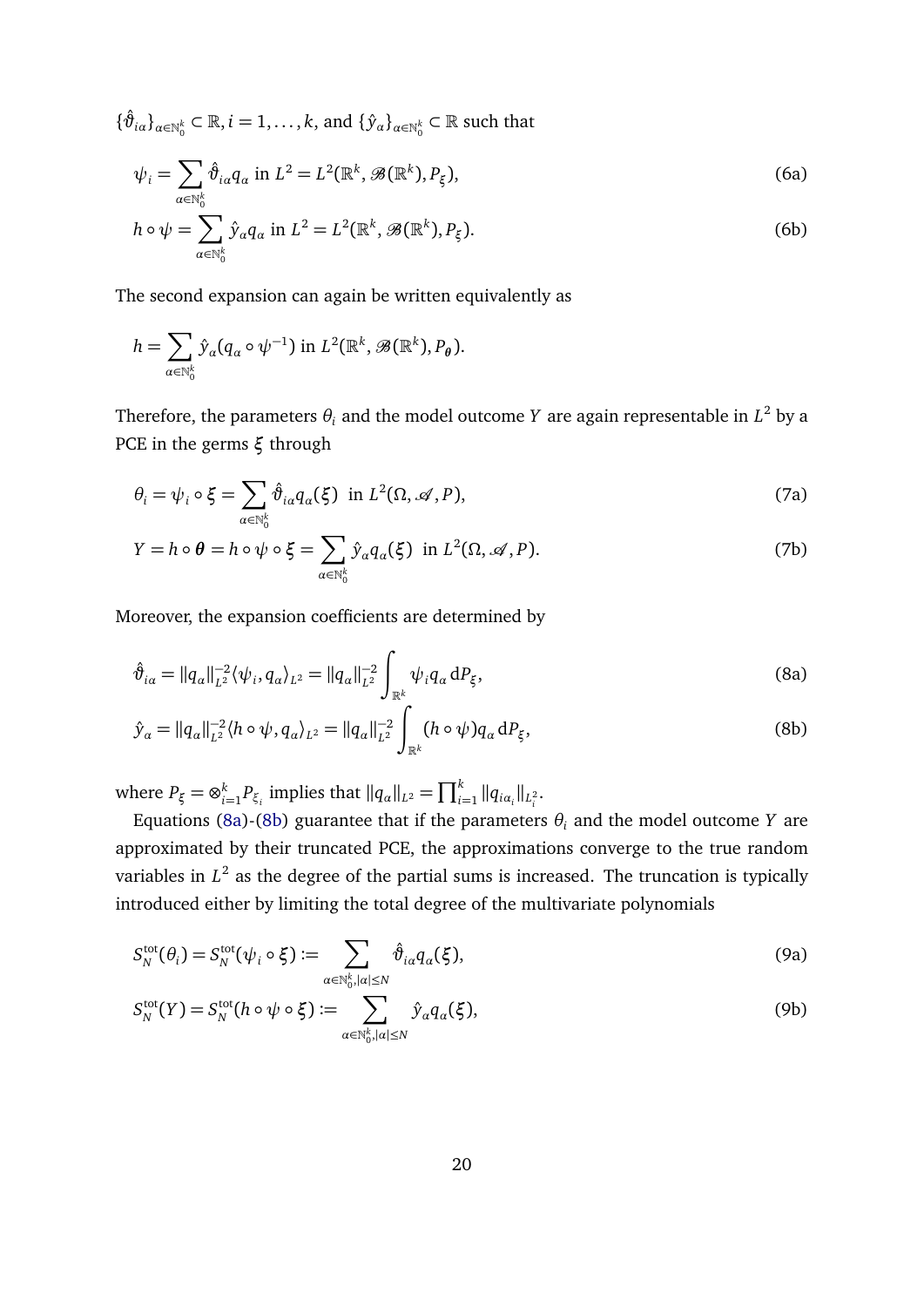where  $|\alpha| \coloneqq \sum_{i=1}^k \alpha_i$ , or by limiting the maximal degree in each component

$$
S_N^{\max}(\theta_i) = S_N^{\max}(\psi_i \circ \xi) := \sum_{\alpha \in \mathbb{N}_0^k, \|\alpha\|_{\infty} \le N} \hat{\vartheta}_{i\alpha} q_{\alpha}(\xi), \tag{10a}
$$

<span id="page-20-1"></span>
$$
S_N^{\max}(Y) = S_N^{\max}(h \circ \psi \circ \xi) := \sum_{\alpha \in \mathbb{N}_0^k, \|\alpha\|_{\infty} \le N} \hat{y}_\alpha q_\alpha(\xi), \tag{10b}
$$

where  $\|\alpha\|_{\infty} \coloneqq \max_{i=1,\dots,k} \alpha_i$ .

In order to compute the expansion coefficients from their defining equations [\(8a\)](#page-19-0)-[\(8b\)](#page-19-1), it is straightforward to adapt the methods from section [3.1.2](#page-14-1) to the multidimensional case. However, this typically introduces the curse of dimensionality.

First, this issue becomes particularly problematic if the integrals are computed by Gaussquadrature rules. If the mapping  $h \circ \psi$  can be well approximated by its truncated series expansion  $S_N$ , then the integrands  $(h \circ \psi)q_\alpha$  in [\(8b\)](#page-19-1) can be well approximated by multivariate polynomials which rise up to degree 2*N* in each component, indifferent from the fact whether  $| \alpha | \leq N$  or  $|| \alpha ||_{\infty} \leq N$  is assumed. Since one-dimensional Gauss-quadrature rules with *M* nodes provide exact integration rules for polynomials up to degree 2*M* − 1, it is required to compute [\(8b\)](#page-19-1) by quadrature rules with  $M = N + 1$  nodes in each of the  $k$  dimensions. Hence, the model outcome must be evaluated for a total of  $(N+1)^k$  parameter combinations and the procedure becomes quickly inefficient as *k* rises. However, sparse grid methods, as e.g. Smolyak-Gauss quadrature which is illustrated in Appendix [B](#page-54-0) and analyzed in the numerical example in section [5,](#page-26-0) can help to reduce the computational effort that is required for similar integration quality.

Second, the burden of higher-dimensional parameter vectors also appears in similar form if the PCE coefficients are determined by least squares. However, while the number of coefficients which must be computed equals  $(N+1)^k$  in  $S_N^{\max}$  $_N^{\max}$ , the number of coefficients grows less extremely in  $S_N^{\text{tot}}$  where it is given by  $\binom{N+k}{k}$  $k \choose k$ . Following the recommendation that the number of sample points should be twice or three times as large as the number of unknown coefficients, the model must be evaluated for  $2\binom{N+k}{k}$  $\binom{k}{k}$  or 3 $\binom{N+k}{k}$  $\binom{+k}{k}$  parameter combinations in the latter case.

#### <span id="page-20-0"></span>**4 APPLICATIONS OF GENERALIZED POLYNOMIAL CHAOS EXPANSIONS**

After its construction, the PCE of the model outcome can be used for computational inexpensive evaluations of the model. On the one hand, statistical properties of the model outcome, as induced by the predefined distribution of the uncertain input parameters, can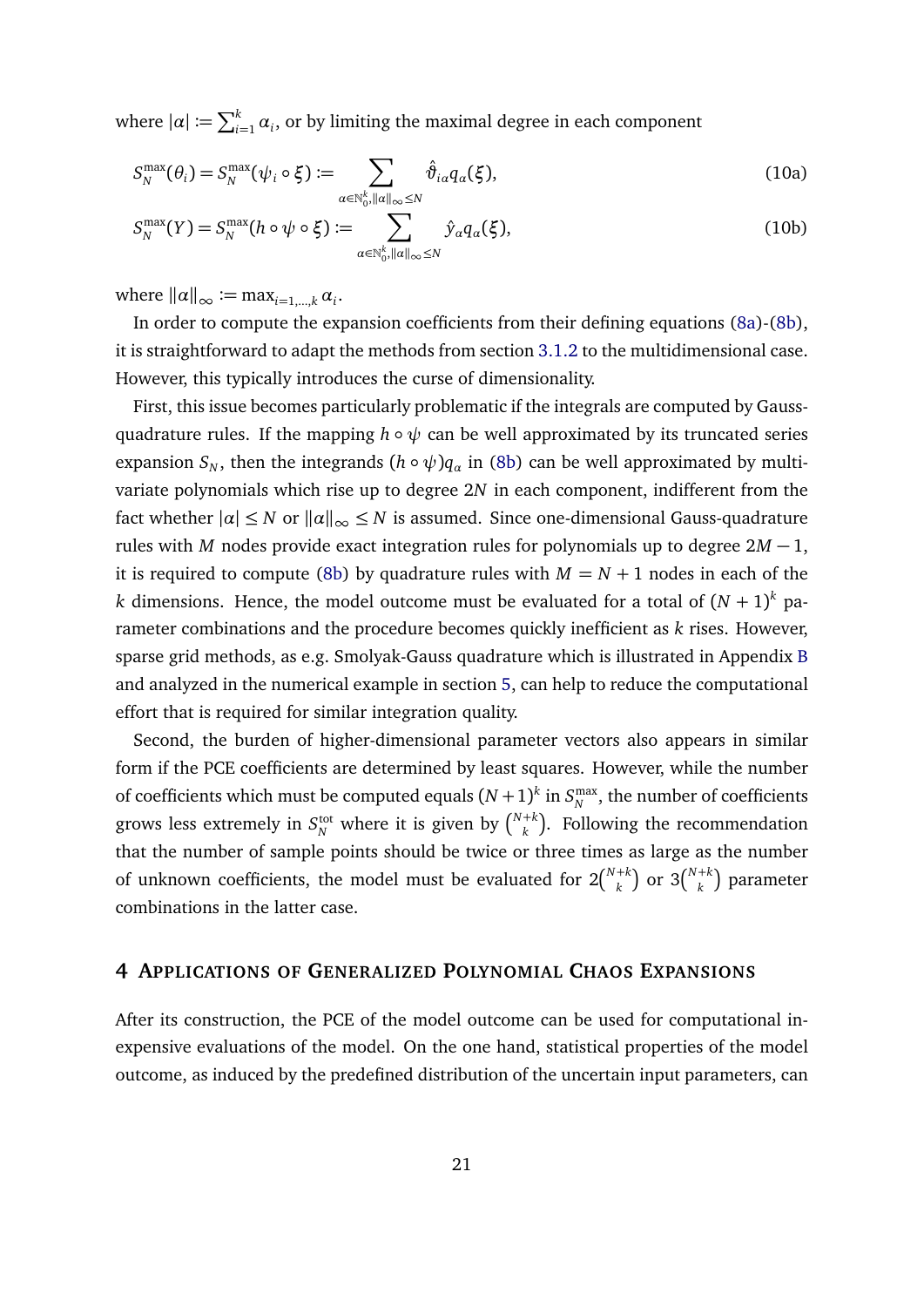be derived directly from the PCE. On the other hand, the expansion can also be used as a pointwise approximation of the model outcome for different parameter values. Additionally, in somewhat other context, PCE can be used to discretize the space of cross-sectional distributions.

**Evaluation of Statistical Properties** Convergence in  $L^2(\Omega,\mathcal{A},P)$  of the series expansion in [\(7b\)](#page-19-2) implies that the distribution of the model outcome *Y* can be equivalently characterized by its polynomial expansion. In particular, the mean and variance of *Y* follow directly from the fact that convergence in  $L^2$  also implies convergence of the mean and variance so that orthogonality of the polynomials (and  $q_{\textbf{0}} = 1$  for  $\textbf{0} \coloneqq (0, \dots, 0) \in \mathbb{N}_0^k$  $_0^{\kappa}$ ) yields

$$
\mathbb{E}[Y] = \sum_{\alpha \in \mathbb{N}_0^k} \hat{y}_{\alpha} \mathbb{E}[q_{\alpha}(\xi)] = \sum_{\alpha \in \mathbb{N}_0^k} \hat{y}_{\alpha} \mathbb{E}[q_{\alpha}(\xi)q_0(\xi)] = \sum_{\alpha \in \mathbb{N}_0^k} \hat{y}_{\alpha} \langle q_{\alpha}, q_0 \rangle_{L^2} = \hat{y}_0,
$$

and

$$
\operatorname{Var}[Y] = \mathbb{E}\left[\left(\sum_{\alpha \in \mathbb{N}_0^k} \hat{y}_\alpha q_\alpha(\xi) - \hat{y}_0\right)^2\right] = \mathbb{E}\left[\left(\sum_{\alpha \in \mathbb{N}_0^k \setminus \{0\}} \hat{y}_\alpha q_\alpha(\xi)\right)^2\right] = \sum_{\alpha, \beta \in \mathbb{N}_0^k \setminus \{0\}} \hat{y}_\alpha \hat{y}_\beta \langle q_\alpha, q_\beta \rangle_{L^2} = \sum_{\alpha \in \mathbb{N}_0^k \setminus \{0\}} \hat{y}_\alpha^2 ||q_\alpha||_{L^2}^2.
$$

Moreover, other statistical properties can be computed by Monte-Carlo methods. Large samples of *Y* can be efficiently constructed by drawing from the germ's distribution and inserting the sample into the expansion of *Y* . Compared to traditional methods, repeated and costly model evaluations can thus be avoided.

Sobol's indices for global variance-based sensitivity analysis The decomposition of the model's outcome variance from above also lays the foundation for the sensitivity analyses of [Harenberg et al.](#page-56-0) [\(2019\)](#page-56-0). More specifically, consider a truncated PCE  $S_N^{\text{tot}}$  $N_N^{\text{tot}}(Y)$  or  $S_N^{\text{max}}$  $\binom{max}{N}(Y)$ of the model outcome *Y* as in [\(9b\)](#page-19-3) or [\(10b\)](#page-20-1). By reordering, one can then equivalently write the truncated PCE as

$$
S_N^{\text{tot}}(Y) = \sum_{I \subset \{1,\ldots,k\}} \sum_{\substack{\alpha \in \mathbb{N}_0^k, |\alpha| \le N \\ \alpha_i \neq 0 \ \forall i \in I \\ \alpha_i = 0 \ \forall i \notin I}} \hat{y}_\alpha q_\alpha(\xi),
$$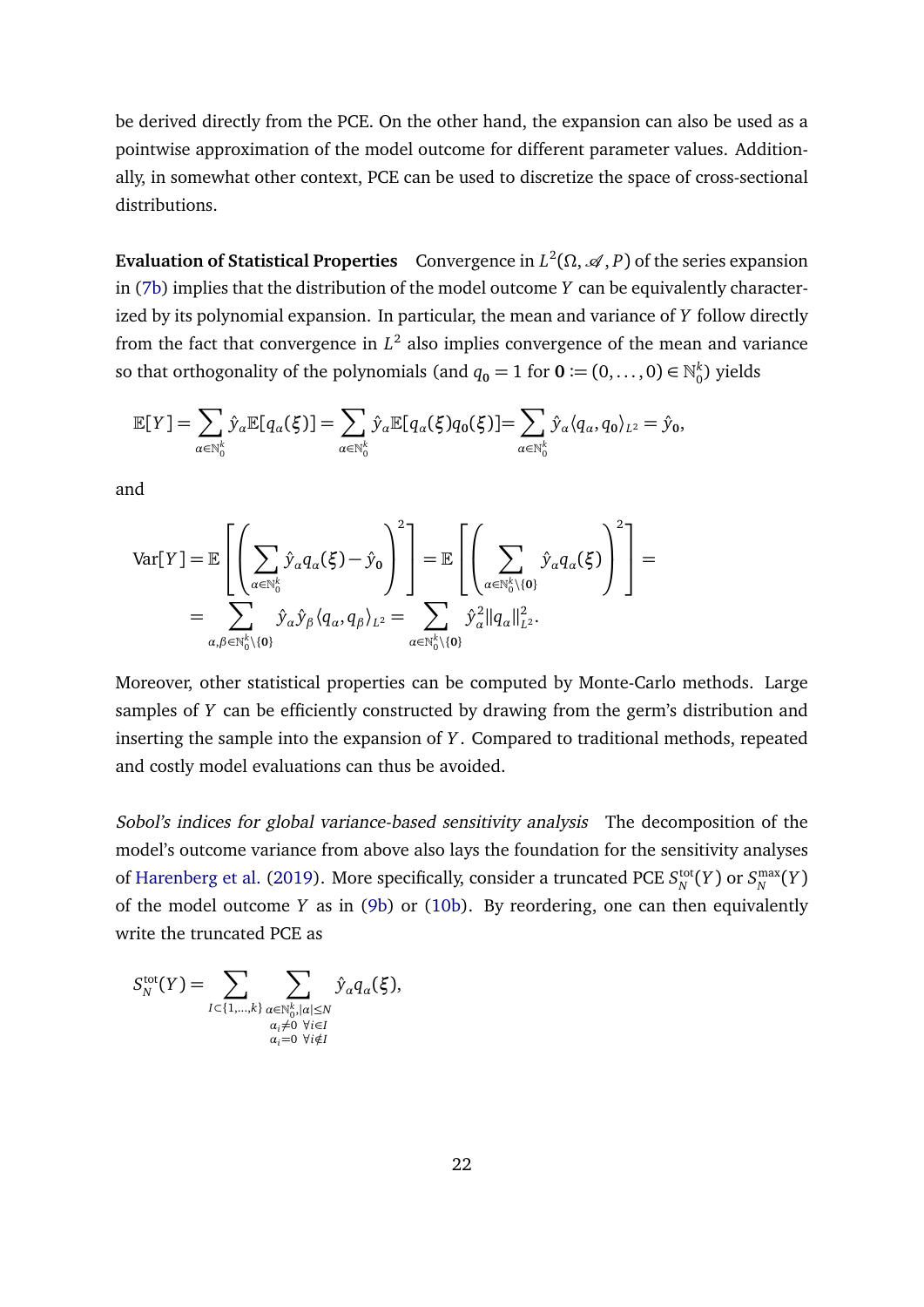i.e. for any collection  $\{\xi_i\}_{i\in I}$  where  $I \subset \{1, \ldots, k\}$  we now explicitly group the polynomials *qα* (*ξ*) with non-zero degree in each *ξ<sup>i</sup>* , *i* ∈ *I* but zero-degree in all *ξ*, *i* ∈*/ I*. Orthogonality of the polynomials then implies for any nonempty collection  $I \subset \{1, \ldots, k\}$ ,  $I \neq \emptyset$  that

$$
V_I := \text{Var}\Big[\sum_{\substack{\alpha \in \mathbb{N}_0^k, |\alpha| \le N \\ \alpha_i \neq 0 \ \forall i \in I \\ \alpha_i = 0 \ \forall i \notin I}} \hat{y}_\alpha q_\alpha(\xi)\Big] = \sum_{\substack{\alpha \in \mathbb{N}_0^k, |\alpha| \le N \\ \alpha_i \neq 0 \ \forall i \in I \\ \alpha_i = 0 \ \forall i \notin I}} \hat{y}_\alpha^2 ||q_\alpha||_{L^2}^2
$$

and

$$
V \coloneqq \mathrm{Var}[S_N^{\mathrm{tot}}(Y)] = \sum_{\substack{I \subset \{1,\ldots,k\}, \\ I \neq \emptyset}} V_I.
$$

The Sobol indices then describe the shares of the variance that are explained by a collection { $\xi_i$ }<sub>*i*∈*I*</sub> of germs for *I* ⊂ {1, ..., *k*}, *I*  $\neq \emptyset$ 

$$
S_I := \frac{V_I}{V}.
$$

The first order Sobol indices  $S_{\{i\}}$  for single germs  $\xi_i$  are interpreted as the fraction of the total variance which would disappear when *ξ<sup>i</sup>* would be perfectly known. On the other hand, the total contribution indices are defined by

$$
S_i^T := \frac{\sum_{I \subset \{1,\ldots,k\},} V_I}{V}
$$

and describe the germ's total contribution to the outcome's variance.

Relevance for (Bayesian) estimation As [Harenberg et al.](#page-56-0) [\(2019\)](#page-56-0) note, a sufficient size of the total Sobol' index of the parameter  $\vartheta_i$  is a necessary condition for the identifiability of *ϑ<sup>i</sup>* using *Y* . In terms of a Bayesian estimation, PCE also facilitates the comparison of the model outcome's prior and posterior distribution. Once we have obtained the parameters' posterior distribution, PCE enables the representation of the corresponding posterior distribution of the model's outcome. We can then compare the PCE implied variances and the contribution of an arbitrary set of parameters, which delivers an indicator for the reduced uncertainty of the model outcome *Y* subject to this set of parameters.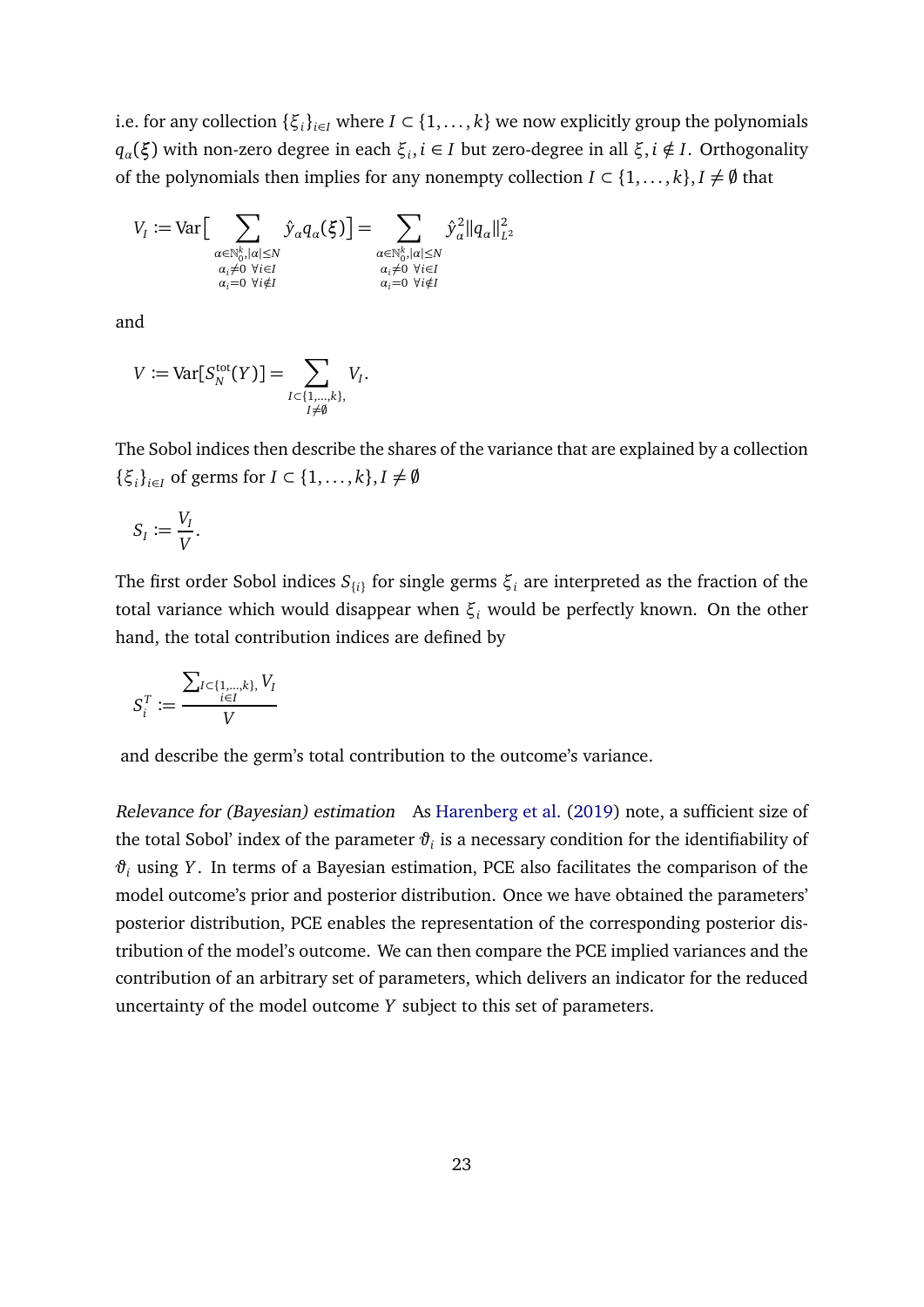**Using the Expansion as Pointwise Approximation for the Model Outcome** A truncated version of the Fourier series expansion [\(6b\)](#page-19-4) can also be used as a pointwise approximation for the mapping *h* between model input parameters and model outcome

<span id="page-23-1"></span>
$$
h(\vartheta) \approx S_N(h \circ \psi)(\psi^{-1}(\vartheta)) = \sum_{\alpha \in \mathbb{N}_0^k, |\alpha| \le N} \hat{y}_\alpha q_\alpha(\psi^{-1}(\vartheta)). \tag{11}
$$

Note however that convergence of the series in  $L^2$  as  $N \to \infty$  does not imply pointwise convergence on the support of  $P_{\xi}$  but only pointwise convergence a.e. for a subsequence.

The partial sum  $S_N(h \circ \psi)$  is the orthogonal projection of  $h \circ \psi$  onto the subspace of  $L^2(\mathbb{R}^k,\mathscr{B}(\mathbb{R}^k),P_\xi)$  spanned by multivariate polynomials of total degree less or equal to  $N.$ If the transformation  $\psi$  between germs and parameters is chosen linear,  $S_N(h \circ \psi) \circ \psi^{-1}$ is also the orthogonal projection of *h* onto this subspace in  $L^2(\mathbb{R}^k,\mathscr{B}(\mathbb{R}^k),P_\theta).^{13}$  $L^2(\mathbb{R}^k,\mathscr{B}(\mathbb{R}^k),P_\theta).^{13}$  $L^2(\mathbb{R}^k,\mathscr{B}(\mathbb{R}^k),P_\theta).^{13}$  In the sense of the induced metric, it is therefore the best approximation of *h* by multivariate polynomials of total degree up to *N*, i.e. it minimizes the mean-squared error over the support of  $P_{\theta}$ .

Special Case: Surrogate of Model Solution Consider a discretely-timed model where in any period  $t \in \mathbb{N}$  the vector  $x_t \in S \subset \mathbb{R}^{n_x}$  denotes the predetermined variables from the state space *S* and  $y_t \in \mathbb{R}^{n_y}$  is a vector of the non-predetermined variables of the model. Suppose that  $\theta$  is a random vector of unknown parameters of the model, and for any possible realization  $\vartheta \in \Theta$  the model solution is computed in terms of a policy function  $g(.; \vartheta) \colon S \to \mathbb{R}^{n_x + n_y}$  so that

$$
\begin{pmatrix} x_{t+1} \\ y_t \end{pmatrix} = g(x_t; \vartheta).
$$

If, for any arbitrary  $x \in S$  and for a suitable transformation  $\psi$  between parameters and germs, the mapping  $\vartheta \mapsto g(x;\vartheta)$  satisfies the sufficient condition in assumption 4, then there exists a series expansion by orthogonal polynomials {*q<sup>α</sup>* } of the form

$$
g(x,\vartheta) = \sum_{\alpha \in \mathbb{N}_0^k} \hat{g}_{\alpha}(x) q_{\alpha}(\psi^{-1}(\vartheta)) \text{ in } L^2(\mathbb{R}^k, \mathscr{B}(\mathbb{R}^k), P_{\theta}),
$$
  

$$
\hat{g}_{\alpha}(x) = ||q_{\alpha}||_{L^2}^{-2} \int_{\mathbb{R}^k} g(x, \psi(s)) q_{\alpha}(s) dP_{\xi}(s).
$$

<span id="page-23-0"></span><sup>&</sup>lt;sup>13</sup>Otherwise it is the orthogonal projection of *h* onto the subspace in  $L^2(\mathbb{R}^k, \mathcal{B}(\mathbb{R}^k), P_\theta)$  spanned by multivariate polynomials in  $\psi^{-1}$  of total degree less or equal to *N*.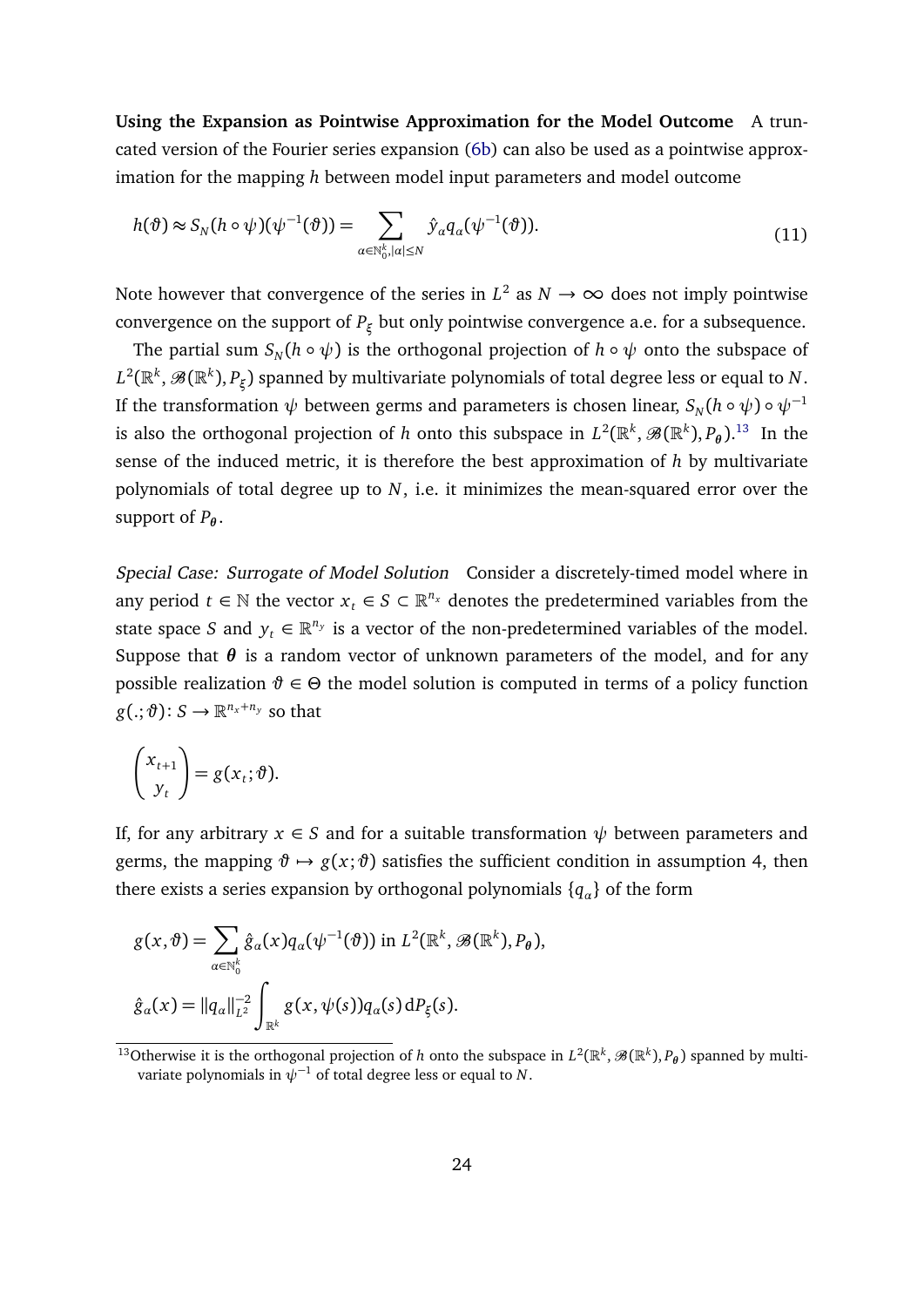Perhaps the most prevalent approach in the literature to determine the model's policy function is to compute *g* from a linearized version of the model. In this case

$$
g(x; \vartheta) = A(\vartheta)x,
$$

and *numeric* implementation of the methods proposed by [Blanchard and Kahn](#page-56-5) [\(1980\)](#page-56-5), [Klein](#page-57-5) [\(2000\)](#page-57-5) or [Sims](#page-57-6) [\(2002\)](#page-57-6) allows to solve for the matrix  $A(\vartheta) \in \mathbb{R}^{n_x \times (n_x + n_y)}$  given any arbitrary but fixed  $\vartheta \in \Theta$ . Since the coefficients in the policy's PCE are here determined by

$$
\hat{g}_{\alpha}(x) = \left( ||q_{\alpha}||_{L^2}^{-2} \int_{\mathbb{R}^k} q_{\alpha}(s) A(\psi(s)) dP_{\xi}(s) \right) x =: \hat{A}_{\alpha} x,
$$

the series expansion of the linear policy function can be written as

$$
g(x,\vartheta)=\sum_{\alpha\in\mathbb{N}_0^k}\hat{g}_\alpha(x)q_\alpha(\psi^{-1}(\vartheta))=\left(\sum_{\alpha\in\mathbb{N}_0^k}\hat{A}_\alpha q_\alpha(\psi^{-1}(\vartheta))\right)x.
$$

Moreover, the  $\hat{A}_\alpha$  coincide with the expansion coefficients from the PCE of the model outcome  $A(\vartheta)$ . Hence, the PCE of a linear policy is again linear and is represented by the polynomial expansion of the matrix-valued function  $\vartheta \mapsto A(\vartheta)$ .

A second popular approach to compute the model's policy function are projection methods.[14](#page-24-0) In this approach *g* is constructed as a linear combination of some suitable basis functions *Φ<sup>i</sup>* by

$$
g(x; \vartheta) = \sum_{i=1}^d c_i(\vartheta) \Phi_i(x).
$$

The coefficients in the PCE of  $g$  with respect to  $\vartheta$  then satisfy

$$
\hat{g}_{\alpha}(x) = \sum_{i=1}^{d} \left( ||q_{\alpha}||_{L^{2}}^{-2} \int_{\mathbb{R}^{k}} q_{\alpha}(s) (c_{i}(\psi(s))) dP_{\xi}(s) \right) \Phi_{i}(x) =: \sum_{i=1}^{d} \hat{c}_{i\alpha} \Phi(x),
$$

<span id="page-24-0"></span><sup>14</sup>See, for instance [Judd](#page-56-8) [\(1996\)](#page-56-6), Chapter 11, [Heer and Maussner](#page-56-7) [\(2009\)](#page-56-7), Chapter 6, Judd [\(1992\)](#page-56-8) or [Mc-](#page-57-7)[Grattan](#page-57-7) [\(1999\)](#page-57-7).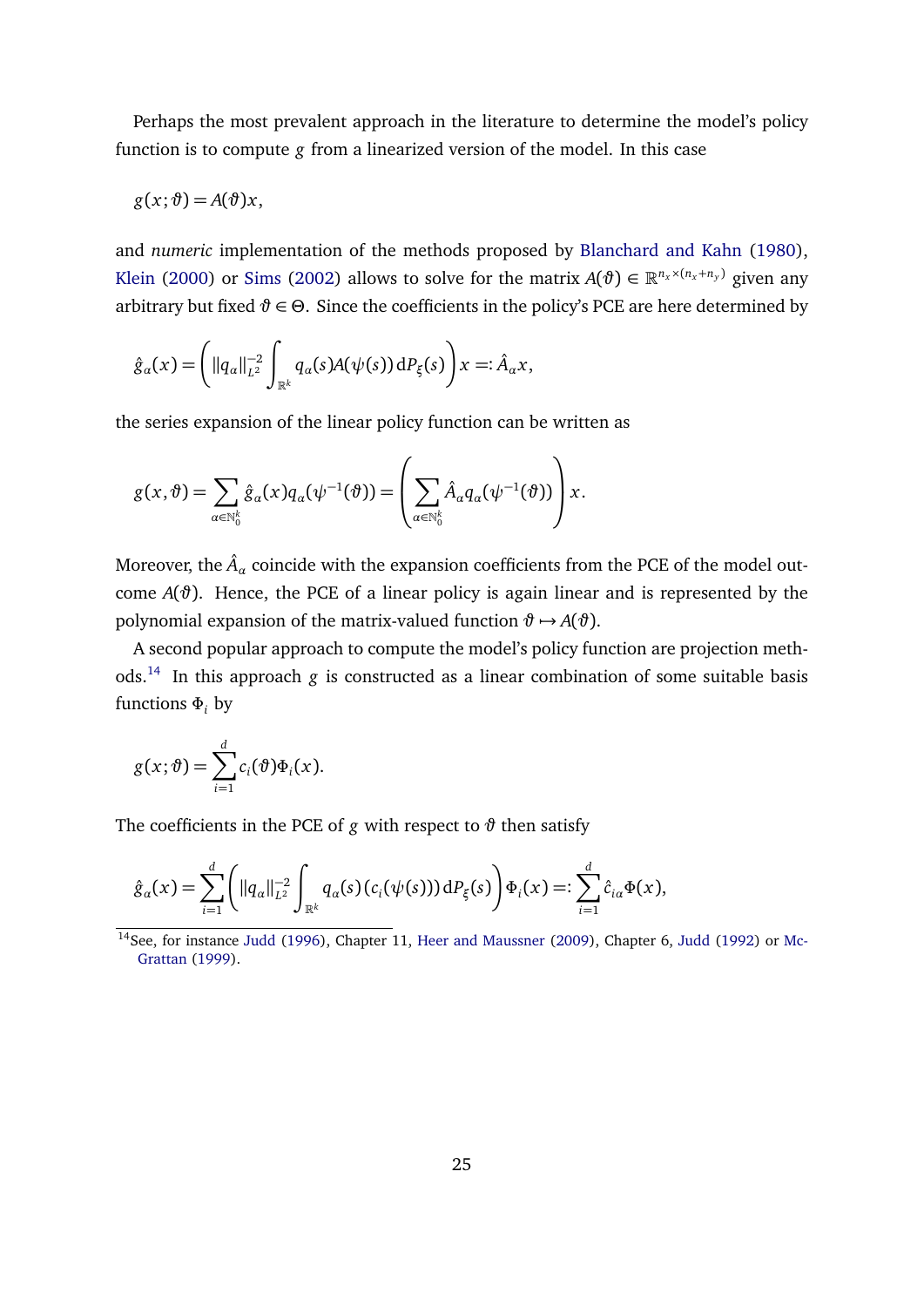and the expansion of *g* can therefore be written as

$$
g(x,\vartheta)=\sum_{a\in\mathbb{N}_0^k}\hat{g}_a(x)q_a(\psi^{-1}(\vartheta))=\sum_{i=1}^d\left(\sum_{a\in\mathbb{N}_0^k}\hat{c}_{ia}q_a(\psi^{-1}(\vartheta))\right)\Phi(x),
$$

Now observe that the  $\hat{c}_{i\alpha}$  coincide with the coefficients in the polynomial expansion of the model outcome  $c_i(\vartheta)$ , i.e. with the coefficients in the PCE of the coefficients of the projection solution. Consequently, the PCE of *g* is again a linear combination of the basis functions  $\Phi_i$  and the coefficients are represented by the polynomial expansion of  $\vartheta \mapsto c_i(\vartheta)$ .

Surrogate for Gradients The truncated PCE in [\(11\)](#page-23-1) may also be used to approximate the derivatives of the mapping *h* between parameter values and model outcomes. More specifically, the PCE provides the approximation

$$
\frac{\partial h}{\partial \vartheta_i}(\vartheta) \approx \sum_{\alpha \in \mathbb{N}_0^k, |\alpha| \leq N} \hat{y}_\alpha \sum_{j=1}^k \frac{\partial q_\alpha}{\partial s_k}(\psi^{-1}(\vartheta)) \frac{\partial \psi_j^{-1}}{\partial \vartheta_i}(\vartheta).
$$

This approximation can be useful if such derivatives must be evaluated at a potential large number of points. One example may be the method proposed by [Iskrev](#page-56-9) [\(2010\)](#page-56-9) for conducting local identification analysis which requires differentiation of the linearized policy function with respect to the parameters.

**Discretizing space of cross-sectional distributions** Here, we briefly present the possibility to use PCE in order to discretize the state space in models where a cross-sectional distribution over heterogeneous agents becomes a state variable for individual decision rules as suggested by [Pröhl](#page-57-0) [\(2017\)](#page-57-0). Her examples are models that combine idiosyncratic income risk with aggregate productivity risk as [Aiyagari](#page-56-10) [\(1994\)](#page-56-10). In such models, households need to know the decision rules of other households in order to form rational expectations about future aggregates and prices for their own decisions. Yet, since the decisions of other households depend on their respective individual states, households need to factor in the whole cross-sectional distribution over individual states for their own decision. In consequence, the cross-sectional distribution of individual states becomes an argument of the individuals' policy function in such models.

The literature offers different approaches in order to discretize the state space. [Krusell](#page-57-8) [and Smith](#page-57-8) [\(1998\)](#page-57-8) suggest a bounded rationality approach and base the individuals' policy function only on partial information from the cross-sectional distribution, e.g. a finite num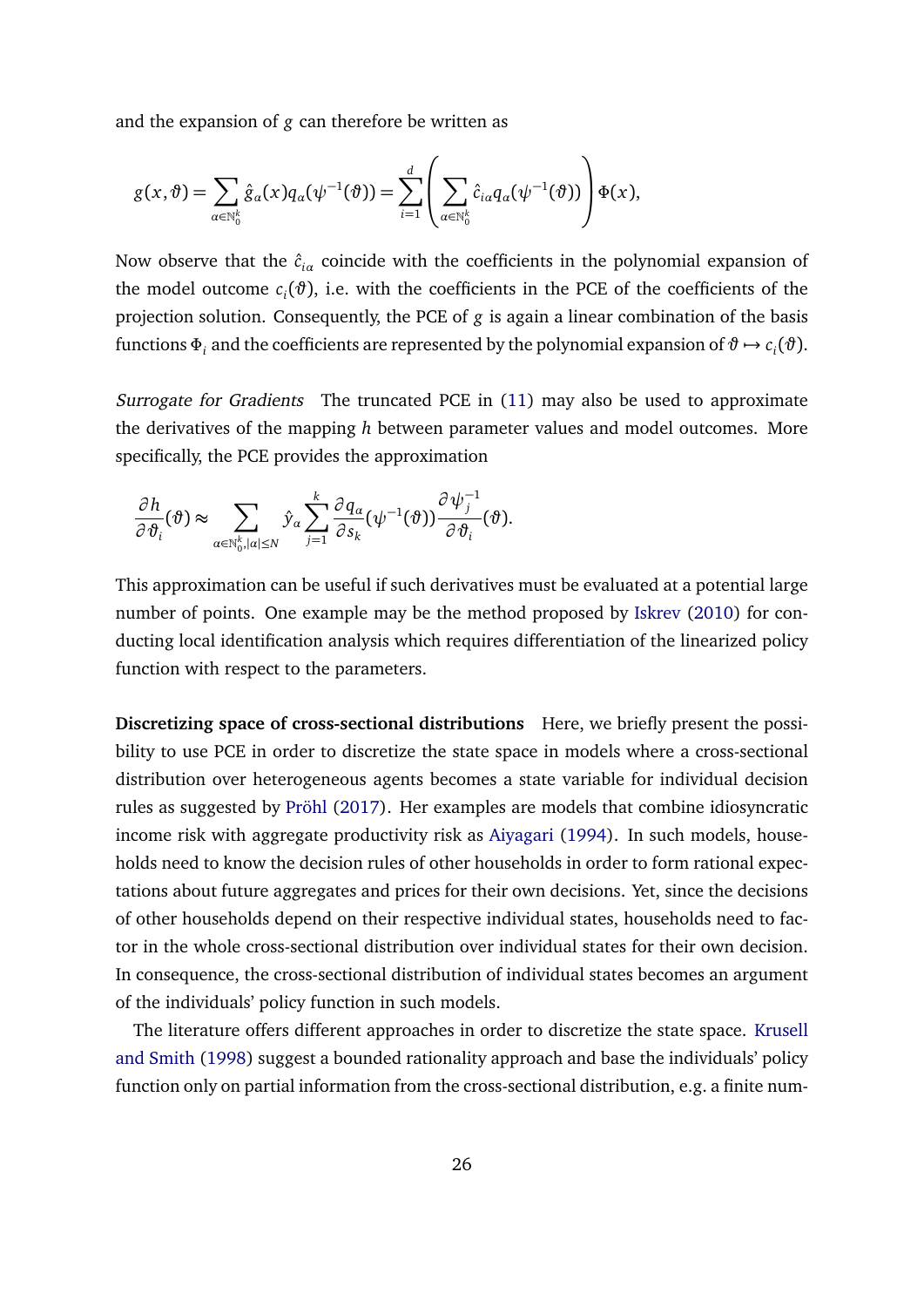ber of moments, and a parametric law of motion for these measures. The method of [Reiter](#page-57-9) [\(2009\)](#page-57-9) discretizes the state space by piecewise uniform distributions over a finite number of histogram bins. Differently, [Pröhl](#page-57-0) [\(2017\)](#page-57-0) replaces the cross-sectional distribution as an argument of the decision rule by the coefficients of its (truncated) PCE given a choice of germs. More precisely, if *ξ* denotes the germ with cumulative distribution function *F<sup>ξ</sup>* and  $\mu_t$  is the cross-sectional distribution over individual states in period  $t$ , then the random variable

$$
\theta_t:=\mu_t^{-1}\circ F_\xi\circ \xi
$$

is distributed according to  $\mu_t.^{\rm 15}$  $\mu_t.^{\rm 15}$  $\mu_t.^{\rm 15}$  One can then compute the coefficients  $\hat{\vartheta}_{n,t}$  of its PCE

$$
\theta_t = \mu_t^{-1}(F_{\xi}(\xi)) = \sum_{n=0}^{\infty} \hat{\vartheta}_{n,t} q_n(\xi)
$$

analog to the methods described in section [3](#page-8-0) from

$$
\hat{\vartheta}_{n,t} = ||q_n||_{L^2}^{-2} \langle \mu_t^{-1} \circ F_{\xi}, q_n \rangle_{L^2} = ||q_n||_{L^2}^{-2} \int_{\mathbb{R}} (\mu_t^{-1} \circ F_{\xi}) q_n dP_{\xi}.
$$

Instead of the cross-sectional distribution  $\mu_t$ , one can then use a finite number of the PCE coefficients  $\hat{\vartheta}_{n,t}$  as arguments of the individual policy function. On the one hand, the PCE coefficients  $\hat{\vartheta}_{n,t}$  then allow to recover the cross-sectional distribution  $\mu_t$  and aggregate variables in period *t*. On the other hand, the individual decision rules imply the law of motion of the cross-sectional distribution,  $\mu_t \mapsto \mu_{t+1}$ , and the PCE coefficients  $\hat{\vartheta}_{n,t+1}$ of  $\mu_{t+1}$  can be derived as above. Hence, the method of [Pröhl](#page-57-0) [\(2017\)](#page-57-0) does not need a parametric assumption about the law of motion for the cross-sectional distribution. [Pröhl](#page-57-0) [\(2017\)](#page-57-0) shows that this approach provides more precise solutions and thereby, brings new economic characteristics of those well-known models.

#### <span id="page-26-0"></span>**5 NUMERICAL ANALYSIS**

In this section we present the numerical implementation of a PCE for a benchmark RBC model. First, we analyze the convergence behaviour of the series expansion for different

<span id="page-26-1"></span><sup>&</sup>lt;sup>15</sup>Note that  $\theta_t$  does not denote a model parameter in this context as in the rest of the present paper. Instead, *θt* is a random variable that is distributed according to the cross-sectional distribution *µ<sup>t</sup>* and that is a function of the germ. Hence, *θ<sup>t</sup>* can be interpreted as the random variable constructed from the basis *ξ* that describes a random draw from the mass of heterogenous agents in period *t*.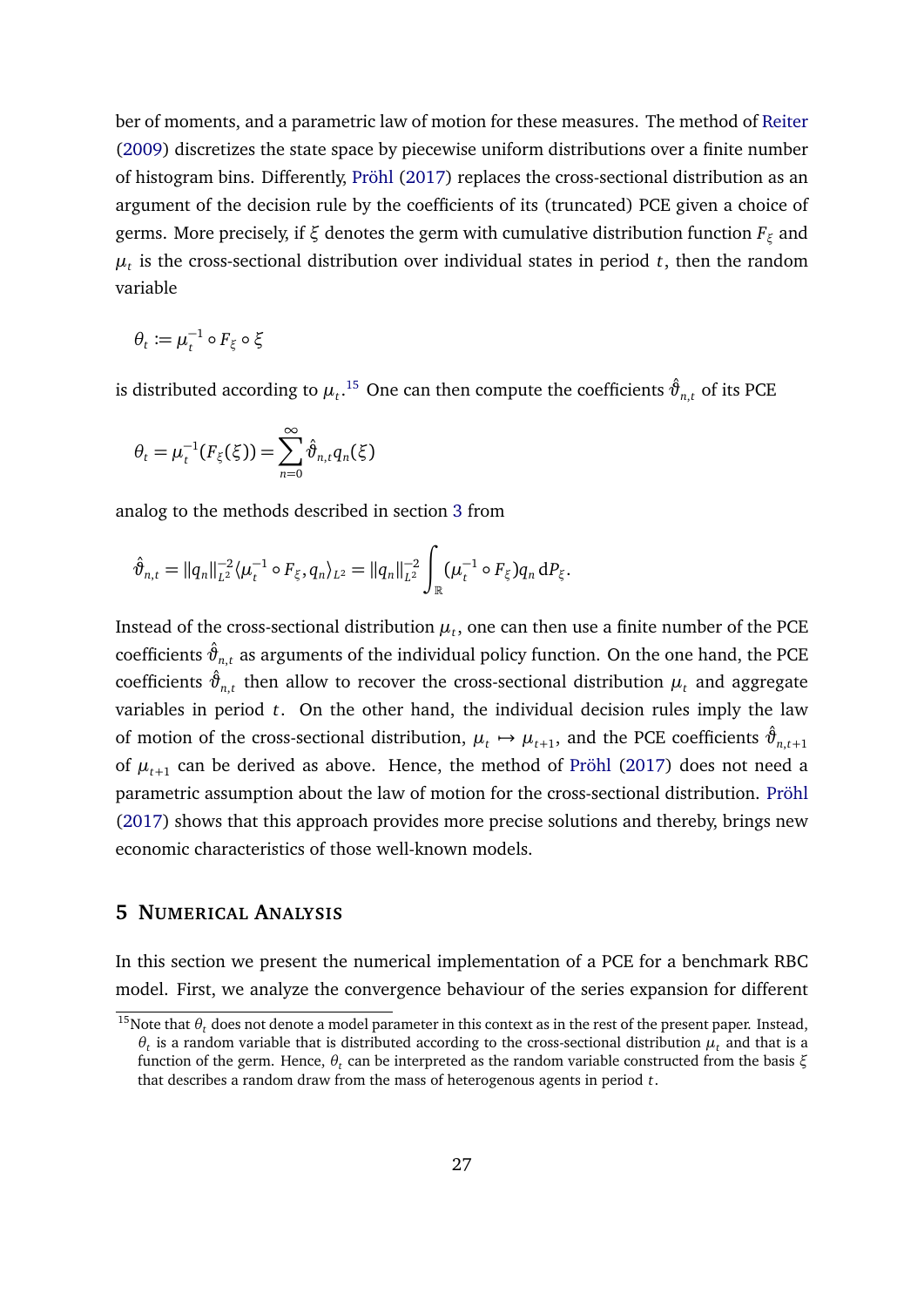model outcomes of interest. More specifically, the model outcomes considered include the linear solution, the second moments and the impulse response functions of the model's variables to a one time shock—both computed from the model's linear policy—as well as a global projection solution. Moreover, we compare different methods to compute the PCE coefficients in terms of accuracy and efficiency. Finally, we perform Monte-Carlo experiments where we evaluate the performance of the PCE for empirical applications as matching moments and likelihood-based approaches.

#### **5.1 The model**

We consider a benchmark RBC model where the social planner solves the following maximization problem

$$
\max_{Y_t, C_t, N_t, I_t, K_{t+1}} U_0 := \mathbb{E}_0 \left[ \sum_{t=0}^{\infty} \beta^t \frac{C_t^{1-\eta} (1 - N_t)^{\gamma(1-\eta)}}{1 - \eta} \right],
$$
  
s.t.  $Y_t = C_t + I_t,$   
 $Y_t = e^{z_t} K_t^{\zeta} N_t^{1-\zeta},$   
 $K_{t+1} = (1 - \delta) K_t + I_t,$   
given  $K_0, z_0,$ 

where  $Y_t$ ,  $C_t$ ,  $N_t$ ,  $I_t$  and  $K_t$  denote output, consumption, working hours, investment and the capital stock, respectively. Moreover, the log of total factor productivity,  $\boldsymbol{z}_t$ , evolves according to the AR(1) process

$$
z_{t+1} = \rho z_t + \epsilon_{t+1}, \ \epsilon_t \sim \text{iidN}(0, \sigma^2).
$$

The predetermined state variables  $x_t$  and the non-predetermined control variables  $y_t$  are

$$
x_t := \begin{pmatrix} K_t \\ z_t \end{pmatrix} \text{ and } y_t := \begin{pmatrix} Y_t \\ C_t \\ N_t \\ I_t \end{pmatrix}.
$$

#### **5.2 Convergence Behaviour**

First, in order to study the basic convergence behaviour of the PCE for various model outcomes in the benchmark RBC model, we consider an example where we set the uncertain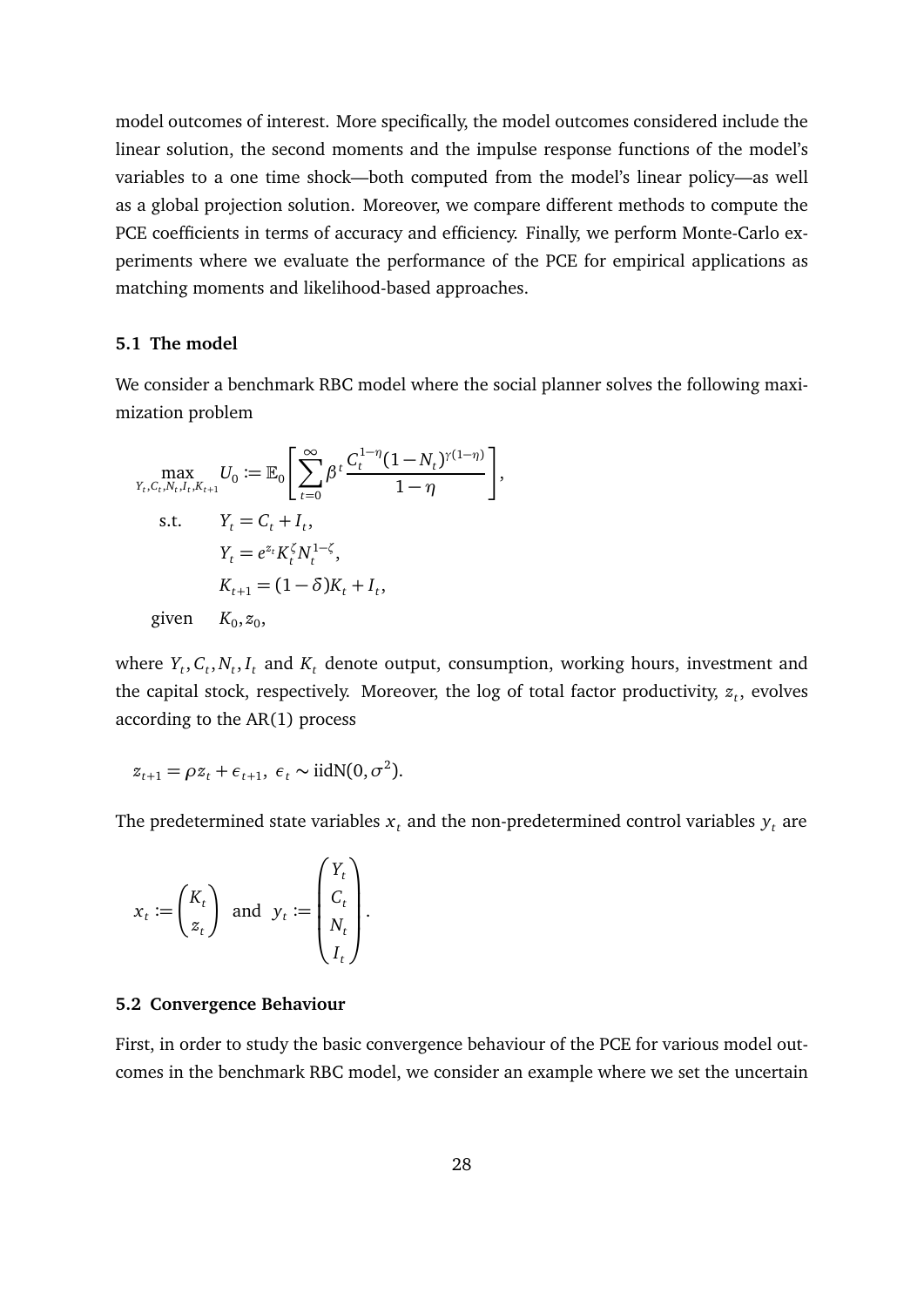<span id="page-28-0"></span>

**Figure 2:** Distributions of uncertain parameters

parameters to  $\theta \coloneqq \begin{pmatrix} \zeta & \eta & \rho \end{pmatrix}$ . Moreover, we assume the following probability distributions for the (stochastically independent) unknown parameters

$$
\zeta \sim 0.15 + 0.3 \cdot \text{Beta}(5,7), \ \eta \sim 1 + 7 \cdot \text{Beta}(3,7), \ \rho \sim 0.85 + 0.14 \cdot U(0,1).
$$

The probability density functions with support  $\Theta := [0.15; 0.45] \times [1; 8] \times [0.85; 0.99]$  are illustrated in Figure [2.](#page-28-0) The transformations  $\psi_i$  between unknown parameters and germs are fixed as in Table [2](#page-12-0) and the remaining parameters are calibrated as summarized in Table [3.](#page-28-1)

**Table 3:** Calibration I

<span id="page-28-1"></span>

| Parameter | Description                  | Value |
|-----------|------------------------------|-------|
|           | Discount factor              | 0.994 |
|           | Rate of capital depreciation | 0.014 |
|           | Steady state labor supply    | 0.3   |
|           | Standard deviation           | 0.01  |

**Linear Policy Function** The first model outcome which we consider is the model's linear solution which is of the form

$$
\begin{pmatrix} x_{t+1} \\ y_t \end{pmatrix} = A(\vartheta) x_t.
$$

Given any parameter values  $\vartheta \in \Theta$  the matrix  $A(\vartheta) = \big(a_{ij}(\vartheta)\big)_{i=1,...,6}$ *j*=1,2  $\in \mathbb{R}^{6 \times 2}$  can be easily computed numerically from available methods. As described in section [4,](#page-20-0) the expansion of the linear policy function is again linear and is represented by the polynomial expansion of *A*( $\vartheta$ ). Hence, our task is to construct for each mapping  $a_{ij}$ :  $\vartheta \mapsto a_{ij}(\vartheta)$  the truncated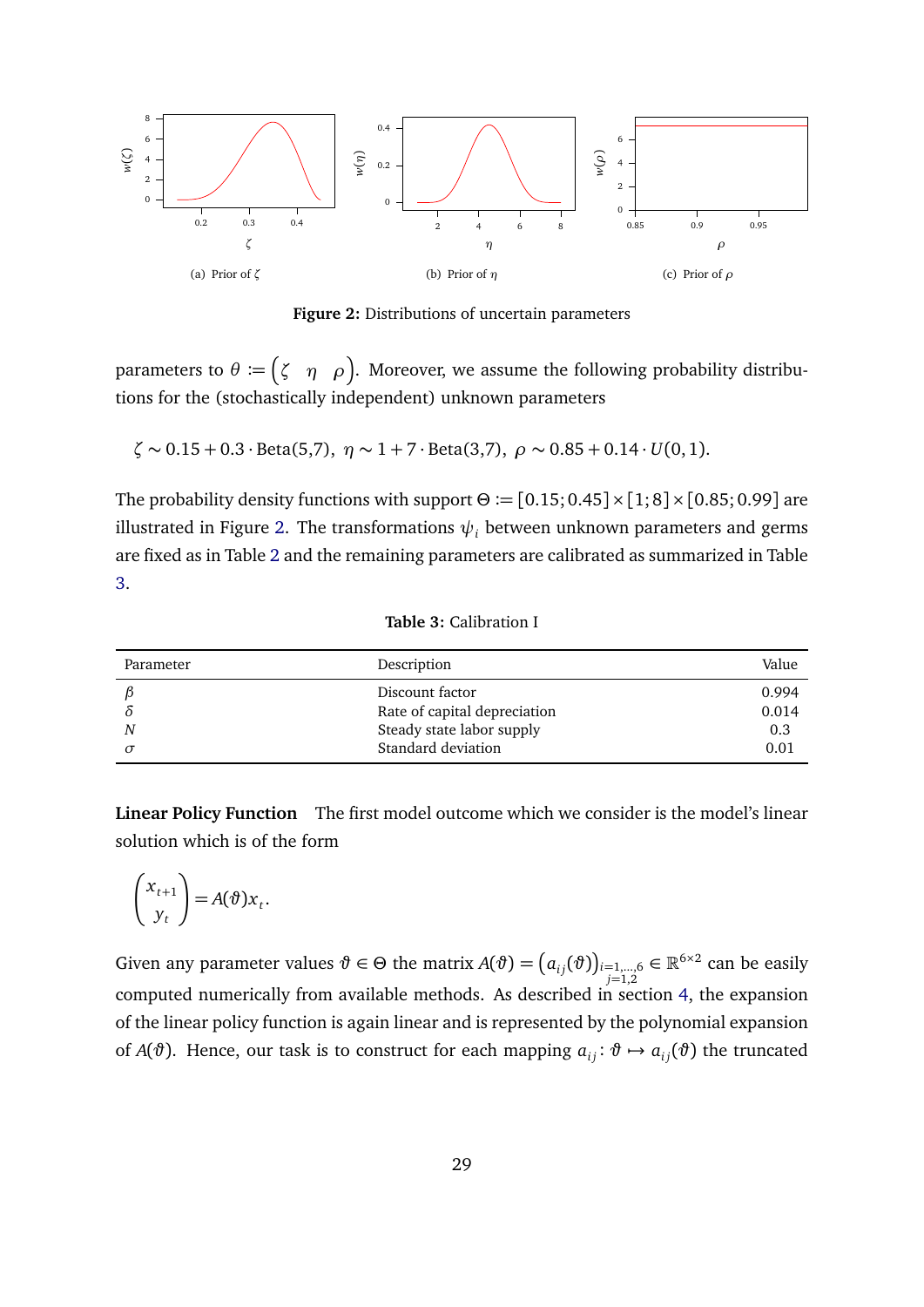<span id="page-29-1"></span> $PCE<sup>16</sup>$  $PCE<sup>16</sup>$  $PCE<sup>16</sup>$ 

$$
a_{ij}^{(N)}(\boldsymbol{\vartheta}) := S_N^{\text{tot}}(a_{ij} \circ \psi)(\psi^{-1}(\boldsymbol{\vartheta})) = \sum_{\alpha \in \mathbb{N}_0^3, |\alpha| \le N} \hat{a}_{ij\alpha} q_{\alpha}(\psi^{-1}(\boldsymbol{\vartheta})). \tag{12}
$$

Moreover, we first want to abstract from errors in the computation of the expansion coefficients  $\hat{a}_{ij\alpha}$  and to focus on the convergence behaviour of  $a_{ij}^{(N)} \to a_{ij}$  in  $L^2$  as  $N \to \infty$ . Therefore, we compute the coefficients from full-grid Gauss-quadrature rules with a sufficiently large number of nodes which should guarantee that integration errors in [\(7b\)](#page-19-2) (where now  $h = a_{ij}$ ) remain insignificant. More concretely, we apply  $N + 5$  nodes in each of the three one-dimensional quadrature rules. We compute the coefficients from the quadrature rules and determine the *L* 2 error from

<span id="page-29-2"></span>
$$
||a_{ij}^{(N)} - a_{ij}||_{L^2} = \left(\int_{\mathbb{R}^3} \left(a_{ij}^{(N)}(\vartheta) - a_{ij}(\vartheta)\right)^2 dP_{\theta}\right)^{1/2} \approx \left(\frac{1}{M} \sum_{i=1}^M \left(a_{ij}^{(N)}(\vartheta^{(i)}) - a_{ij}(\vartheta^{(i)})\right)^2\right)^{1/2}
$$
(13)

where we draw  $M = 10^5$  iid sample points  $\vartheta^{(i)}$  from the distribution of  $\theta$ . The results are presented in Figure [3\(a\)](#page-30-0) in  $log_{10}$ -base for  $N = 1$  to  $N = 19$  and suggest linear convergence of the series expansions for each  $a_{ij}.$  The  $L^2$  error for all components of the matrix already falls to the order of magnitude of  $-3$  for  $N = 7$  and is as low as  $-6$  for  $N = 19$ . Moreover, Figure [3\(b\)](#page-30-1) also shows the time needed for all computations. In case of the PCE, the total time reported includes i) the computation of expansion coefficients  $\hat{a}_{ij\alpha}$  from the full-grid quadrature rules which require  $(N+5)^3$  model evaluations and ii) the subsequent (trivial) evaluation of the truncated PCE  $a_{ij}^{(N)}(\vartheta^{(i)})$  at the 100,000 sample points. For comparison, we also show the computational time which is required to determine the model solution  $a_{ij}(\vartheta^{(i)})$  repeatedly at all 100,000 sample points. Most importantly, since even for  $N=19$ the number of model evaluations for the construction of the PCE is significantly smaller at 13824 than the number of evaluation points, the time required by the PCE remains less than one-third of the time needed for repeatedly solving the model.

**Second Moments** The second model outcome we consider are the model's second moments. More specifically, we consider the variables' standard deviations and the correlations obtained from the model's linear policy. Instead of relying on simulations, we employ

<span id="page-29-0"></span><sup>&</sup>lt;sup>16</sup>We only discuss the mappings  $\vartheta \mapsto a_{ij}(\vartheta)$  for  $i = 1, 3, ..., 6$  and  $j = 1, 2$  since the expansion of the exogenous AR(1)-process (*i* = 2) w.r.t. *ρ* is trivial.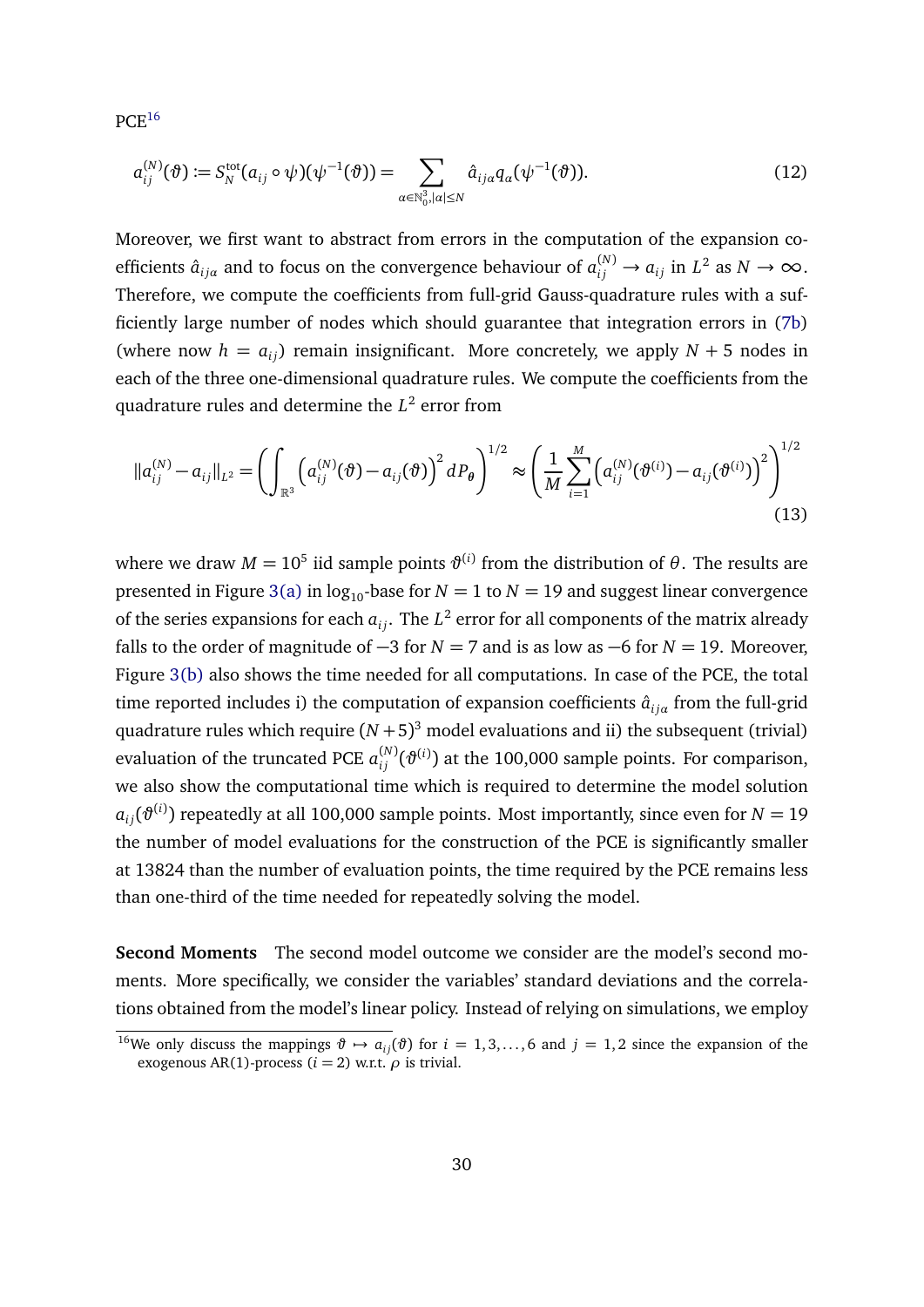<span id="page-30-4"></span><span id="page-30-3"></span><span id="page-30-2"></span><span id="page-30-1"></span><span id="page-30-0"></span>

<span id="page-30-6"></span><span id="page-30-5"></span>**Figure 3:**  $L^2$  convergence of PCE and computation time on an Intel® Core™i7-7700 CPU @ 3.60GHz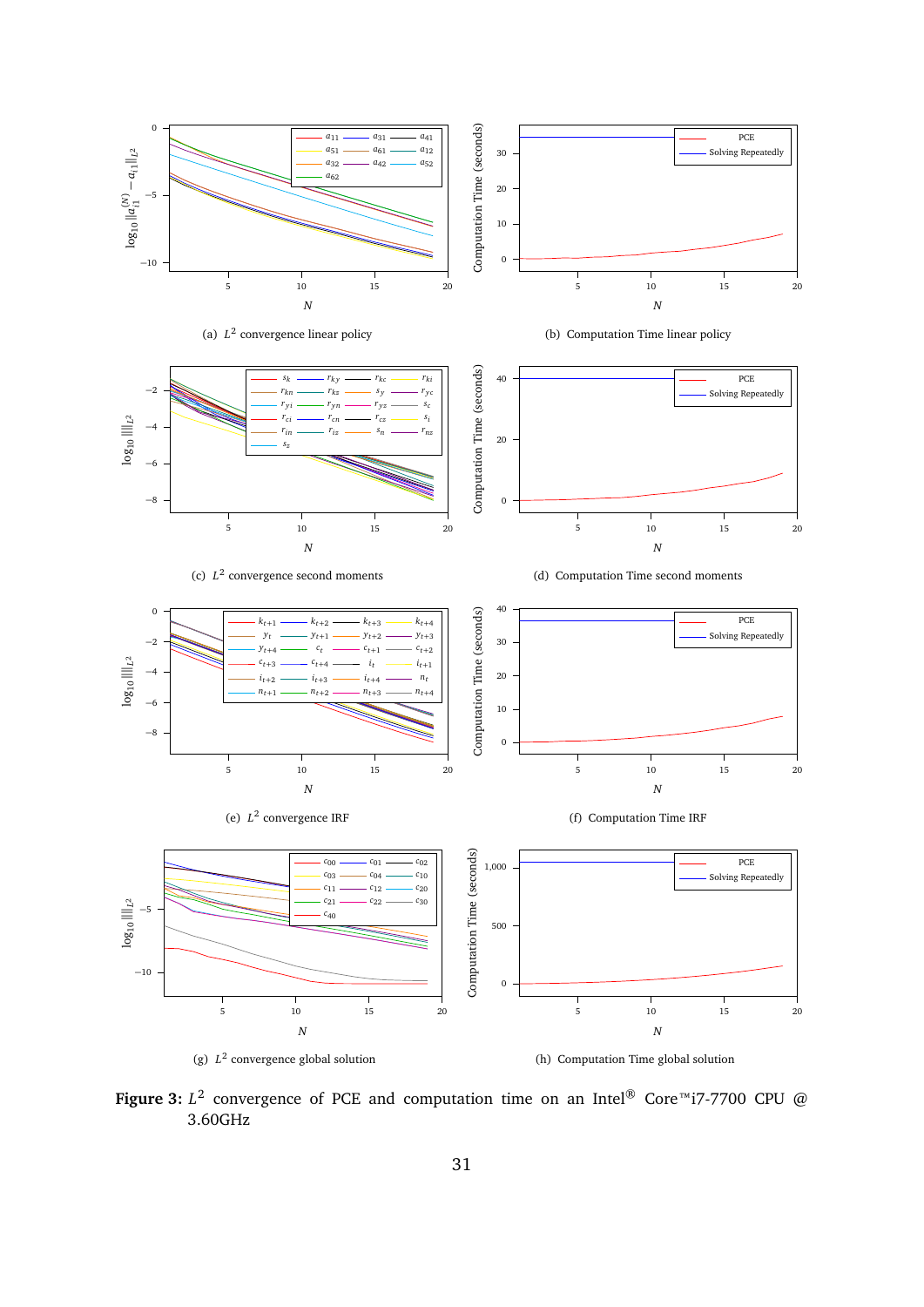available formulae for moments of first-order autoregressive processes to the linear solution. We proceed the same way as in the preceding paragraph and compute for each moment, say  $x$ , a series expansion  $x^{(N)}\coloneqq\sum_{\alpha\in\mathbb{N}_0^3,|\alpha|\leq N}\hat{x}_\alpha q_\alpha(\psi^{-1}(\vartheta)).$  Importantly, note that we directly construct the PCE of the second moments, i.e. of the mapping  $\vartheta \mapsto x(\vartheta)$ . An alternative approach to employ PCE for the second moments would be to first construct the PCE of the linear policy and to subsequently use this PCE of the linear policy to compute the second moments.

Figure [3\(c\)](#page-30-2) again shows linear convergence of the PCEs for each second moment. The  $L^2$  error in the approximation of the model's moments has fallen to the order of magnitude of  $-3$  by *N* = 7 and further declines to  $-6$  by *N* = 19. Moreover, the computation time of the PCE versus the time for repeated computations the model's moments is illustrated in Figure [3\(d\).](#page-30-3) For the same reasons as before, the time needed by the PCE remains throughout significantly lower than the time required for repeated calculations.

**Impulse Response Function** The next model outcome we discuss are the variables' impulse response functions in response to a one time shock to TFP by one conditional standard deviation. For the sake of exposition, we only consider the variables' outcomes for the next four periods after the shock hits the economy and add the remark that the series expansions become more trivial for later periods where the variables converge back to their stationary values. Hence, we construct PCEs for all variables' outcomes, say  $X_{t+s}$ , for periods  $s = 0, \ldots, 4$ . Note again that the PCE is constructed directly for each mapping  $\vartheta \mapsto X_{t+s}(\vartheta).$ 

We show the  $L^2$  errors over the unknown parameters' support in Figure [3\(e\).](#page-30-4) Convergence is again linear as  $N \to \infty$  and the  $L^2$  errors for all variables' outcomes fall to the order of magnitude of −5 by *N* = 19. Furthermore, the computation time of the PCE remains throughout far below the time required for repeated computations of the model's IRFs.

**Projection Solution** The last model outcome for which we want to illustrate the convergence behavior is the model's projection solution computed from Chebyshev polynomials as basis functions. More specifically, we define  $k_t := \ln(K_t/K^*(\theta))$  where  $K^*(\theta)$  is the capital stock's stationary solution and approximate the policy function for working hours by

$$
n_t = g(k_t, z_t; \vartheta) = \sum_{i+j \leq 4} c_{i,j}(\vartheta) T_i \left( 2\frac{k_t - \underline{k}}{\overline{k} - \underline{k}} - 1 \right) T_j \left( 2\frac{z_t - \underline{z}}{\overline{z} - \underline{z}} - 1 \right),
$$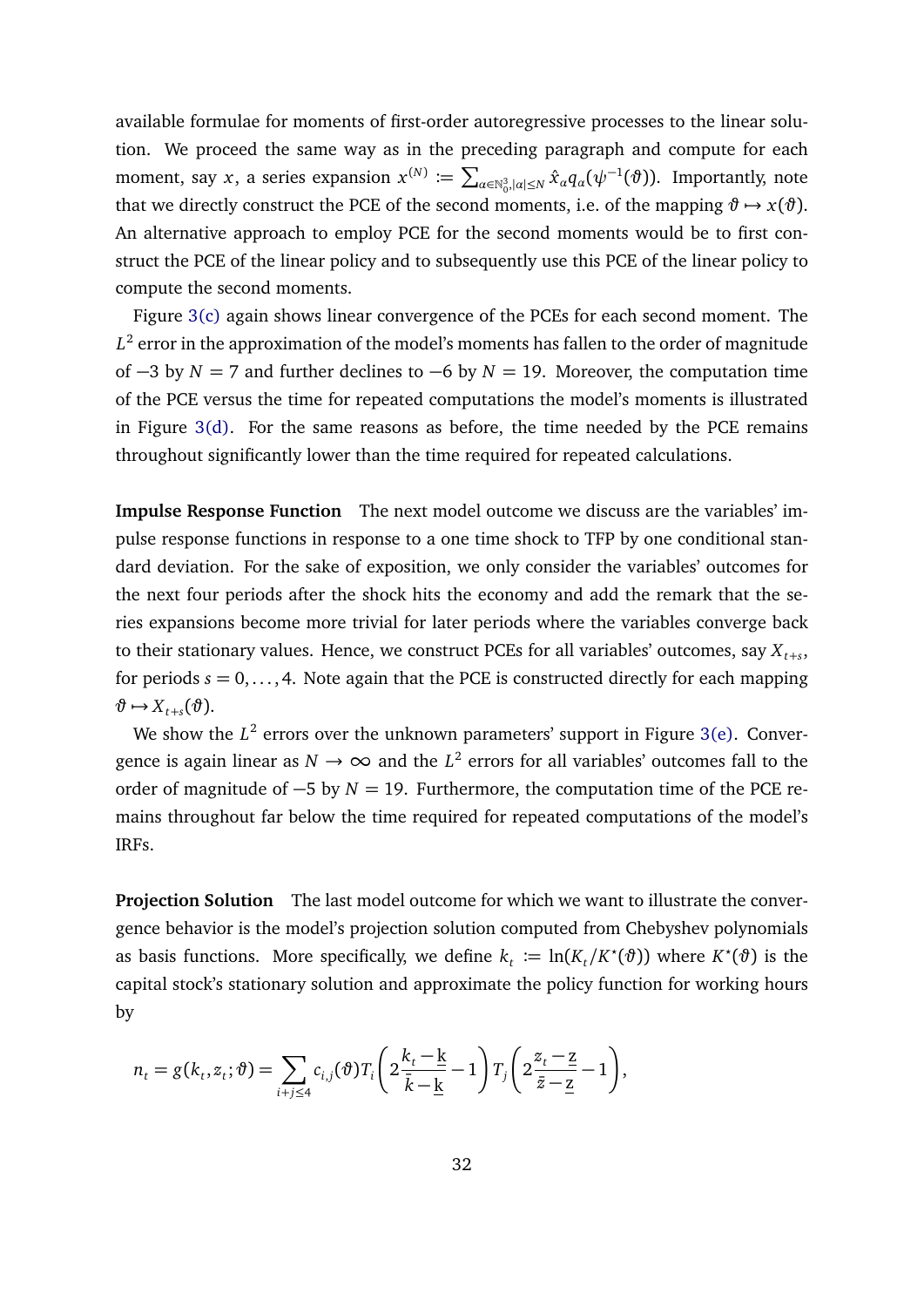where we further introduce the transformation  $n_t := \ln(N_t/(1-N_t))$ . The  $T_i$  are Chebyshev polynomials of degree *i* and  $[\underline{k}; \bar{k}] \times [\underline{z}; \bar{z}] = [\ln(0.8); -\ln(0.8)] \times [-3\frac{\sigma}{\sqrt{1-\rho^2}}; 3\frac{\sigma}{\sqrt{1-\rho^2}}]$  is the domain of the approximation *g*. The remaining variables are computed analytically from  $k_t, n_t$  and  $z_t$  and the coefficients  $c_{i,j}(\vartheta)$  are determined such way that the model's Euler equation holds exactly at 13 appropriately selected collocation points.<sup>[17](#page-32-0)</sup>

We discussed in section [4](#page-20-0) that the expansion of the projection solution is again a linear combination of the same basis functions, i.e. of  $T_{i_1} T_{i_2}$  with  $i_1 + i_2 \leq 4$ , and the coefficients are given by the series expansions of the mappings  $\vartheta \mapsto c_{i,j}(\vartheta)$ . Hence, we construct truncated PCEs,  $c_{i,i}^{(N)}$  $f^{(N)}_{i,j} := \sum_{\alpha \in \mathbb{N}_0^3, |\alpha| \leq N} \hat{c}_{i j \alpha} q_{\alpha} (\psi^{-1}(\vartheta))$  from full-grid quadrature rules with  $N+5$ nodes in each dimension. The  $L^2$  error,  $\|c_{i,j}^{(N)} - c_{ij}\|_{L^2}$ , in log10-basis is again decreasing linearly as  $N \to \infty$  as displayed in Figure [3\(g\)](#page-30-5) and the time for construction and evaluation of the PCEs in Figure [3\(h\)](#page-30-6) remains throughout significantly smaller than the time for repeated computations of the global solution.

#### **5.3 Computation of PCE Coefficients**

In the previous subsection our focus was on the convergence behavior of the PCE when the degree of truncation *N* was increased. We therefore abstracted from possible errors in the computation of the PCE coefficients and employed a full-grid quadrature rule with sufficiently many nodes. While full-grid quadrature rules have the favorable property that the number of nodes can be easily chosen in such way that they provide exact integration rules for polynomials up to the desired degree, the number of nodes grows exponentially in the dimension of the parameter vector. Hence, they may provide the most convenient way for computation of the PCE coefficients when the number of unknown parameters is not too large, but they become quickly ineffective in higher dimensional problems. If the PCE coefficients are determined from alternative methods, the approximation error of the feasible PCE does not only include the error from truncation of the series expansion but additionally from a potentially less accurate approximation of the PCE coefficients that becomes necessary.

In this section we now switch perspective and analyze the convergence behavior of the PCE when its coefficients are computed from different methods. Next to the benchmark full-grid quadrature rule, the PCE coefficients are additionally approximated by a sparsegrid Smolyak quadrature rule and by least squares. Sparse-grid methods as well as least squares give fundamentals for a rising number of more efficient alternatives. [Kaintura](#page-56-2)

<span id="page-32-0"></span> $\frac{17}{17}$ [The collocation points are combinations of the zeros of the Chebyshev polynomials in the approximation.](#page-56-2)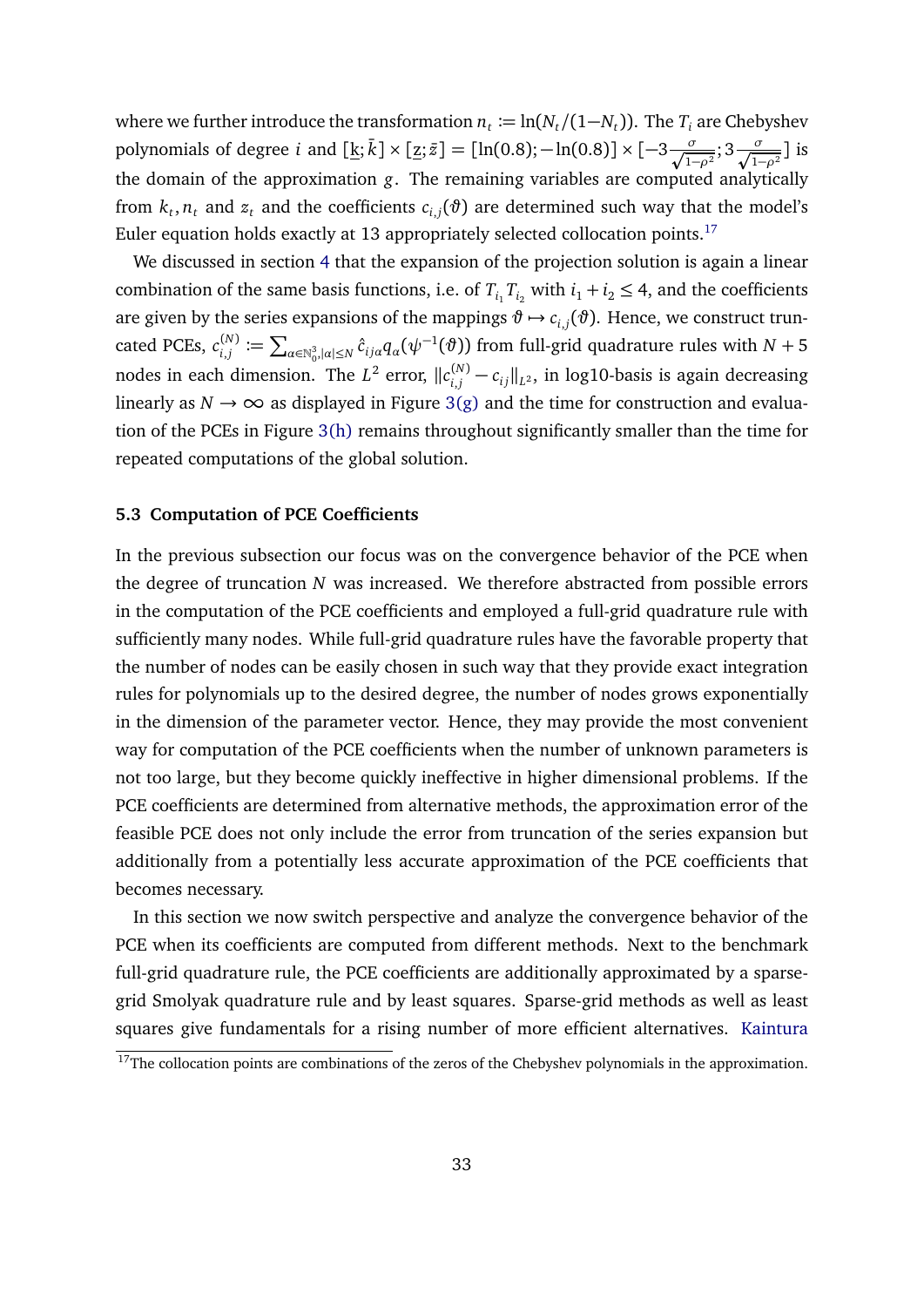<span id="page-33-1"></span>

**Figure 4:** Distributions of uncertain parameters

[et al.](#page-56-2) [\(2018\)](#page-56-2) and [Harenberg et al.](#page-56-0) [\(2019\)](#page-56-0) give a short discussion.

We apply our analysis to the PCE of the model's linear solution but now consider a higher dimensional problem. The vector of unknown parameters expands to  $\theta := \begin{pmatrix} \zeta & \eta & \rho & \beta \end{pmatrix}$ *δ γ* . [18](#page-33-0) The assumed distributions for *ζ*,*η* and *ρ* remain as before in Figure [2](#page-28-0) and the distributions of the additional unknown parameters are chosen as

*β* ∼ 0.9 + 0.09 · Beta(7,4), *δ* ∼ 0.01 + 0.01 · Beta(3,3), *γ* ∼ 1.5 + 1 · Beta(5,4).

The probability densities for  $\beta$ ,  $\delta$  and  $\gamma$  are visualized in Figure [4.](#page-33-1)

We compute the truncated PCE [\(12\)](#page-29-1) for each mapping  $a_{ij} : \vartheta \mapsto a_{ij}(\vartheta)$  in the linear policy  $A(\vartheta)=\big(a_{ij}(\vartheta)\big)_{i=1,...,6}\in\mathbb{R}^{6\times 2}.$  The PCE coefficients are now determined either by i) a full*j*=1,2 grid Gauss quadrature rule with *N* + 1 nodes for each parameter (FGQ), ii) a sparse-grid Smolyak-Gauss quadrature rule with linear growth where the level is set such way that the one-dimensional quadrature rules include the nodes up to degree  $N + 1$  (SGQ), iii) least squares where the number of sample point is set either twice (LSMC1) or iv) three times as large as the number of unknown PCE coefficients (LSMC2). After construction of the truncated PCE by each of the four methods, we compute the PCE's *L* 2 error as in [\(13\)](#page-29-2) from a draw of  $M = 10^5$  iid sample points from the parameter's distribution.

Figure [5](#page-34-0) shows the convergence of the truncated (approximated) PCEs with approximated coefficients for increasing *N*. As expected, the PCE constructed from a full-grid quadrature rule, which should provide the most accurate determination of the coefficients, also shows the fastest convergence. It is followed by the PCE constructed from the sparsegrid Smolyak quadrature rule while the PCEs where the coefficients are computed by least squares perform worst. In fact, since inaccuracies in the coefficients of higher degree poly-

<span id="page-33-0"></span><sup>&</sup>lt;sup>18</sup>These are all of the model's parameters except the standard deviation  $\sigma$  which does not affect the model's linear policy.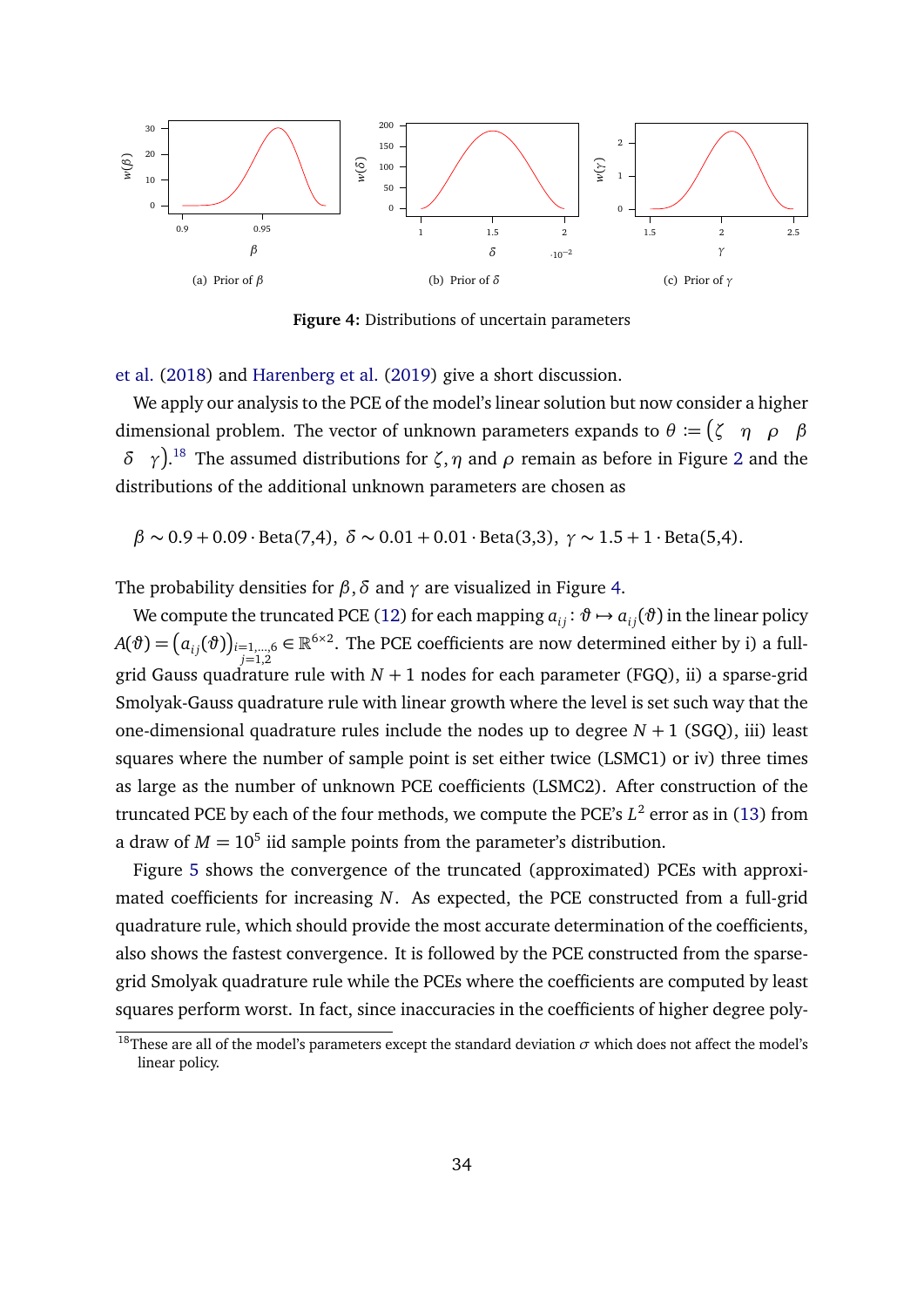<span id="page-34-0"></span>

<span id="page-34-1"></span>**Figure 5:** *L* <sup>2</sup> Convergence of PCE with approximated coefficients and computation time on an Intel® Core™i7-7700 CPU @ 3.60GHz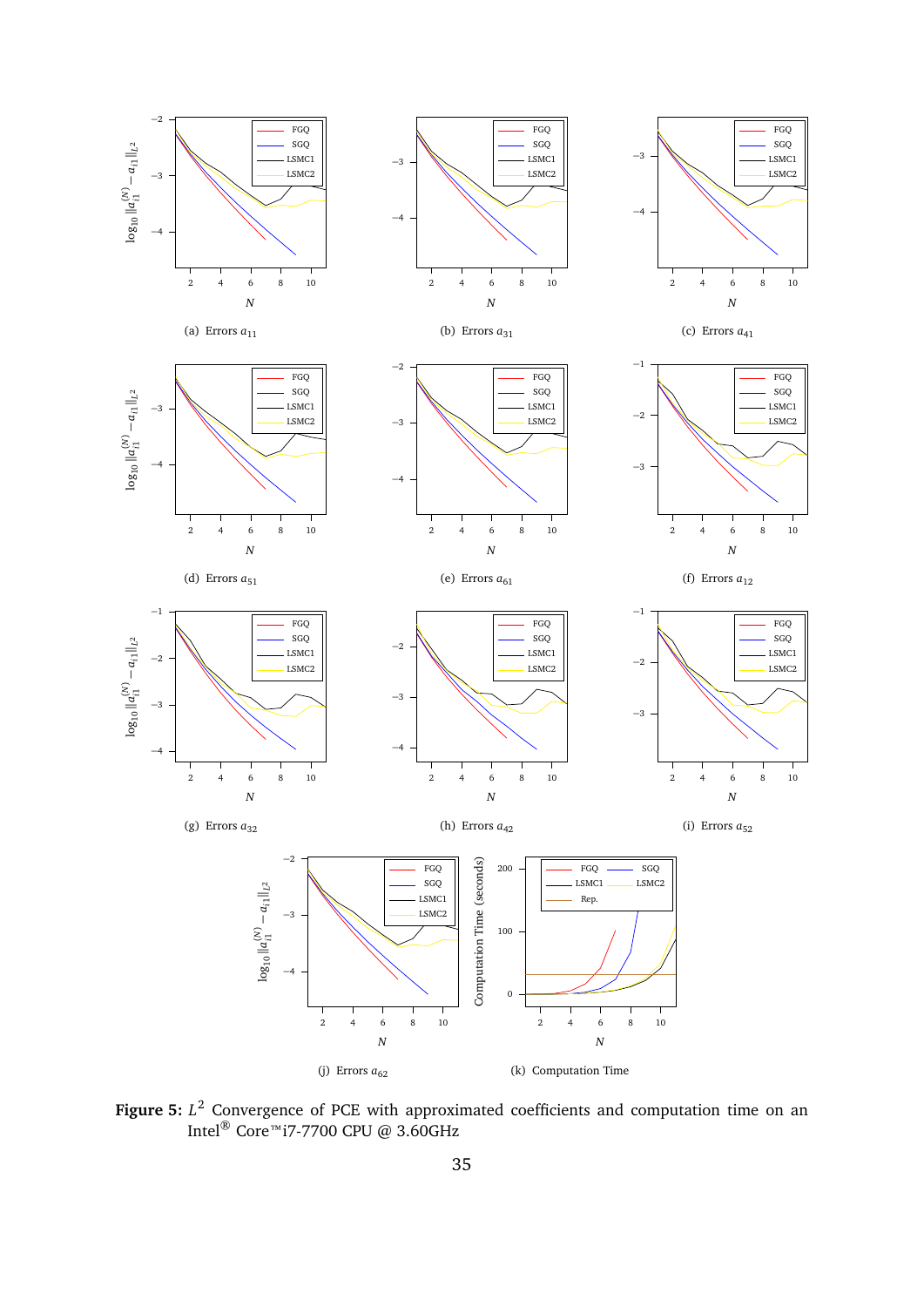<span id="page-35-0"></span>

**Figure 6:** *L* <sup>2</sup> Convergence of PCE with approximated coefficients and computation time on an Intel® Core™i7-7700 CPU @ 3.60GHz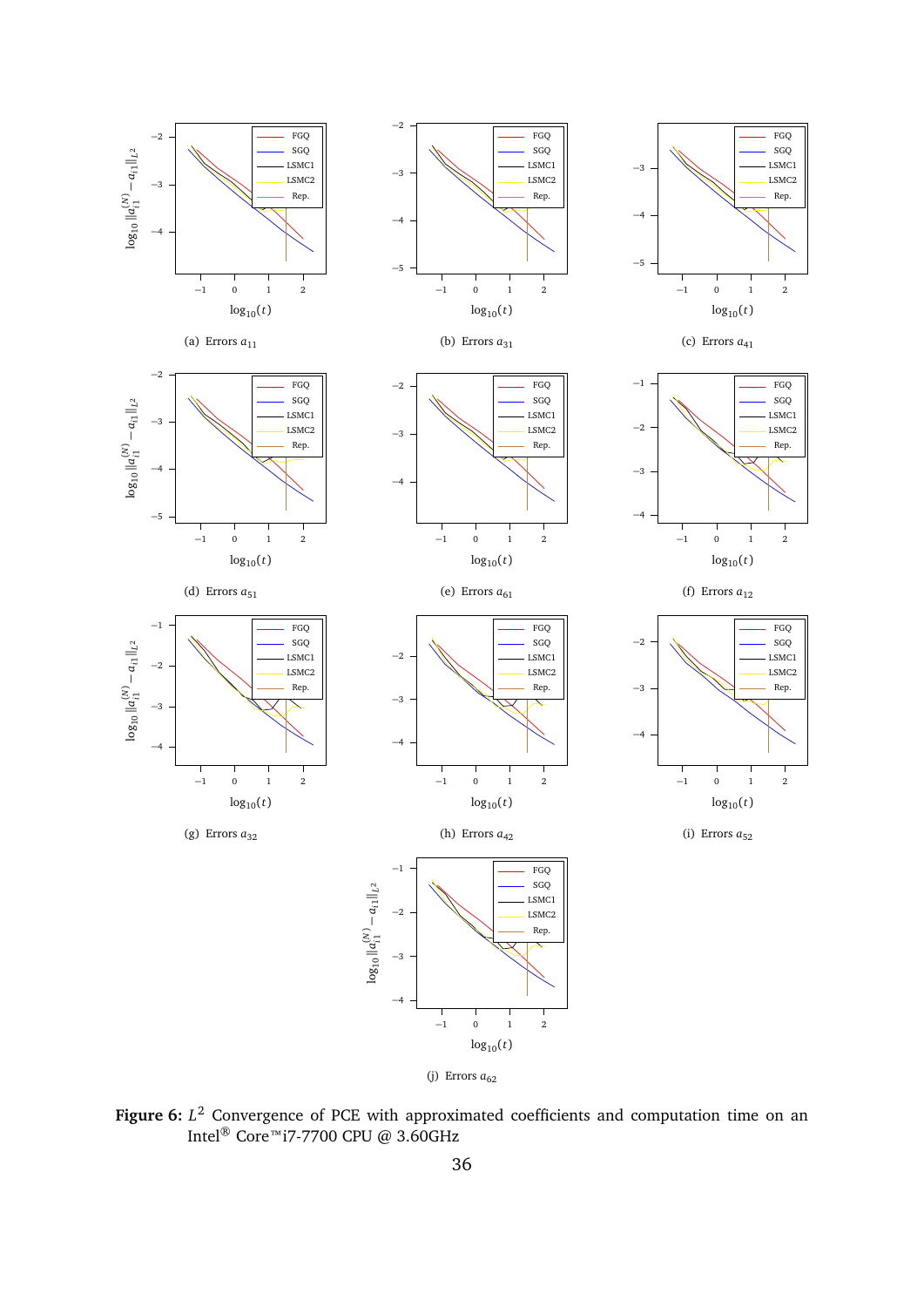nomials may have large impact on the  $L^2$  error of the PCE,  $^{19}$  $^{19}$  $^{19}$  the PCEs computed from least squares even show increasing errors for larger *N*. Yet, the necessary computations for the full-grid quadrature method also require by far the most time. Figure  $5(k)$  shows that by  $N = 5$  the construction and evaluation of the PCE already consumes more time than 100,000 repeated computations of the model solution. In comparison, the sparse-grid quadrature rule is already significantly less computationally costly while the least-squares methods are least expensive to compute and remain less time-consuming than repeated computations of the model solution up to  $N = 10$ .

Finally, Figure [6](#page-35-0) provides a more convenient illustration of the different methods' efficiency and plots the PCEs'  $L^2$  error versus the required computation time, both in  $\log_{10}$ basis. According to this metric the full-grid quadrature method already performs worst and requires the most computation time to reach the same quality of approximation as the other methods. The most efficient method is the sparse-grid Smolyak quadrature rule. In the present case with six unknown parameters, it reaches an approximation with  $L^2$  error of order of magnitude of −4 before the required time for the PCE's construction exceeds the time for 100,000 repeated computations of the model solution.

#### **5.4 Monte Carlo experiments for empirical methods**

**Design** Our Monte Carlo study follows [Ruge-Murcia](#page-57-2) [\(2007\)](#page-57-2) and analyzes the performance of PCE when applied to different estimation methods. We set the vector of uncertain parameters to  $\theta := (\beta, \rho, \sigma)$  and choose the following probability distributions with support *Θ* := [0.97; 0.999] × [0.75; 0.995] × [0.004; 0.012] for the unknown parameters:

$$
\beta \sim 0.97 + 0.029 \cdot \text{Beta}(2,2), \ \rho \sim 0.75 + 0.245 \cdot \text{Beta}(2,2), \ \sigma \sim 0.004 + 0.008 \cdot U(0,1).
$$

Figure [7](#page-37-0) illustrates the uncertain parameters' probability densities and the remaining parameters are calibrated as summarized in Table [4.](#page-37-1)

<span id="page-36-0"></span><sup>&</sup>lt;sup>19</sup>Note that the norm of the orthogonal polynomials,  $\|q_\alpha\|_{L^2}$ , is increasing in  $|\alpha|$ .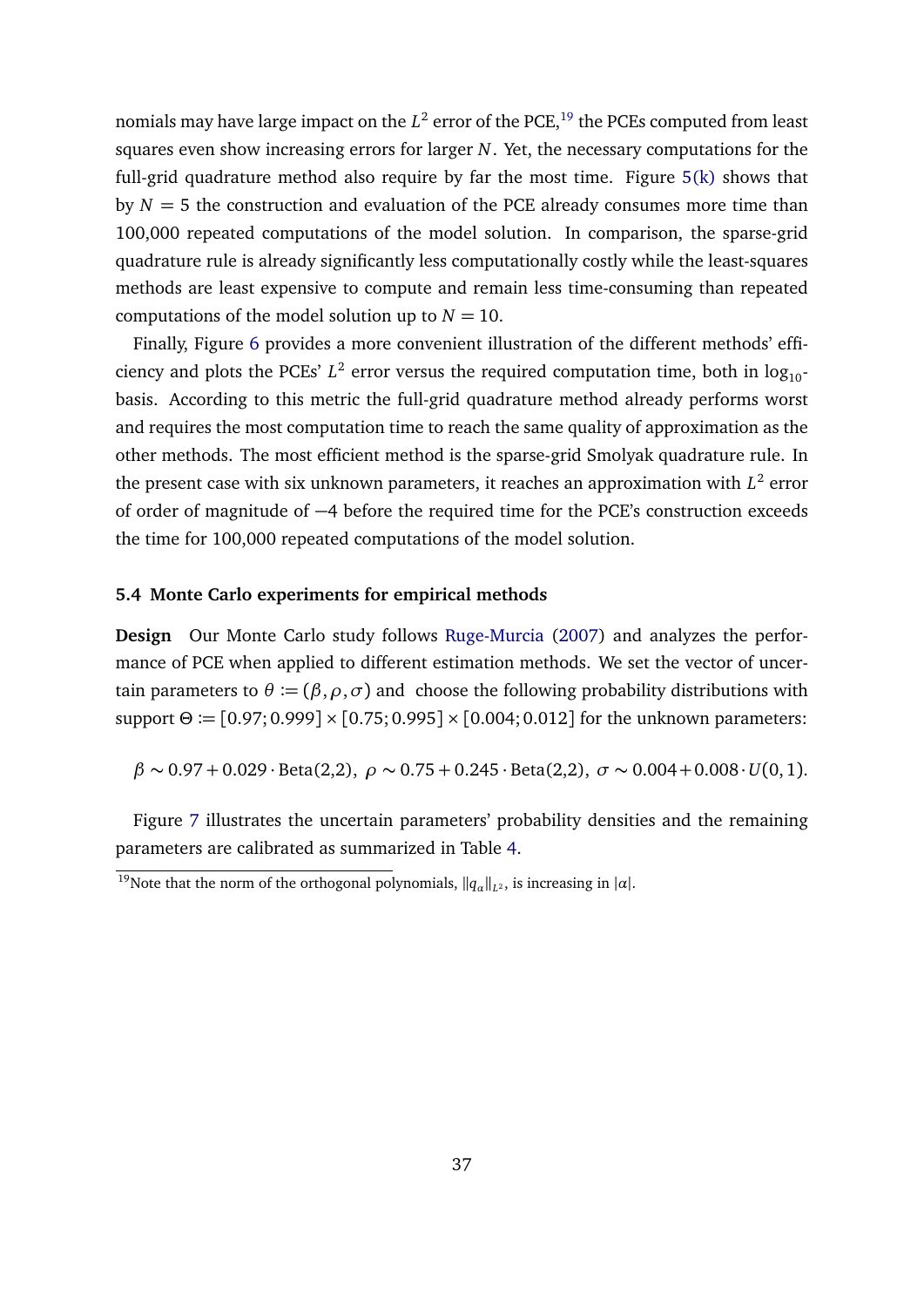<span id="page-37-0"></span>

**Figure 7:** Distributions of uncertain parameters

<span id="page-37-1"></span>

| <b>Fixed Parameter</b>      | Description                  | Value                                            |
|-----------------------------|------------------------------|--------------------------------------------------|
|                             | Capital share                | 0.37                                             |
| δ                           | Rate of capital depreciation | 0.014                                            |
| N                           | Steady-State labor supply    | 0.3                                              |
| η                           | Risk aversion                | 2                                                |
| <b>Uncertain Parameters</b> | Description                  | Distribution                                     |
| ß                           | Discount factor              | $\beta \sim 0.97 + 0.029 \cdot \text{Beta}(2,2)$ |
| ρ                           | Persistence                  | $\rho \sim 0.75 + 0.245 \cdot \text{Beta}(2,2)$  |
| $\sigma$                    | Standard deviation           | $\sigma \sim 0.004 + 0.008 \cdot U(0, 1)$        |

**Table 4:** Calibration II

**Matching Moments** To estimate the parameters by matching moments, we choose the following 5 targets: i) the variance of output and of working hours, ii) the autocovariance (lag 1) of output and of working hours, and iii) the covariance between output and working hours. We draw a sample  $\vartheta^{(i)}$ ,  $i = 1, ..., M$ , of size  $M = 1,000$  from the distribution of the unknown parameters. In a first step, we compute the linear approximation of the policy function and the second moments for each  $\vartheta^{(i)}$  in the sample. Subsequently, we feed the computed second moments as targets to an optimizer and (point) estimate the unknown parameters by the method of matching moments. When minimizing the objective function, we distinguish the following three cases in order to evaluate the model's second moments for different parameter values: i) repeatedly solving the model and computing the second moments (benchmark), ii) constructing the PCE of the linear approximation of the policy function which we then evaluate and use to compute the variables' second moments or iii) constructing the PCE of the model's second moments which we then evaluate. We compute the second moments either from analytic formulae for the linear solution (GMM) or from a simulation with  $T = 10,000$  periods (SMM). We adapt the truncation degree and quadrature level manually to achieve a sufficient accuracy to demonstrate the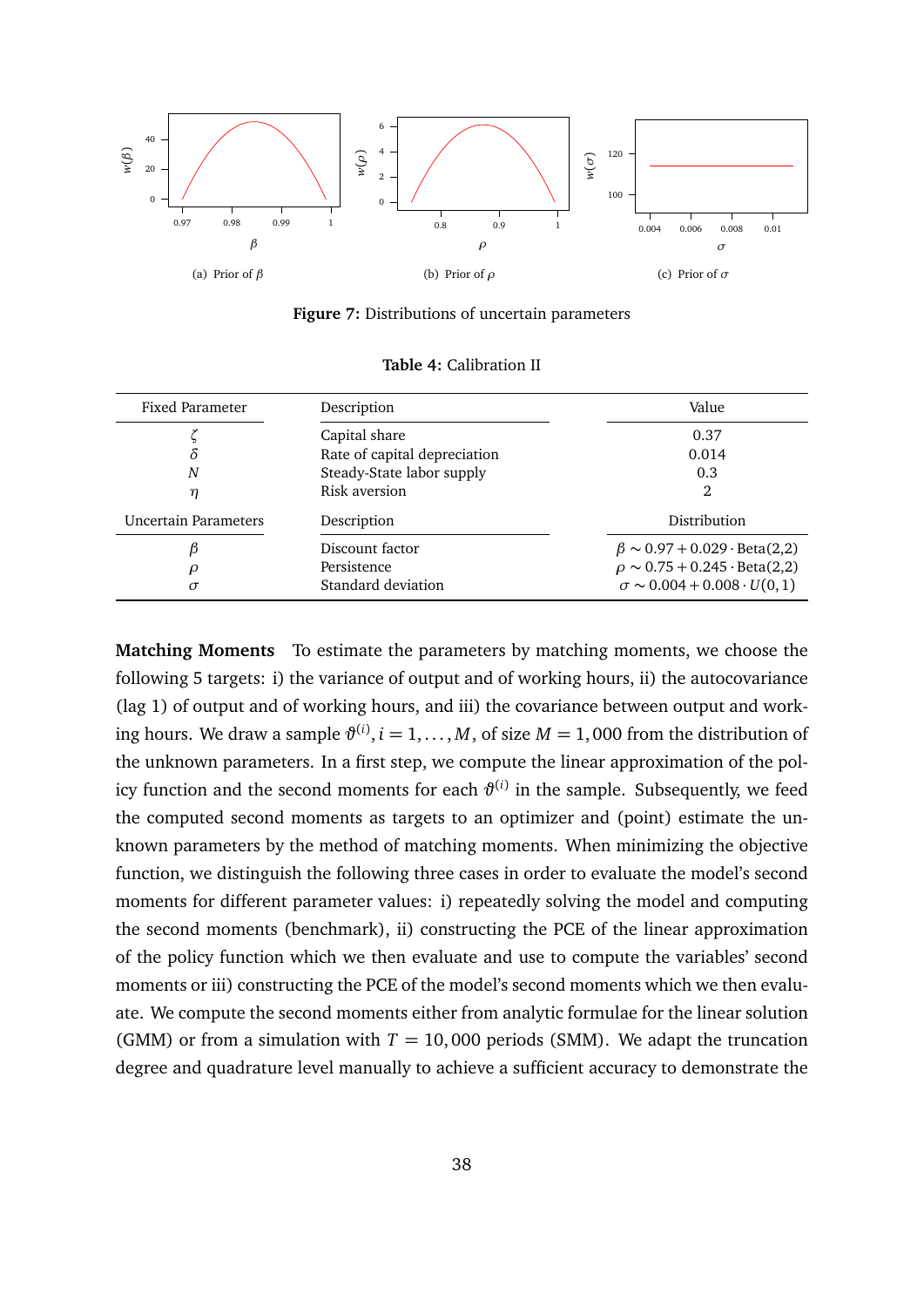capabilities.<sup>[20](#page-38-0)</sup> After obtaining the parameters' estimate  $\hat{\vartheta}^{(i)}$ , we define the PCE error by the deviation between the realized point estimate  $\hat{\vartheta}_{\text{PCE}}^{(i)}$  from a PCE based method and the estimate  $\hat{\vartheta}_{\text{\tiny BM}}^{(i)}$  obtained from the benchmark method, i.e.

$$
\epsilon_j^{(i)}=100\frac{\left|\hat{\vartheta}_{j,\text{PCE}}^{(i)}-\hat{\vartheta}_{j,\text{BM}}^{(i)}\right|}{\vartheta_{j,\text{max}}-\vartheta_{j,\text{min}}},\;j\in\{\beta,\rho,\sigma\},\;i=1,...,M,
$$

where *j* indicates the estimator of the particular parameter and  $\vartheta_{i,\text{max}}$  and  $\vartheta_{i,\text{min}}$  denote the upper and lower bound of *θ<sup>j</sup>* 's prior support.

<span id="page-38-1"></span>

| Benchmark (Repeated Solution)                                                         |                                                                                      |                                        |                                          |  |  |  |  |
|---------------------------------------------------------------------------------------|--------------------------------------------------------------------------------------|----------------------------------------|------------------------------------------|--|--|--|--|
| Time:                                                                                 | Total average<br>00:01.25                                                            |                                        |                                          |  |  |  |  |
|                                                                                       |                                                                                      | <b>PCE Policy Function</b>             |                                          |  |  |  |  |
| Time:                                                                                 | <b>PCE</b><br>Estimation average<br>Total average<br>00:00.5<br>00:00.05<br>00:00.45 |                                        |                                          |  |  |  |  |
| j<br>$\bar{\epsilon}_j$<br>$\epsilon_{j,05}$<br>$\epsilon_{j,5}$<br>$\epsilon_{j,95}$ | $\beta$<br>0.04<br>0.00<br>0.03<br>0.11                                              | $\rho$<br>0.01<br>0.00<br>0.01<br>0.03 | $\sigma$<br>0.02<br>0.00<br>0.01<br>0.06 |  |  |  |  |
| <b>PCE Second Moments</b>                                                             |                                                                                      |                                        |                                          |  |  |  |  |
| Time:                                                                                 | Total average<br>00:03.44                                                            | PCE<br>00:03.11                        | Estimation average<br>00:00.33           |  |  |  |  |
| j<br>$\bar{\epsilon}_j$<br>$\epsilon_{j,05}$<br>$\epsilon_{j,5}$<br>$\epsilon_{j,95}$ | $\beta$<br>0.16<br>0.02<br>0.13<br>0.43                                              | $\rho$<br>0.02<br>0.00<br>0.02<br>0.06 | $\sigma$<br>0.02<br>0.00<br>0.01<br>0.09 |  |  |  |  |

**Table 5:** Monte Carlo Results - GMM

**Notes:** Observable moments: variance of output, variance of hours, covariance between output and hours, autocovariance of output (lag 1), autocovariance of hours (lag 1).  $\bar{\epsilon}_j$ : mean error,  $\epsilon_{j,05}$ : 5 percentile of error, *εj*,.5: median of error, *εj*,.95: 95 percentile of error. Errors of PCE based methods are expressed as deviations from the benchmark method of repeatedly solving the policy function in percent of the range of the parameter's distribution. Time: mm:ss.f on an Intel® Core™i7-7700 CPU @ 3.60GHz. The truncation degree and quadrature level of the expanded policy function is 9 and of the second moments 19.

<span id="page-38-0"></span> $20$ We discuss heuristics for the choice of the truncation level below.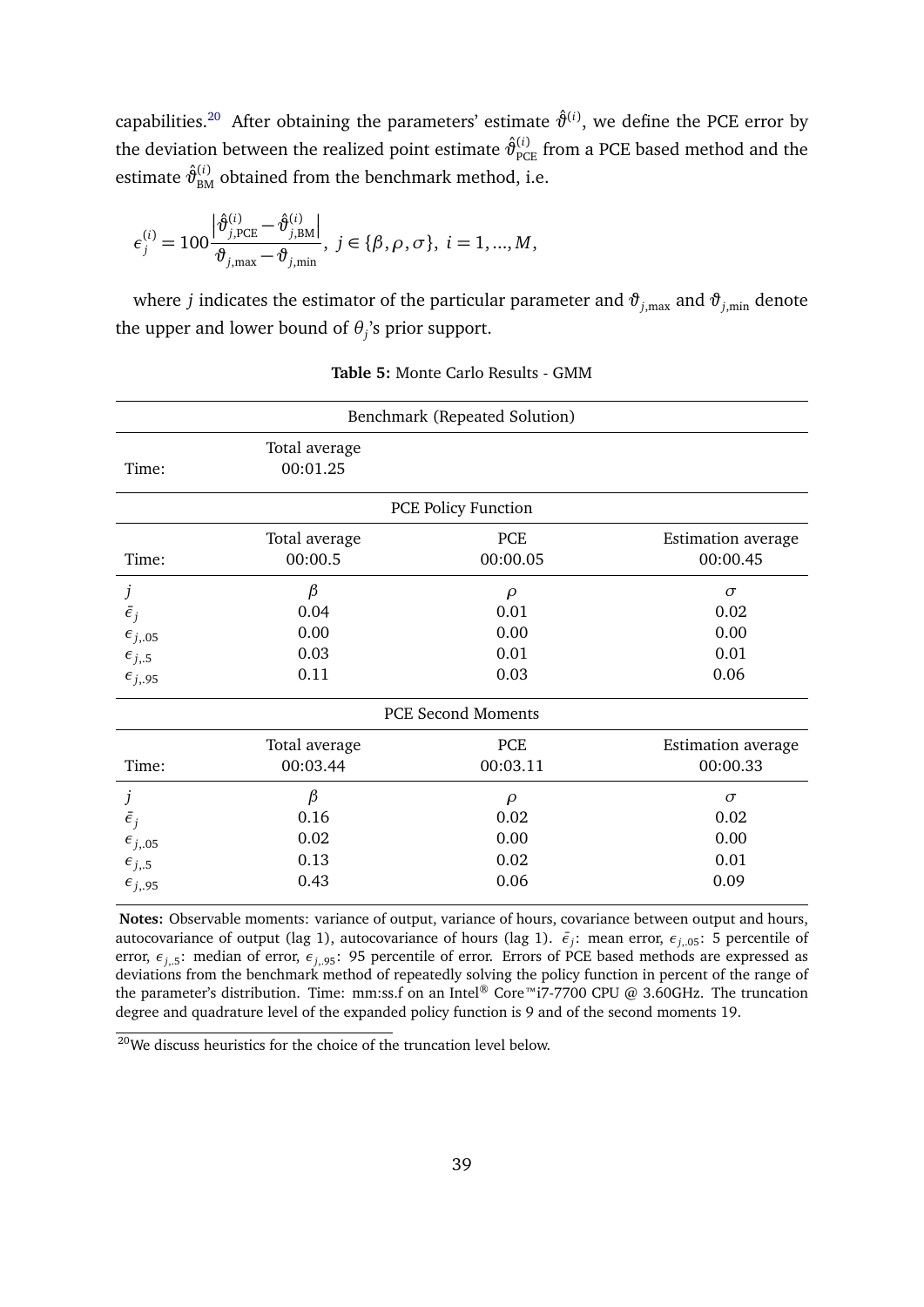<span id="page-39-0"></span>

| Benchmark (Repeated Solution)                                                                  |                                         |                                        |                                          |  |  |  |  |  |
|------------------------------------------------------------------------------------------------|-----------------------------------------|----------------------------------------|------------------------------------------|--|--|--|--|--|
| Time:                                                                                          | Total average<br>01:12.82               |                                        |                                          |  |  |  |  |  |
|                                                                                                | <b>PCE Policy Function</b>              |                                        |                                          |  |  |  |  |  |
| PCE<br>Total average<br><b>Estimation</b> average<br>00:34.67<br>00:00.03<br>00:34.63<br>Time: |                                         |                                        |                                          |  |  |  |  |  |
| j<br>$\bar{\epsilon}_i$<br>$\epsilon_{j,05}$<br>$\epsilon_{j,5}$<br>$\epsilon_{j,95}$          | $\beta$<br>0.10<br>0.01<br>0.08<br>0.25 | $\rho$<br>0.02<br>0.00<br>0.01<br>0.04 | $\sigma$<br>0.03<br>0.00<br>0.01<br>0.16 |  |  |  |  |  |
| <b>PCE Second Moments</b>                                                                      |                                         |                                        |                                          |  |  |  |  |  |
| Time:                                                                                          | Total average<br>00:58.03               | PCE<br>00:57.73                        | <b>Estimation</b> average<br>00:00.31    |  |  |  |  |  |
| j<br>$\bar{\epsilon}_j$<br>$\epsilon_{j,05}$<br>$\epsilon_{j,5}$<br>$\epsilon_{j,95}$          | $\beta$<br>1.01<br>0.10<br>0.78<br>2.62 | $\rho$<br>0.13<br>0.01<br>0.09<br>0.35 | $\sigma$<br>0.10<br>0.01<br>0.06<br>0.30 |  |  |  |  |  |

#### **Table 6:** Monte Carlo Results - SMM

**Notes:** Observable moments: variance of output, variance of hours, covariance between output and hours, autocovariance of output (lag 1), autocovariance of hours (lag 1).  $\bar{\epsilon}_j$ : mean error,  $\epsilon_{j,05}$ : 5 percentile of error, *εj*,.5: median of error, *εj*,.95: 95 percentile of error. Errors of PCE based methods are expressed as deviations from the benchmark method of repeatedly solving the policy function in percent of the range of the parameter's distribution. Time: mm:ss.f on an Intel® Core™i7-7700 CPU @ 3.60GHz. The truncation degree and quadratur level of the expanded policy function is 7 and of the second moments 13.

Table [5](#page-38-1) presents the results for GMM. We provide the computation time, the mean, the median, the 5 percentile and the 95 percentile of the PCE error  $\epsilon_j$  from  $M = 1,000$  estimations. We find that the policy function's PCE provides a remarkably well approximation which results in deviations from the benchmark mostly smaller than one permille in comparison to the range of the parameter's distribution. Estimation errors rise if the model's second moments are directly approximated by PCE. However, the average relative errors remain below two permille for all parameters and is almost always less than half a percent, again relative to the parameter's range. Using the PCE of the policy function reduces the computation time on average by 60 percent while the PCE of the second moments is more time consuming than the benchmark. Nevertheless, the pure estimation procedure of the second moments' PCE is on average more than 25 percent faster than the estimation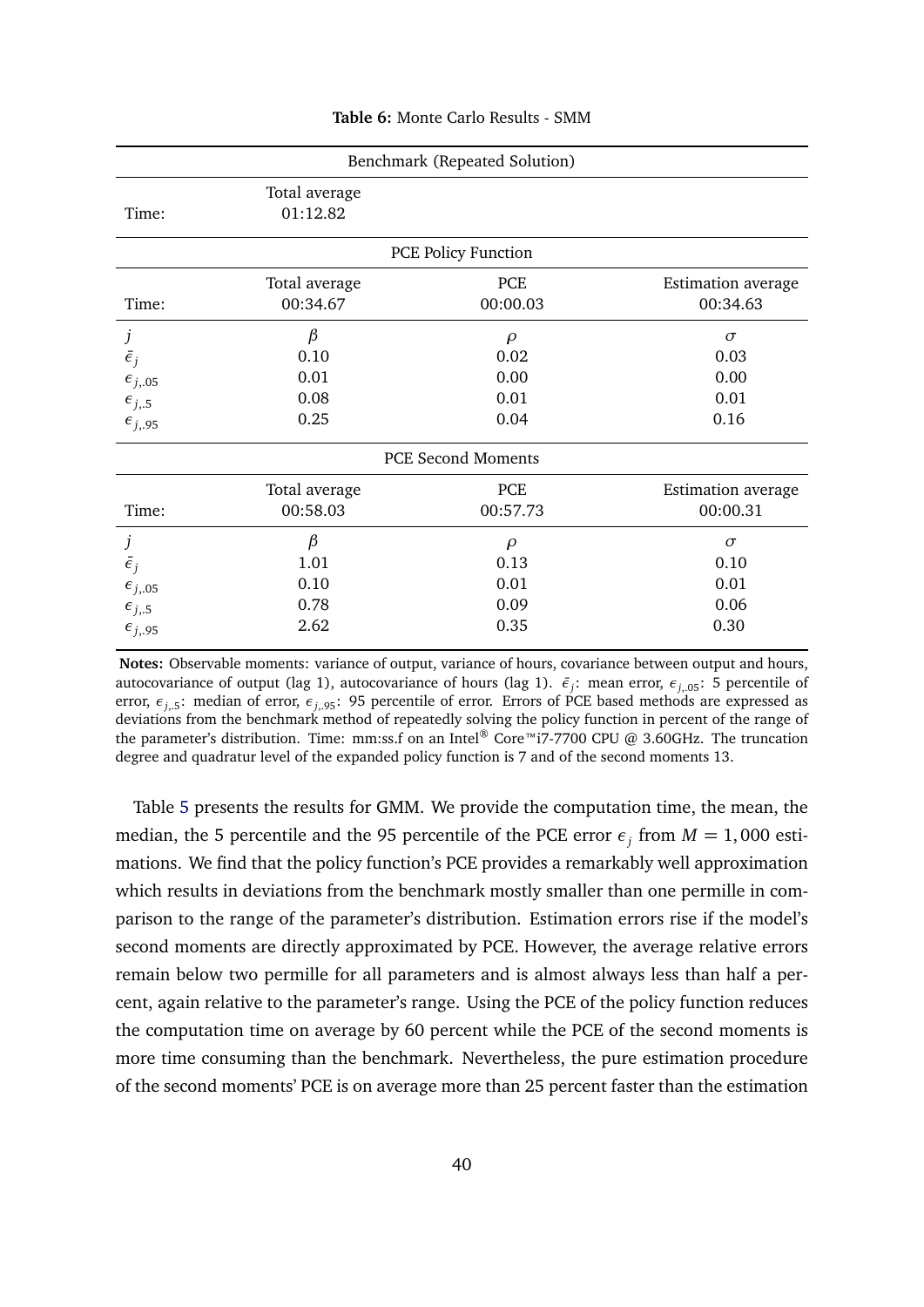procedure of policy function's PCE.

Since analytic formulae for the model's moments are only available for the linear solution, GMM can only be employed for a linear approximation where computation time is rarely a limiting factor. If the model demands non-linear solutions, one has to resort to simulations in order to derive the model's moments. However, the computation of nonlinear solutions and the simulation of model outcomes increase the computational effort significantly. Working with the PCE of the policy function reduces the former burden while working with the PCE of the second moments helps to reduce both burdens. The results for our Monte-Carlo experiment with SMM are summarized in Table [6.](#page-39-0)

We find again that the policy function's PCE provides a remarkably well approximation which results in errors mostly smaller than 2.5 permille in comparison to the range of the parameter's distribution. Similar to GMM, errors rise if the model's second moments are directly approximated by PCE. However, the average relative errors remain around or below one percent for all parameters and are almost always less than 2.5 percent. Using the PCE of the policy function reduces the computation time on average by 50 percent while the PCE of the second moments reduces them only by 20 percent. However, the pure estimation procedure of the second moments' PCE is on average more than 99 percent faster than the estimation procedure of policy function's PCE. This illustrates the efficiency of PCE once the expansion of the QoI is calculated.

**Likelihood-based Estimation** We proceed to analyze the performance of PCE in MLE and in BE. More precisely, we now draw a sample of size  $M = 500$  from the distribution of the unknown parameters. We approximate linearly the policy function and simulate a timeseries of output  $Y_t$  for  $T = 200$  periods for each  $\vartheta^{(i)}$  in the sample.<sup>[21](#page-40-0)</sup> We treat the simulated time-series as observations from which we either (point) estimate the parameters by MLE or conduct BE.

In the case of MLE we distinguish the following three methods to evaluate the observations' likelihood for different parameter values: i) repeatedly solving the model and computing the likelihood (benchmark), ii) constructing the PCE of the linear approximation of the policy function which we then evaluate and use to compute the likelihood or iii) constructing the PCE of the likelihood which we then evaluate. In order to avoid problems with weak identification and in order to focus on the quality of PCE in the estimation procedure, MLE is unusually applied to data in levels instead of the relative deviation from steady state.

<span id="page-40-0"></span><sup>&</sup>lt;sup>21</sup>More precisely, we generate a sample of size  $T = 300$  and burn the first 100 observations.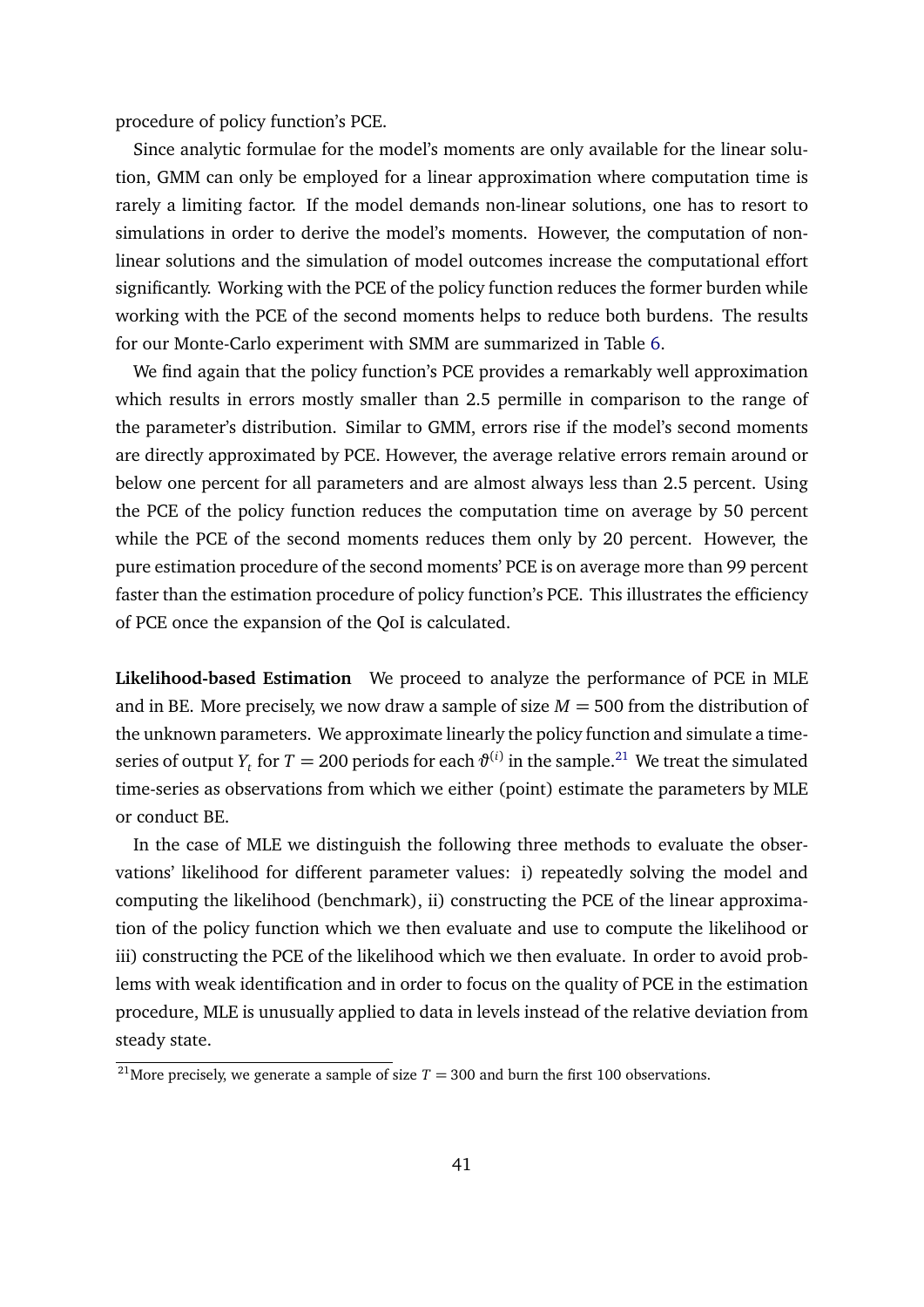For BE the priors remain the same as in Table [4.](#page-37-1) Moreover, we again consider three methods to evaluate the posterior where the first two are analogous to i) and ii) above while iii) now involves constructing the PCE of the posterior's kernel. For each of the three methods we derive the posterior's mean as well as several quantiles of the posterior distribution from a standard random walk Metropolis Hasting (RWMH) algorithm with 100,000 draws from the posterior kernel.<sup>[22](#page-41-0)</sup> We measure the accuracy of the PCE based methods for each statistic of the posterior, say  $x$ , by computing the deviation between the statistic  $\hat{x}^{(i)}_{j,\text{PCE}}$  obtained from the PCE based method and the statistic  $\hat{x}^{(i)}_{j,\text{BM}}$  from the benchmark method by

$$
\epsilon_{j, \text{PCE}}^{(i)}(x) = 100 \frac{\left| \hat{x}_{j, \text{PCE}}^{(i)} - \hat{x}_{j, \text{BM}}^{(i)} \right|}{\vartheta_{j, \text{max}} - \vartheta_{j, \text{min}}}.
$$

Again, we adapt the truncation degree and quadrature level manually to achieve a sufficient accuracy.

<span id="page-41-0"></span> $\sqrt[22]{2}$ For the results we burn the first 50,000 draws.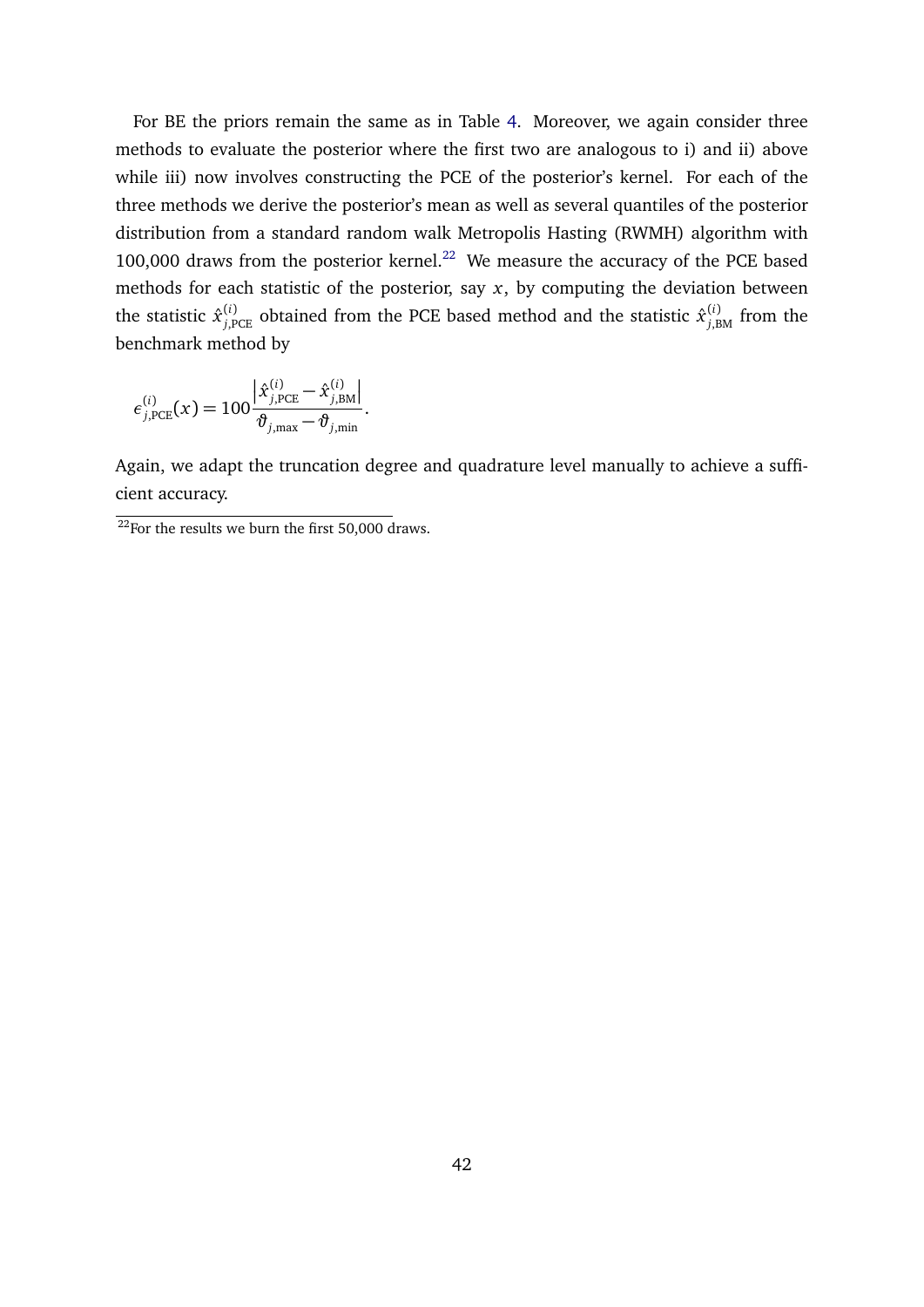<span id="page-42-0"></span>

| Benchmark (Repeated Solution)                                                           |                                                                                       |                                        |                                          |  |  |  |
|-----------------------------------------------------------------------------------------|---------------------------------------------------------------------------------------|----------------------------------------|------------------------------------------|--|--|--|
| Time:                                                                                   | Total average<br>00:20.60                                                             |                                        |                                          |  |  |  |
|                                                                                         |                                                                                       | <b>PCE Policy Function</b>             |                                          |  |  |  |
| Time:                                                                                   | Total average<br>PCE<br><b>Estimation</b> average<br>00:18.79<br>00:00.20<br>00:18.59 |                                        |                                          |  |  |  |
| j<br>$\bar{\epsilon}_i$<br>$\epsilon_{j,05}$<br>$\epsilon_{j,5}$<br>$\epsilon_{j, .95}$ | $\beta$<br>0.07<br>0.00<br>0.00<br>0.00                                               | $\rho$<br>0.08<br>0.00<br>0.00<br>0.01 | $\sigma$<br>0.01<br>0.00<br>0.00<br>0.02 |  |  |  |
|                                                                                         | PCE Likelihood-function                                                               |                                        |                                          |  |  |  |
| Time:                                                                                   | Total average<br>00:10.81                                                             | PCE<br>00:10.36                        | <b>Estimation</b> average<br>00:00.44    |  |  |  |
| j<br>$\bar{\epsilon}_j$<br>$\epsilon_{j,05}$<br>$\epsilon_{j,0}$<br>$\epsilon_{j,95}$   | $\beta$<br>0.08<br>0.00<br>0.00<br>0.03                                               | $\rho$<br>0.40<br>0.00<br>0.08<br>0.75 | $\sigma$<br>0.05<br>0.00<br>0.01<br>0.09 |  |  |  |

#### **Table 7:** Monte Carlo Results - Maximum Likelihood Estimation

**Notes:** Observable: Output  $Y_t$ .  $\bar{\epsilon}_j$ : mean error,  $\epsilon_{j,05}$ : 5 percentile of error,  $\epsilon_{j,5}$ : median of error,  $\epsilon_{j,95}$ : 95 percentile of error. Errors of PCE based methods are expressed as deviations from the benchmark method of repeatedly solving the policy function in percent of the range of the parameter's distribution. Time: mm:ss.f on an Intel<sup>®</sup> Core™i7-7700 CPU @ 3.60GHz. The truncation degree and quadrature level of the expanded policy function is 9 and of the likelihood-function 13.

Table [7](#page-42-0) displays the results from MLE. First, deviations between the estimates from the method based on the policy function's PCE, the likelihood function's PCE, and from the benchmark version remain remarkably small. The average error concerning the policy function's PCE estimation is smaller than one permille in comparison to the benchmark and relative to the range of the parameter. Furthermore, as the 95 percentile is smaller than the average, the error is mostly smaller than the average. The same holds for the estimation with the likelihood function's PCE. The average error is less than a half percent and the median is less than one permille. Using the PCE of the policy function does not reduce the computation time significantly, because the evaluation of the likelihood-function is the time consuming part. For this reason, using the PCE of the likelihood-function is much more efficient. The total procedure is about 50 percent faster than the benchmark on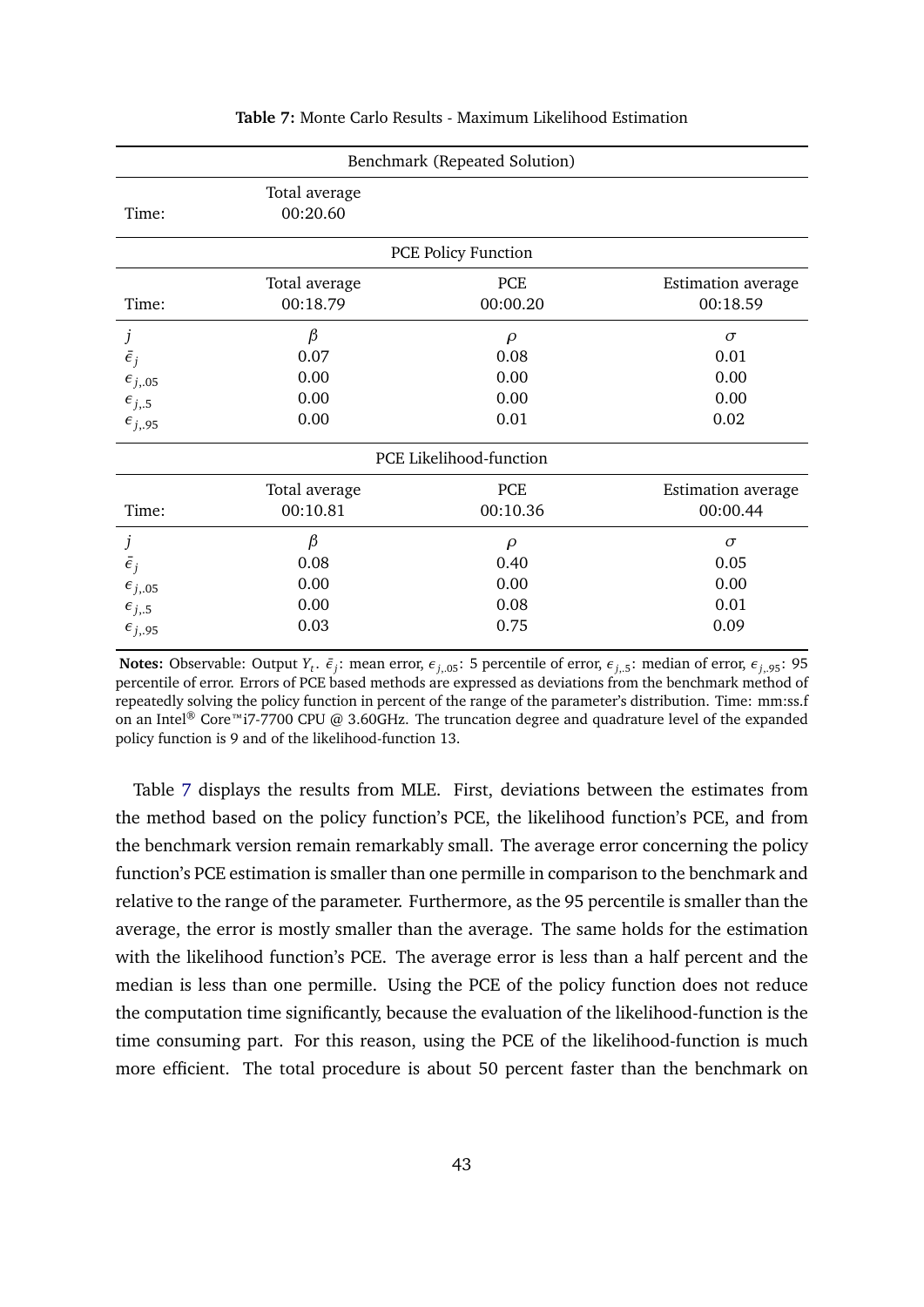average and the pure maximization procedure takes less than half a second on average.

Finally, Table [8](#page-44-0) summarizes the results from the PCE based methods—approximation of the policy function or of the kernel of the posterior—in BE. First, the errors between the two approximations are virtually the same. The average errors of the means and the medians are less than or equal to one fourth of a percent. While deviations slightly increase for estimates of the posterior's lower and upper quantiles, they remain almost always less then 1.25 percent. Recognizing the fact that errors may be partly caused by the RWMH algorithm itself, the deviations between the methods are negligible. Using the PCE of the policy function does not reduce the computation time significantly, because the evaluation of the likelihood-function is likewise the time consuming part. For this reason, the PCE of the likelihood-function is much more efficient and nearly 99 percent faster than the benchmark.<sup>[23](#page-43-0)</sup>

<span id="page-43-0"></span> $23$ It must be mentioned that a higher number of parameters leads to a decrease in efficiency.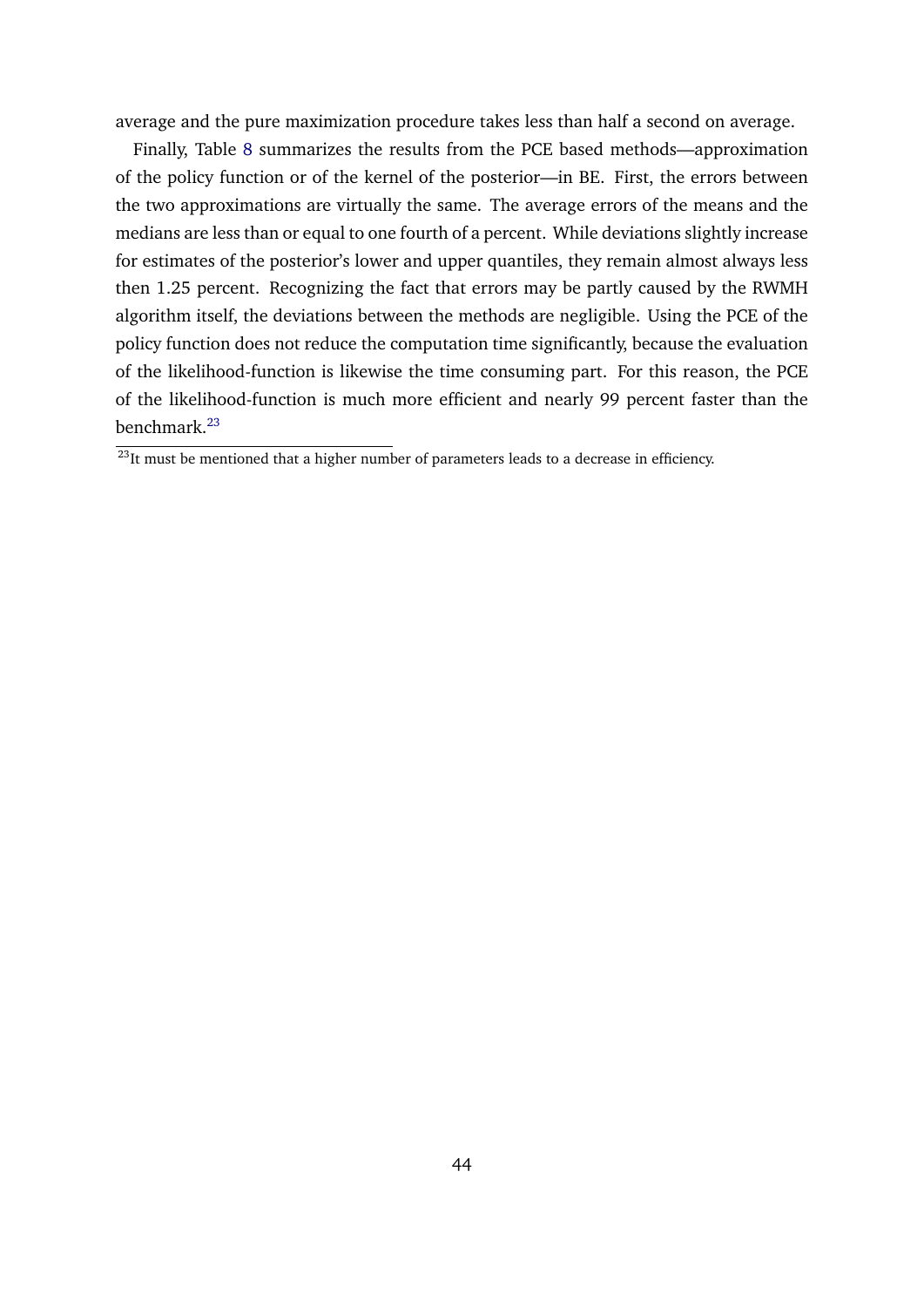<span id="page-44-0"></span>

|                                                                                         |                                                                                                                        |                                  |                                  | Benchmark (Repeated Solution)    |                                      |                              |                                      |                                  |                              |
|-----------------------------------------------------------------------------------------|------------------------------------------------------------------------------------------------------------------------|----------------------------------|----------------------------------|----------------------------------|--------------------------------------|------------------------------|--------------------------------------|----------------------------------|------------------------------|
|                                                                                         | Total average<br>08:36.11<br>Time:                                                                                     |                                  |                                  |                                  |                                      |                              |                                      |                                  |                              |
|                                                                                         |                                                                                                                        |                                  |                                  |                                  | <b>PCE Policy Function</b>           |                              |                                      |                                  |                              |
|                                                                                         | Time:                                                                                                                  |                                  | Total average<br>07:56.38        |                                  |                                      | PCE<br>00:00.05              |                                      | Estimation average<br>07:56.33   |                              |
| j                                                                                       | $x$ :                                                                                                                  | Mean:                            | 5%                               | 10%                              | 25%                                  | Quantile:<br>50%             | 75%                                  | 90%                              | 95%                          |
| $\beta$                                                                                 | $\bar{\epsilon}_i(x)$<br>$\epsilon_i(x)_{.05}$<br>$\epsilon_i(x)_{.5}$                                                 | 0.05<br>0.00<br>0.04             | 0.12<br>0.01<br>0.09             | 0.08<br>0.01<br>0.05             | 0.05<br>0.00<br>0.03                 | 0.04<br>0.00<br>0.03         | 0.05<br>0.00<br>0.04                 | 0.07<br>0.00<br>0.05             | 0.10<br>0.01<br>0.06         |
|                                                                                         | $\epsilon_i(x)_{.95}$                                                                                                  | 0.15                             | 0.33                             | 0.23                             | 0.15                                 | 0.15                         | 0.14                                 | 0.22                             | 0.33                         |
| $\rho$                                                                                  | $\bar{\epsilon}_i(x)$<br>$\epsilon_i(x)_{.05}$<br>$\epsilon_i(x)_{.5}$<br>$\epsilon_i(x)_{.95}$                        | 0.23<br>0.02<br>0.19<br>0.59     | 0.32<br>0.02<br>0.24<br>0.87     | 0.28<br>0.02<br>0.24<br>0.71     | 0.25<br>0.02<br>0.20<br>0.64         | 0.25<br>0.02<br>0.21<br>0.63 | 0.30<br>0.02<br>0.25<br>0.77         | 0.37<br>0.03<br>0.30<br>0.99     | 0.45<br>0.03<br>0.35<br>1.22 |
| $\sigma$                                                                                | $\bar{\epsilon}_i(x)$<br>$\epsilon_i(x)_{.05}$<br>$\epsilon_i(x)_{.5}$<br>$\epsilon_i(x)_{.95}$                        | 0.09<br>0.01<br>0.07<br>0.24     | 0.11<br>0.01<br>0.09<br>0.24     | 0.10<br>0.01<br>0.08<br>0.29     | 0.09<br>0.01<br>0.07<br>0.25         | 0.09<br>0.01<br>0.07<br>0.26 | 0.11<br>0.01<br>0.09<br>0.28         | 0.15<br>0.01<br>0.12<br>0.41     | 0.20<br>0.01<br>0.15<br>0.59 |
|                                                                                         |                                                                                                                        |                                  |                                  |                                  | PCE Posterior-Kernel                 |                              |                                      |                                  |                              |
| Total average<br>PCE<br>Estimation average<br>00:16.82<br>00:05.82<br>Time:<br>00:11.00 |                                                                                                                        |                                  |                                  |                                  |                                      |                              |                                      |                                  |                              |
| j                                                                                       | $x$ :                                                                                                                  | Mean:                            | 5%                               | 10%                              | 25%                                  | Quantile:<br>50%             | 75%                                  | 90%                              | 95%                          |
| $\beta$                                                                                 | $\bar{\epsilon}_i(x)$<br>$\epsilon_i(x)_{.05}$<br>$\epsilon_i(x)_{.5}$<br>$\epsilon_i(x)_{.95}$                        | 0.05<br>0.00<br>0.04<br>0.16     | 0.13<br>0.01<br>0.08<br>0.40     | 0.09<br>0.01<br>0.06<br>0.25     | 0.05<br>0.00<br>0.03<br>0.15         | 0.04<br>0.00<br>0.03<br>0.13 | 0.05<br>0.00<br>0.03<br>0.14         | 0.07<br>0.00<br>0.04<br>0.19     | 0.09<br>0.00<br>0.06<br>0.30 |
| $\rho$                                                                                  | $\bar{\epsilon}_i(x)$<br>$\epsilon_i(x)_{.05}$<br>$\epsilon_i(x)_{.5}$<br>$\epsilon_i(x)_{.95}$                        | 0.21<br>$0.02\,$<br>0.16<br>0.59 | 0.32<br>$0.02\,$<br>0.25<br>0.86 | 0.27<br>$0.02\,$<br>0.21<br>0.69 | 0.24<br>$0.01\,$<br>$0.20\,$<br>0.59 | 0.24<br>0.02<br>0.19<br>0.60 | 0.27<br>$0.02\,$<br>$0.20\,$<br>0.72 | 0.36<br>$0.02\,$<br>0.27<br>1.01 | 0.44<br>0.03<br>0.33<br>1.19 |
| $\sigma$                                                                                | $\bar{\epsilon}_i(x)$<br>$\epsilon_i(x)_{.05}$<br>$\epsilon_i(x)_{.5}$<br>$\epsilon$ <sub>j</sub> $(x)$ <sub>.95</sub> | 0.09<br>0.01<br>$0.07\,$<br>0.24 | 0.12<br>0.01<br>0.09<br>0.32     | 0.11<br>$0.01\,$<br>0.08<br>0.30 | 0.09<br>0.01<br>$0.07\,$<br>0.25     | 0.09<br>0.01<br>0.07<br>0.24 | 0.11<br>0.01<br>0.09<br>0.29         | 0.15<br>$0.01\,$<br>0.12<br>0.42 | 0.19<br>0.01<br>0.13<br>0.55 |

#### **Table 8:** Monte Carlo Results - Bayesian Estimation

**Notes:** Observable: Output  $Y_t$ .  $\bar{\epsilon}_j$ : mean error,  $\epsilon_{j,05}$ : 5 percentile of error,  $\epsilon_{j,5}$ : median of error,  $\epsilon_{j,95}$ : 95 percentile of error. Errors of PCE based methods are expressed as deviations from the benchmark method of repeatedly solving the policy function in percent of the range of the parameter's distribution. Time: mm:ss.f on an Intel® Core™i7-7700 CPU @ 3.60GHz. The truncation degree and quadratur level of the expanded policy function is 9 and of the second moments 13.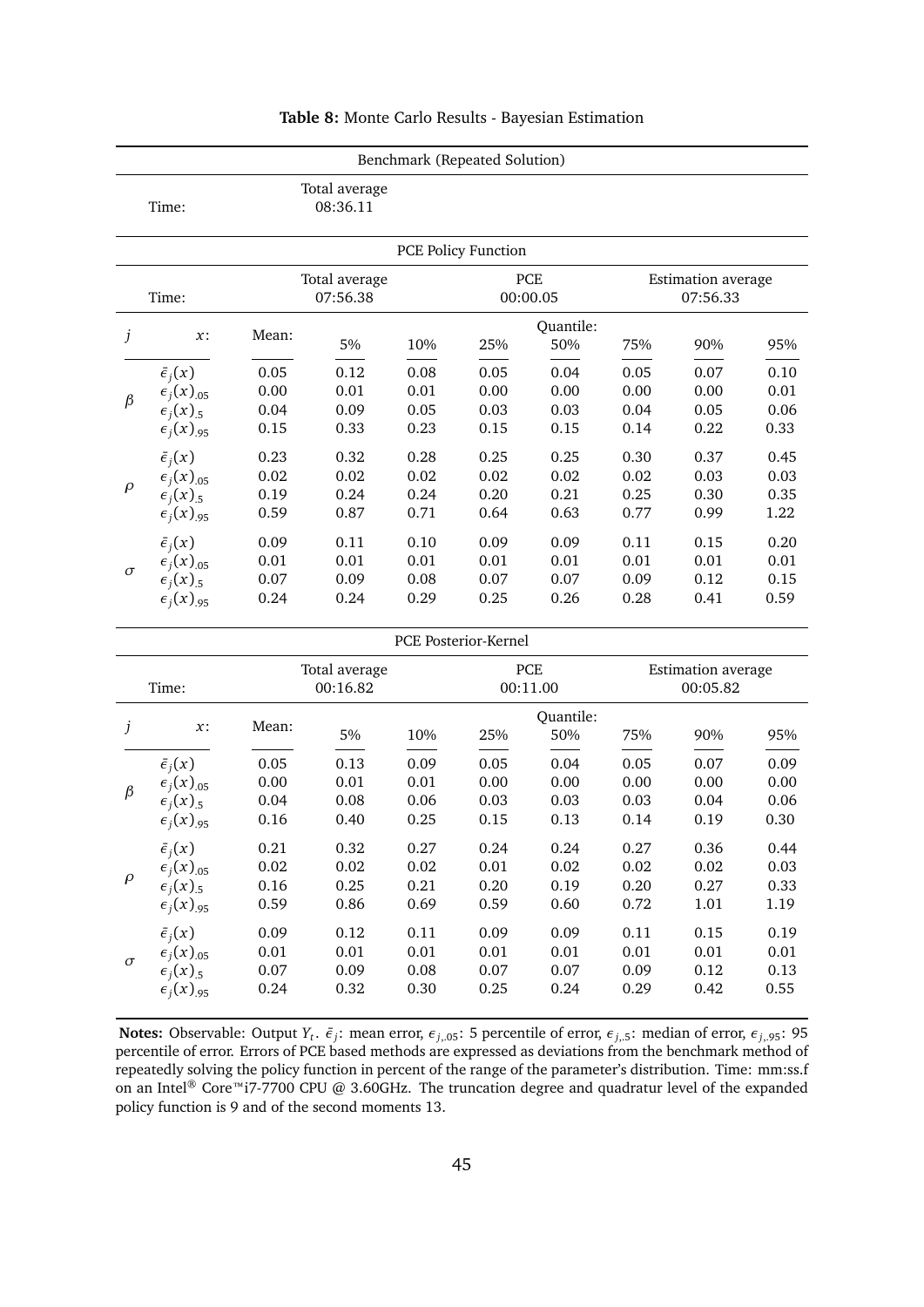**Discussion** Our study of PCE in estimation of a standard real business cycle (RBC) model shows that the PCE based methods can accurately reproduce the same results as the benchmark method of repeatedly solving the model. Gains in efficiency are larger than 50 percent for matching moments if the PCE of the policy function is used and for MLE if the PCE of the likelihood-function is used. Additionally, we show the gains in efficiency are almost 99 percent for BE with the chosen numbers of parameters, truncation degree, and quadrature level if the PCE of the posterior's kernel is used.

In our specification of the prior distributions we shape and shift the distributions in order to achieve compactness of the support. This procedure is unconventional in Bayesian estimation of DSGE Models but helps for PCE. First and foremost, compactness of the support helps to create a setting where the mapping from parameters to the model outcome is square-integrable. Second, it is indispensable for the construction of the PCE coefficients that the model outcome is well-defined and can be computed in a numerically stable way at all nodes of the quadrature rules.<sup>[24](#page-45-0)</sup>

In non-Bayesian approaches, the application of PCE demands the otherwise not necessary specification of prior distributions. Moreover,  $L^2$  convergence of the series expansion is achieved w.r.t. this prior distribution of the parameters. Estimation fails if the true parameter value is at odds to the choice of priors.

Similarly, [Lu et al.](#page-57-10) [\(2015\)](#page-57-10) show that the use of PCE for BE may be inaccurate in two cases. First, the QoI is represented poorly by a low-order polynomial. Second, the posterior mass is in other regions than the prior mass. To solve these problems, they suggest an adaptive increasing polynomial order by verifying the accuracy at the next evaluation point. As our manual adaption is usually not feasible as it requires the benchmark results, this is also a practical method for determining the truncation level in general. In addition, a small magnitude of the *N*th Fourier coefficient is an indicator for a sufficient high truncation level.

Finally, the success of PCE is determined by the ratio of the number of model evaluations necessary in order to compute the coefficients and the number of model evaluations in the estimation method. Hence, PCE works best in cases with a small number of unknown parameters where estimation demands many model evaluations, but PCE loses efficiency in higher dimensional problems.

<span id="page-45-0"></span> $24$ For example, larger values of the capital share quickly result in numerical problems for the computation of the linear approximation of policy function.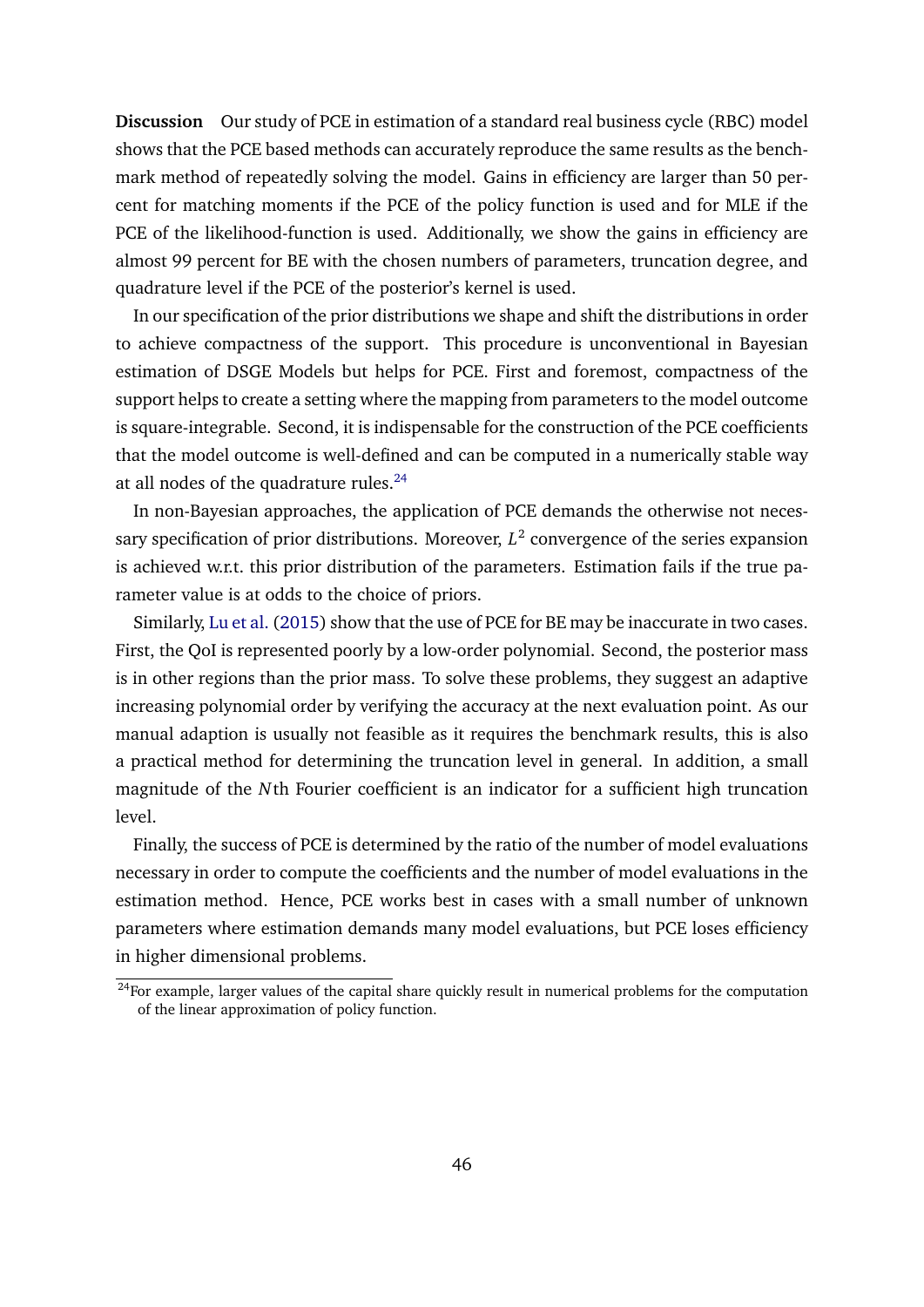#### <span id="page-46-0"></span>**6 CONCLUSION**

The present article discusses the suitability of PCE for computational models in economics. For this purpose, we first provide the theoretical framework for PCE, review the basic theory, and give an overview of common distributions and corresponding orthogonal polynomials. We show how to evaluate statistical properties of the QoI from the PCE and how to use the expansion as a pointwise approximation for the QoI. Further, surrogates for a linearized policy function, for a policy function based on projection methods, and for gradients of the model's QoI are presented.

Second, we analyze PCE when applied to a standard RBC model and provide practical insights. We study convergence behavior for various QoIs and compare the most common methods to compute the PCE coefficients for a lower dimensional and a higher dimensional problem. For the higher dimensional problem with six unknown parameters, sparse-grid quadrature is the most efficient method compared to least squares and a full-grid quadrature. Monte Carlo experiments for different empirical methods show that the PCE based methods can accurately reproduce the same results as the benchmark method of repeatedly solving the model. Gains in efficiency are large, especially for Bayesian inference.

Our discussion addresses potential drawbacks of the method. First, the efficiency of PCE critically suffers from the curse of dimensions in problems with a large number of unknown parameters. Further, poorly chosen priors may affect the accuracy of the estimates.

Despite of these potential drawbacks, PCE is a powerful tool for a broad set of applications. We hope that the article can encourage applications of PCE in economics, especially for parameter inference in complex models where standard techniques are infeasible. Another possible use is real-time analysis of high-frequency data.

#### **ACKNOWLEDGMENT**

We are grateful to our academic advisor Prof. Alfred Maußner for his various insightful and detailed remarks on different versions of this article. We thank Michel Bauer for initial ideas and continuing discussions.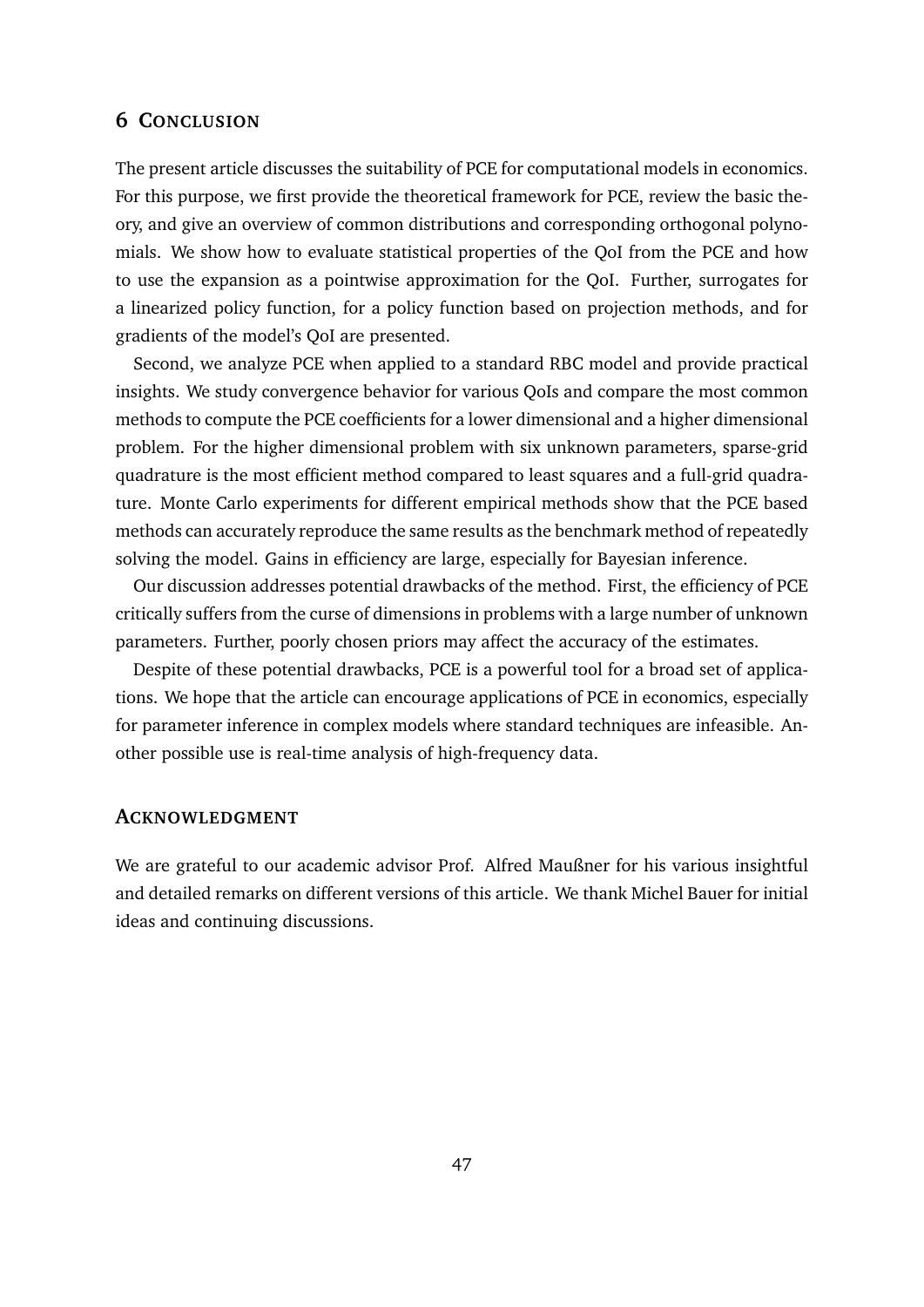# ONLINE APPENDIX Polynomial chaos expansion: Efficient evaluation and estimation of computational models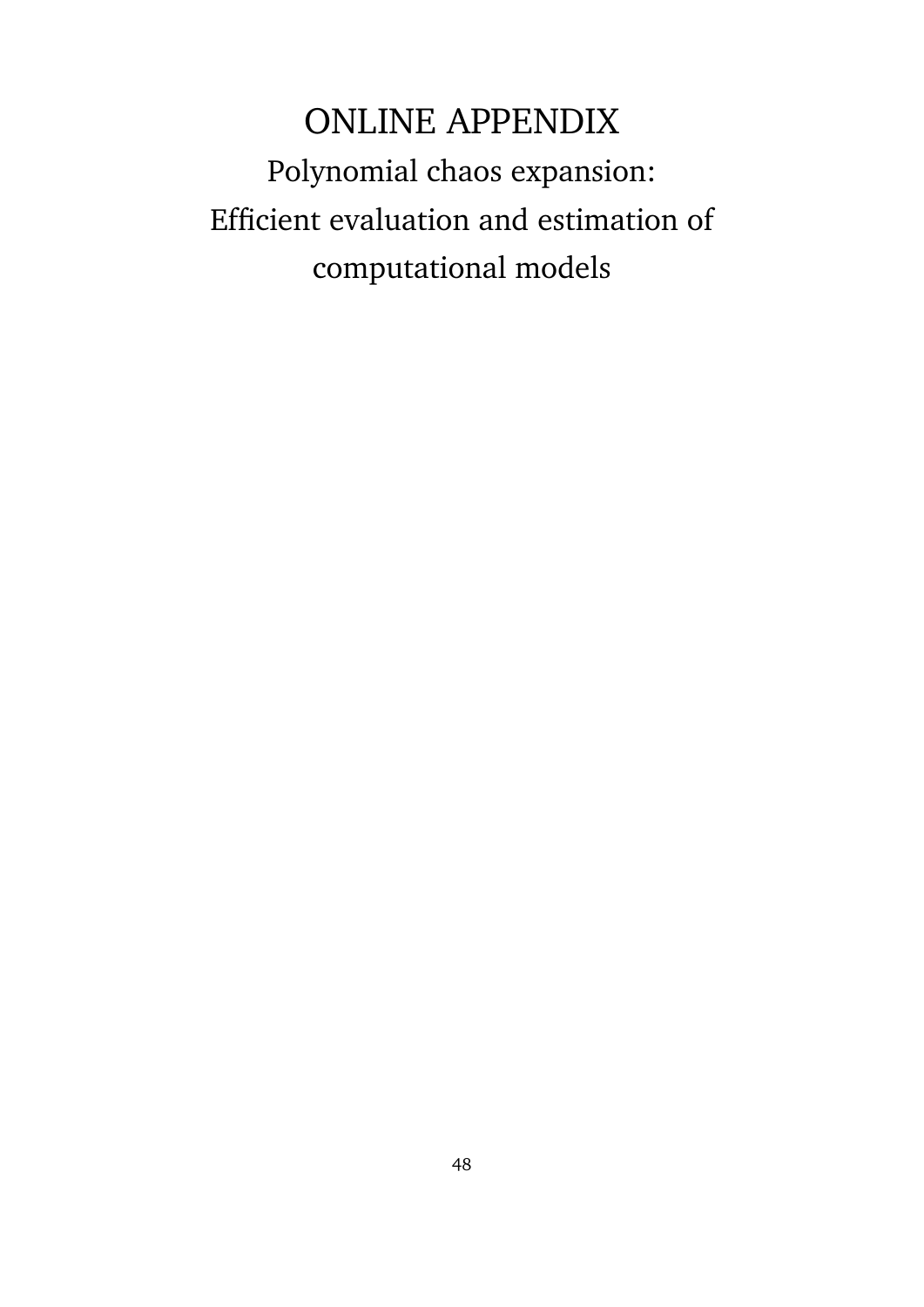#### <span id="page-48-0"></span>**A ORTHOGONAL POLYNOMIALS**

We give a short overview for the families of orthogonal polynomials summarized in Table [2.](#page-12-0) More details, in particular regarding their completeness in the respective Hilbert spaces  $L^2$  of square integrable functions, can be found in Szegő [\(1939\)](#page-57-4).

#### **A.1 Hermite Polynomials**

Hermite polynomials are defined by the recurrence relation

$$
H_0(x) = 1, H_1(x) = 2x, H_{n+1}(x) = 2xP_n(x) - 2nP_{n-1}(x), n \ge 2
$$

and form a complete orthogonal system on  $L^2(\mathbb{R},\mathscr{B}(\mathbb{R}),\tilde{w}(x)\, \mathrm{d} x)$  with weighting function

$$
\tilde{w}(x):=e^{-x^2}.
$$

More specifically,

$$
\int_{\mathbb{R}} H_n(x) H_m(x) \tilde{w}(x) dx = 2^n (n!) \sqrt{\pi} \delta_{n,m}
$$

The probability density function of a normal distributed random variable  $\theta \sim N(\mu, \sigma^2)$ with mean  $\mu$  and variance  $\sigma^2$  is given by

$$
f_{\theta}(\vartheta) = \frac{1}{\sqrt{2\pi}\sigma}e^{-\frac{(\vartheta-\mu)^2}{2\sigma^2}}.
$$

Fixing the transformation between the germ and *θ* in this case to

$$
\psi(s) := \mu + \sqrt{2}\sigma s
$$

so that the germ *ξ* is defined by

$$
\xi \coloneqq \psi^{-1}(\theta) = \frac{\theta - \mu}{\sqrt{2}\sigma}
$$

implies that *ξ* has probability density function

$$
w(s) = f_{\theta}(\psi(s))\psi'(s) = \frac{1}{\sqrt{\pi}}e^{-s^2} = \frac{1}{\sqrt{\pi}}\tilde{w}(s).
$$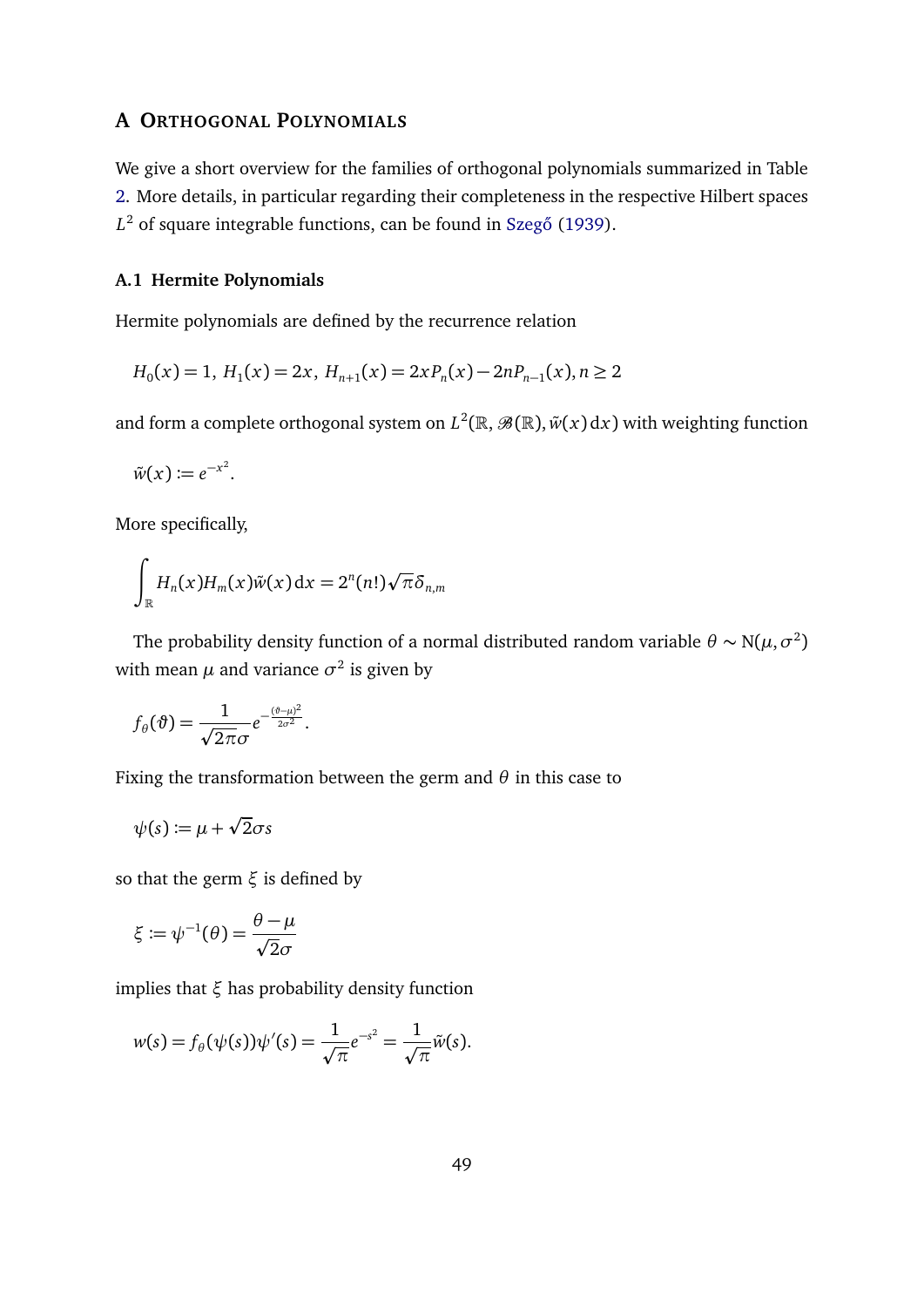Since *w* differs from  $\tilde{w}$  only by a constant factor, it follows that

$$
L^{2}(\mathbb{R},\mathscr{B}(\mathbb{R}),\mathrm{d}P_{\xi})=L^{2}(\mathbb{R},\mathscr{B}(\mathbb{R}),w(s)\,\mathrm{d}s)=L^{2}(\mathbb{R},\mathscr{B}(\mathbb{R}),\tilde{w}(s)\,\mathrm{d}s),
$$

and that Hermite polynomials also form a complete orthogonal system in  $L^2(\mathbb{R},\mathscr{B}(\mathbb{R}),\mathrm{d} P_\xi)$ with

$$
\int_{\mathbb{R}} H_n(s)H_m(s)\,\mathrm{d}P_\xi(s) = \int_{\mathbb{R}} H_n(s)H_m(s)w(s)\,\mathrm{d}s = \frac{1}{\sqrt{\pi}}\int_{\mathbb{R}} H_n(s)H_m(s)\tilde{w}(s)\,\mathrm{d}s = 2^n(n!\,\delta_{n,m}.
$$

Moreover, given the nodes *s<sup>j</sup>* and weights *ω*˜ *<sup>j</sup>* from the common Gauss-Hermite-quadrature rule for weighting function  $\tilde{w}$ , the Gauss-quadrature rule in terms of weighting function *w* has the same nodes while the weights are scaled by  $\omega_j = \frac{\tilde{\omega}_j}{\sqrt{\pi}}$ .

#### **A.2 Legendre Polynomials**

Legendre polynomials are defined by the recurrence relation

$$
L_0(x) = 1, \quad L_1(x) = 2x, \quad (n+1)L_{n+1}(x) = (2n+1)xL_n(x) - nL_{n-1}(x), \quad n \ge 2
$$

and form a complete orthogonal system in  $L^2([-1, 1], \mathcal{B}([-1, 1]), dx)$ , i.e.

$$
\int_{-1}^{1} L_n(x) L_m(x) \, dx = \frac{2}{2n+1} \delta_{n,m}.
$$

The probability density function of an uniformly distributed random variable  $\theta \sim U[0,1]$ over  $\lceil 0, 1 \rceil$  is given by

$$
f_{\theta}(\vartheta) = \mathbb{1}_{[0,1]}(\vartheta) := \begin{cases} 1, \text{ if } \vartheta \in [0,1] \\ 0, \text{ if } \vartheta \in \mathbb{R} \setminus [0,1] \end{cases}
$$

Fixing the transformation between the germ and *θ* in this case to

$$
\psi(s) \coloneqq \frac{s+1}{2}
$$

so that the germ *ξ* is defined by

$$
\xi:=\psi^{-1}(\theta)=2\theta-1
$$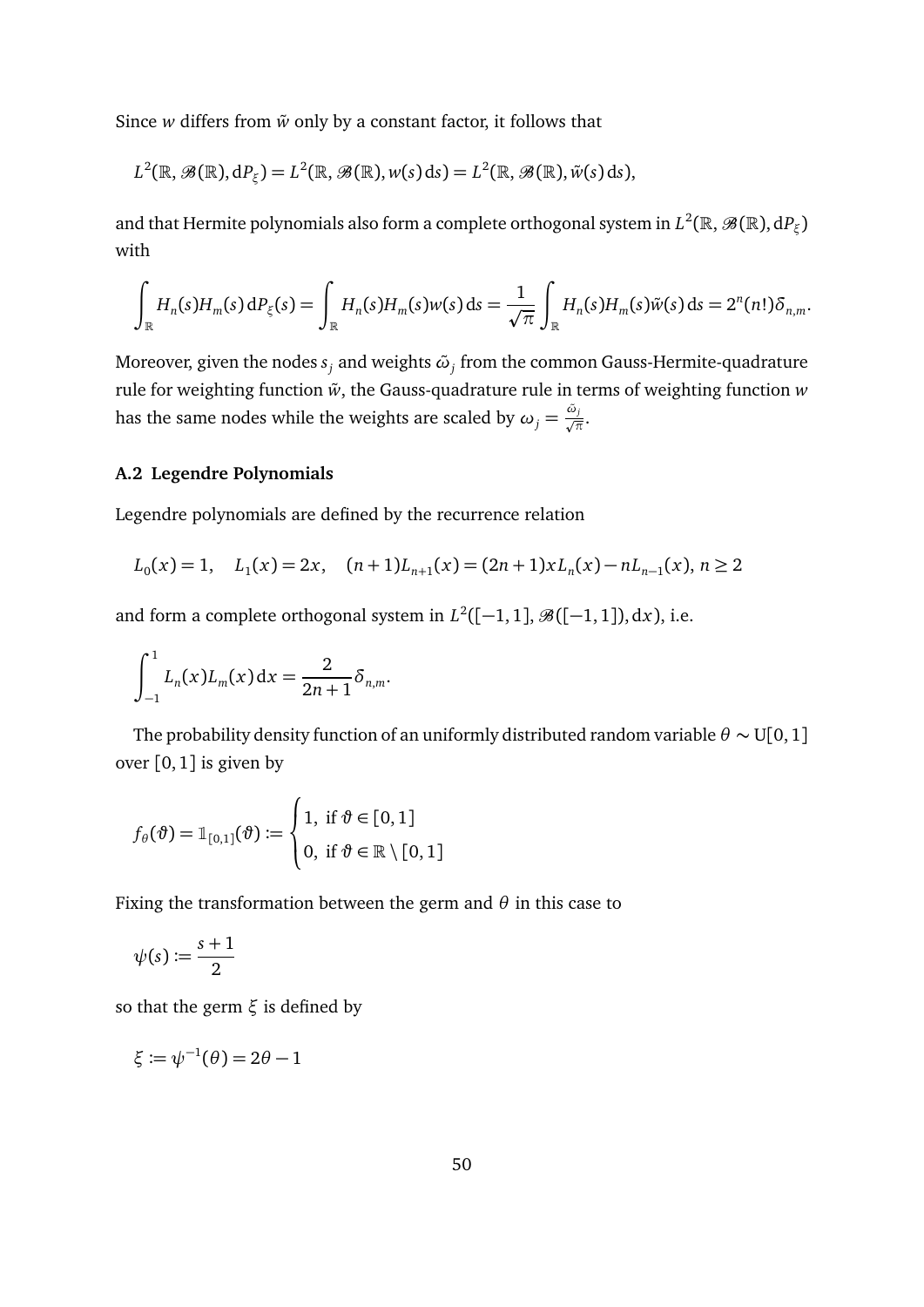implies that *ξ* has probability density function

$$
w(s) = f_{\theta}(\psi(s))\psi'(s) = \frac{1}{2} \mathbb{1}_{[-1,1]}(s).
$$

Hence, it follows that

$$
L^{2}(\mathbb{R},\mathscr{B}(\mathbb{R}),\mathrm{d}P_{\xi})=L^{2}(\mathbb{R},\mathscr{B}(\mathbb{R}),w(s)\,\mathrm{d}s)\simeq L^{2}([-1,1],\mathscr{B}([-1,1]),\mathrm{d}s),
$$

and consequently the Legendre polynomials also form a complete orthogonal system in  $L^2(\mathbb{R},\mathscr{B}(\mathbb{R}),\mathrm{d} P_\xi)$  with

$$
\int_{\mathbb{R}} L_n(s) L_m(s) dP_{\xi}(s) = \int_{\mathbb{R}} L_n(s) L_m(s) w(s) ds = \frac{1}{2} \int_{-1}^1 L_n(s) L_m(s) ds = \frac{1}{2n+1} \delta_{n,m}.
$$

Moreover, given the nodes  $s_j$  and weights  $\tilde{\omega}_j$  from the common Gauss-Legendre quadrature rule for weighting function  $\tilde{w}$ , the Gauss-quadrature rule in terms of weighting function  $w$ has the same nodes while the weights are scaled by  $\omega_j = \frac{\tilde{\omega}_j}{2}$  $\frac{\omega_j}{2}$ .

#### **A.3 Jacobi Polynomials**

Jacobi polynomials are defined by the recurrence relation

$$
J_0^{(\alpha,\beta)}(x) = 1,
$$
  
\n
$$
J_1^{(\alpha,\beta)}(x) = \frac{1}{2}(\alpha - \beta + (\alpha + \beta + 2)x),
$$
  
\n
$$
a_{1,n}J_{n+1}^{(\alpha,\beta)}(x) = (a_{2,n} + a_{3,n}x)J_n^{(\alpha,\beta)}(x) - a_{4,n}J_{n-1}^{(\alpha,\beta)}(x), n \ge 2
$$

where

$$
a_{1,n} = 2(n+1)(n+\alpha+\beta+1)(2n+\alpha+\beta),
$$
  
\n
$$
a_{2,n} = (2n+\alpha+\beta+1)(\alpha^2-\beta^2),
$$
  
\n
$$
a_{3,n} = (2n+\alpha+\beta)(2n+\alpha+\beta+1)(2n+\alpha+\beta+2),
$$
  
\n
$$
a_{4,n} = 2(n+\alpha)(n+\beta)(2n+\alpha+\beta+2).
$$

They form a complete orthogonal system on  $L^2([-1,1],\mathscr{B}([-1,1]),\tilde{w}(x)\, \mathrm{d} x)$  with weighting function

$$
\tilde{w}(x;\alpha,\beta) := (1-x)^{\alpha}(1+x)^{\beta}.
$$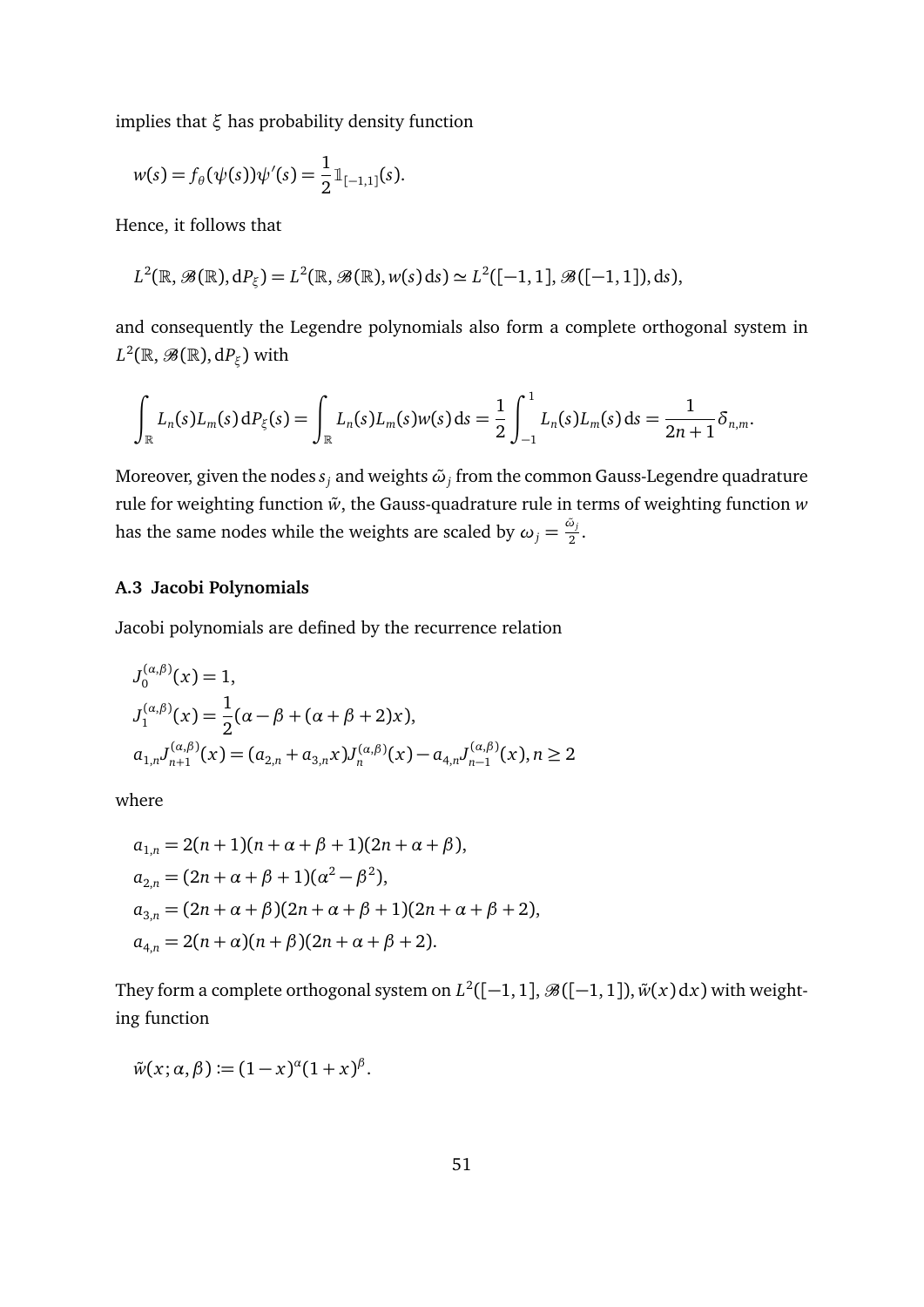More specifically,

$$
\int_{-1}^1 J_n^{(\alpha,\beta)}(x)J_m^{(\alpha,\beta)}(x)\tilde{w}(x;\alpha,\beta) dx = \frac{2^{\alpha+\beta+1}}{2n+\alpha+\beta+1} \frac{\Gamma(n+\alpha+1)\Gamma(n+\beta+1)}{\Gamma(n+\alpha+\beta+1)n!} \delta_{nm}.
$$

The probability density function of a Beta-distributed random variable  $\theta \sim \text{Beta}(\alpha, \beta)$ with shape parameters  $\alpha$  and  $\beta$  is given by

$$
f_\theta(\vartheta;\alpha,\beta) = \frac{1}{B(\alpha,\beta)} \vartheta^{a-1} (1-\vartheta)^{\beta-1} \mathbb{1}_{[\![ 0,1]\!]}(\vartheta) .^{25}
$$

Fixing the transformation between the germ and *θ* in this case to

$$
\psi(s) \coloneqq \frac{s+1}{2}
$$

so that the germ *ξ* is defined by

$$
\xi \coloneqq \psi^{-1}(\theta) = 2\theta - 1
$$

implies that *ξ* has probability density function

$$
w(s; \alpha, \beta) = f_{\theta}(\psi(s); \alpha, \beta)\psi'(s) = \frac{1}{B(\alpha, \beta)} \left(\frac{s+1}{2}\right)^{\alpha-1} \left(1 - \frac{s+1}{2}\right)^{\beta-1} \frac{1}{2} \mathbb{1}_{[-1,1]}(s)
$$
  
= 
$$
\frac{2^{1-\alpha-\beta}}{B(\alpha, \beta)} (s+1)^{\alpha-1} (1-s)^{\beta-1} \mathbb{1}_{[-1,1]}(s) = \frac{2^{1-\alpha-\beta}}{B(\alpha, \beta)} \tilde{w}(s; \beta-1, \alpha-1) \mathbb{1}_{[-1,1]}(s).
$$

Since  $w(s; \alpha, \beta)$  differs from  $\tilde{w}(s; \beta - 1, \alpha - 1)$  only by a constant factor, it follows that

$$
L^{2}(\mathbb{R},\mathscr{B}(\mathbb{R}),\mathrm{d}P_{\xi})=L^{2}(\mathbb{R},\mathscr{B}(\mathbb{R}),w(s;\alpha,\beta)\,\mathrm{d}s)\simeq
$$
  

$$
\simeq L^{2}([-1,1],\mathscr{B}([-1,1]),\tilde{w}(s;\beta-1,\alpha-1)\,\mathrm{d}s),
$$

and that the Jacobi polynomials  $\{J_n^{(\beta-1,\alpha-1)}\}_{n\in\mathbb{N}_0}$  also form a complete orthogonal system

<span id="page-51-0"></span><sup>&</sup>lt;sup>25</sup>We denote by *B*(*x*, *y*) the beta function.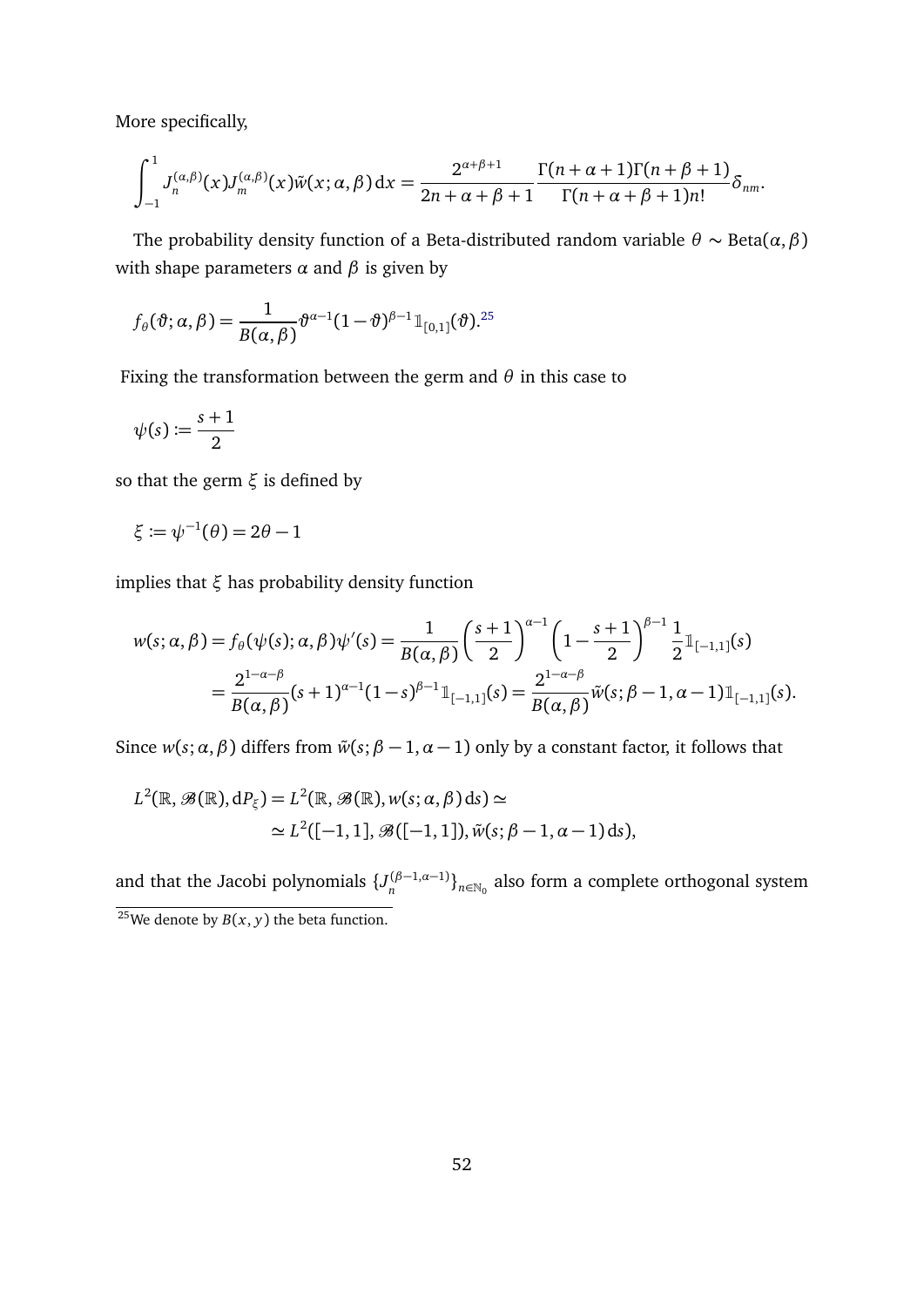in  $L^2(\mathbb{R}, \mathscr{B}(\mathbb{R}), dP_\xi)$  with

$$
\int_{\mathbb{R}} J_n^{(\beta-1,\alpha-1)}(s) J_m^{(\beta-1,\alpha-1)}(s) dP_{\xi}(s) = \int_{\mathbb{R}} J_n^{(\beta-1,\alpha-1)}(s) J_m^{(\beta-1,\alpha-1)}(s) w(s; \alpha, \beta) ds =
$$
\n
$$
= \frac{2^{1-\alpha-\beta}}{B(\alpha,\beta)} \int_{-1}^1 J_n^{(\beta-1,\alpha-1)}(s) J_m^{(\beta-1,\alpha-1)}(s) \tilde{w}(s; \beta-1, \alpha-1) ds =
$$
\n
$$
= \frac{1}{B(\alpha,\beta)(2n+\alpha+\beta-1)} \frac{\Gamma(n+\beta)\Gamma(n+\alpha)}{\Gamma(n+\alpha+\beta-1)n!} \delta_{nm}.
$$

Moreover, given the nodes  $s_j$  and weights  $\tilde{\omega}_j$  from the common Gauss-Jacobi-quadrature rule for weighting function  $\tilde{w}(., \beta -1, \alpha -1)$ , the Gauss-quadrature rule in terms of weight- $\log$  function  $w(., \alpha, \beta)$  has the same nodes while the weights are scaled by  $\omega_j = \frac{2^{1-a-\beta}}{\beta(a,\beta)} \tilde{\omega}_j$ .

#### **A.4 Generalized Laguerre Polynomials**

Generalized Laguerre polynomials are defined by the recurrence relation

$$
La_0^{(\alpha)}(x) = 1,
$$
  
\n
$$
La_1^{(\alpha)}(x) = 1 + \alpha - x,
$$
  
\n
$$
(n+1)La_{n+1}^{(\alpha)}(x) = (2n+1+\alpha-x)La_n^{(\alpha)}(x) - (n+\alpha)La_{n-1}^{(\alpha)}(x), n \ge 2
$$

They form a complete orthogonal system on  $L^2([0,\infty),{\mathscr B}([0,\infty)), \tilde w(x)\,{\rm d} x)$  with weighting function

$$
\tilde{w}(x;\alpha) \coloneqq x^{\alpha} e^{-x}.
$$

More specifically,

$$
\int_0^\infty La_n^{(\alpha)}(x)La_m^{(\alpha)}(x)\tilde{w}(x;\alpha) dx = \frac{\Gamma(n+\alpha+1)}{n!}\delta_{nm}.
$$

The probability density function of a Gamma-distributed random variable, denoted by *θ* ∼ Gamma(*α*,*β*), with shape parameter *α* and rate parameter *β* is given by

$$
f_{\theta}(\vartheta; \alpha, \beta) := \frac{\beta^{\alpha}}{\Gamma(\alpha)} \vartheta^{\alpha-1} e^{-\beta \vartheta} \mathbb{1}_{[0,\infty)}(\vartheta).^{26}
$$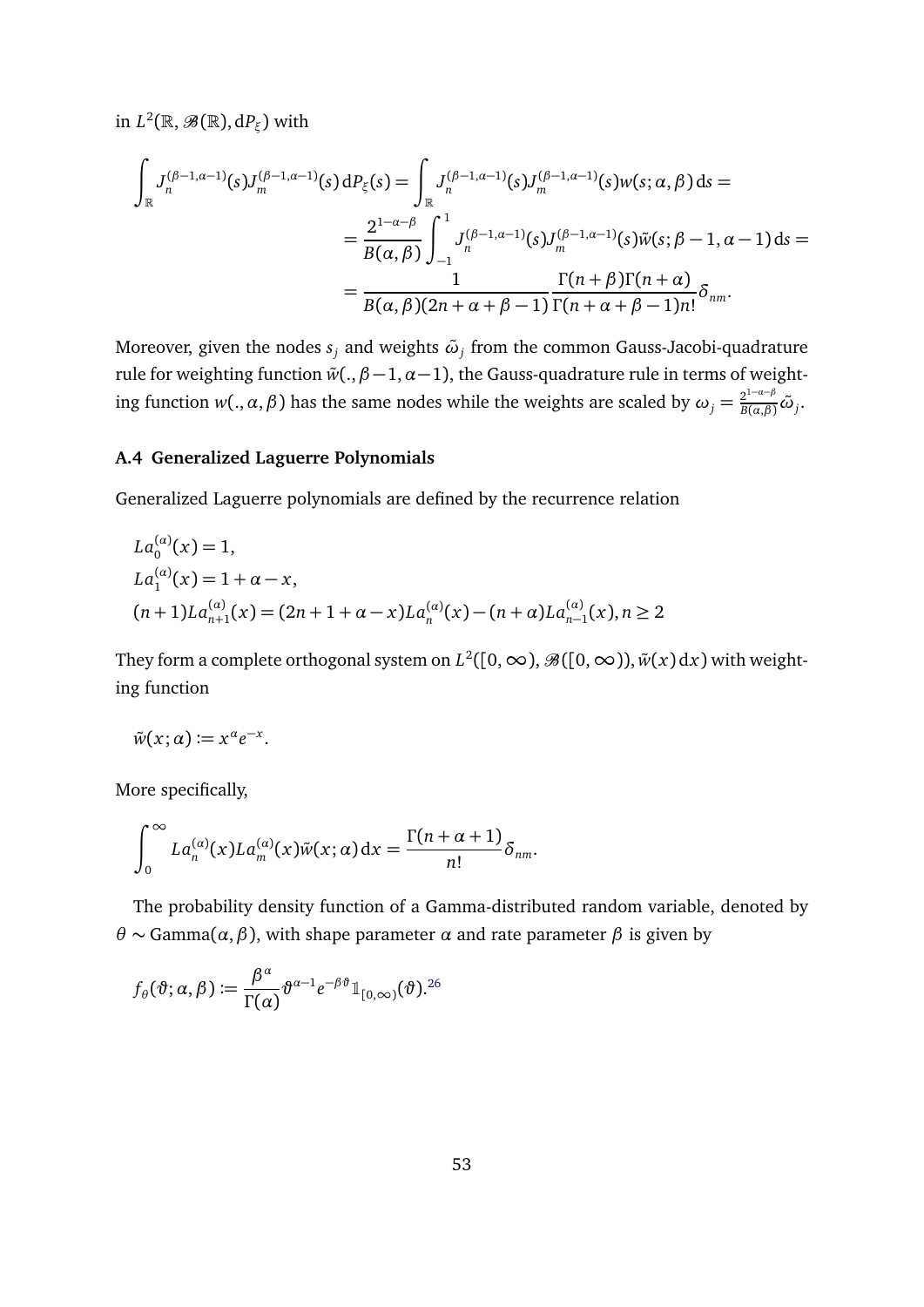Fixing the transformation between the germ and *θ* in this case to

$$
\psi(s):=\frac{s}{\beta}
$$

so that the germ *ξ* is defined by

$$
\xi := \psi^{-1}(\theta) = \beta \theta
$$

implies that *ξ* has probability density function

$$
w(s; \alpha, \beta) = f_{\theta}(\psi(s); \alpha, \beta)\psi'(s) = \frac{\beta^{\alpha}}{\Gamma(\alpha)} \left(\frac{s}{\beta}\right)^{\alpha-1} e^{-s} \frac{1}{\beta} \mathbb{1}_{[0, \infty)}(s) =
$$
  
= 
$$
\frac{1}{\Gamma(\alpha)} \tilde{w}(s; \alpha - 1) \mathbb{1}_{[0, \infty)}(s).
$$

Since  $w(s; \alpha, \beta)$  differs from  $\tilde{w}(s; \alpha - 1)$  only by a constant factor, it follows that

$$
L^{2}(\mathbb{R},\mathscr{B}(\mathbb{R}),\mathrm{d}P_{\xi})=L^{2}(\mathbb{R},\mathscr{B}(\mathbb{R}),w(s;\alpha,\beta)\,\mathrm{d}s)\simeq L^{2}([0,\infty),\mathscr{B}([0,\infty)),\tilde{w}(s;\alpha-1)\,\mathrm{d}s),
$$

and that the generalized Laguerre polynomials  $\{La_n^{(\alpha-1)}\}_{n\in\mathbb{N}_0}$  also form a complete orthogonal system in  $L^2(\mathbb{R}, \mathscr{B}(\mathbb{R}), dP_\xi)$  with

$$
\int_{\mathbb{R}} La_n^{(\alpha-1)}(s)La_m^{(\alpha-1)}(s) dP_{\xi}(s) = \int_{\mathbb{R}} La_n^{\alpha-1)}(s)J_m^{(\alpha-1)}(s)w(s; \alpha, \beta) ds
$$
  
\n
$$
= \frac{1}{\Gamma(\alpha)} \int_0^{\infty} La_n^{(\alpha-1)}(s)La(\alpha-1)_m(s)\tilde{w}(s; \alpha-1) ds
$$
  
\n
$$
= \frac{\Gamma(n+\alpha)}{\Gamma(\alpha)n!} \delta_{nm}.
$$

Moreover, given the nodes  $s_j$  and weights  $\tilde{\omega}_j$  from the common Gauss-Laguerre-quadrature rule for weighting function  $\tilde{w}(.,\alpha - 1)$ , the Gauss-quadrature rule in terms of weighting function  $w(.,\alpha,\beta)$  has the same nodes while the weights are scaled by  $\omega_j=\frac{\tilde{\omega}_j}{\Gamma(\alpha)}$  $\frac{\omega_j}{\Gamma(\alpha)}$ .

<span id="page-53-0"></span><sup>&</sup>lt;sup>26</sup>We denote by  $Γ(x)$  the gamma function.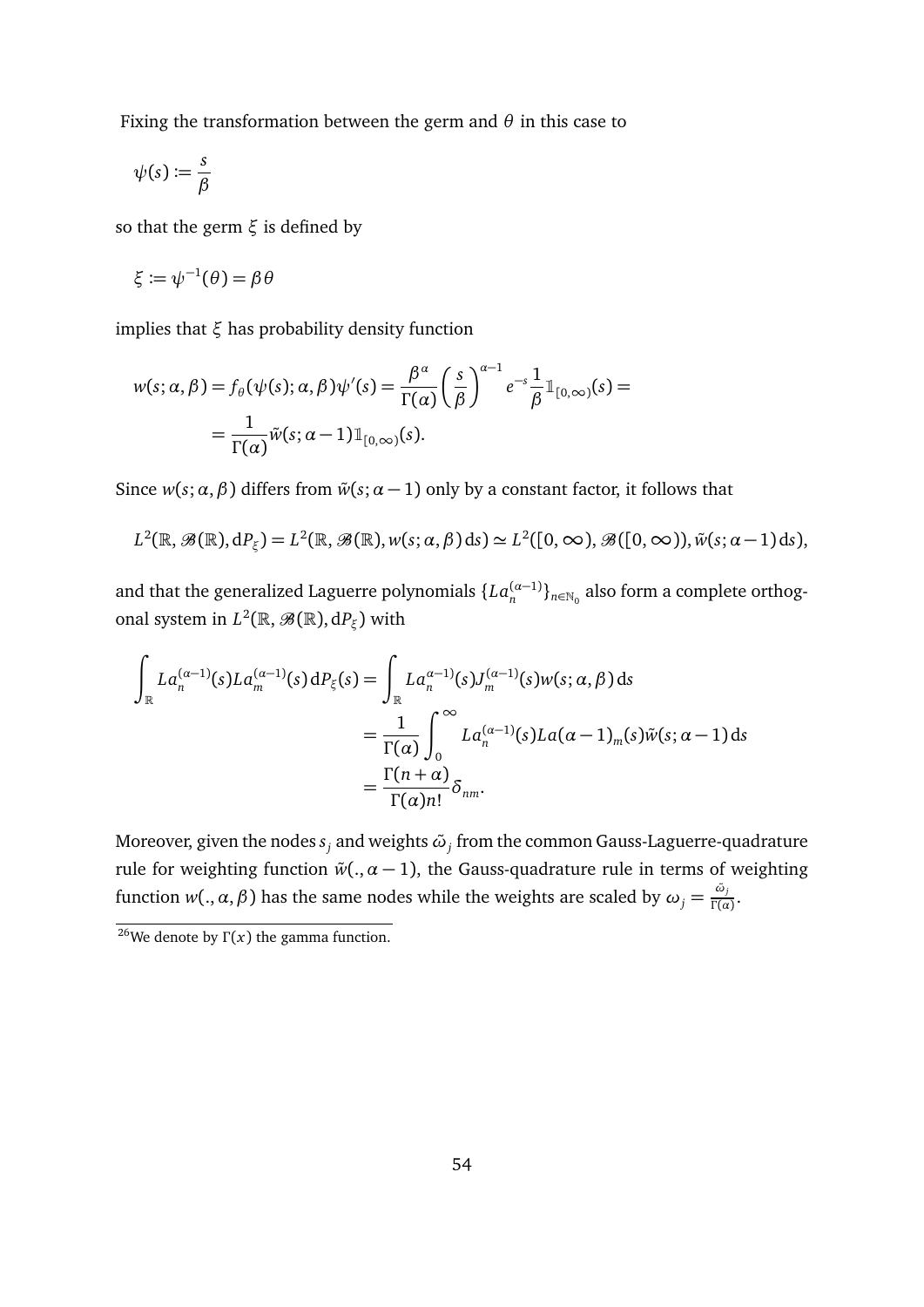#### <span id="page-54-0"></span>**B SMOLYAK-GAUSS-QUADRATURE**

Suppose that for every  $i = 1, \ldots, k$  the distribution  $P_{\xi_i}$  of  $\xi_i$  possesses a probability density function  $w_i$ , so that  $w := \prod_{i=1}^k w_i$  is the probability density of  $P_\xi$ . Then [\(8b\)](#page-19-1) becomes

<span id="page-54-1"></span>
$$
\hat{y}_{\alpha} = ||q_{\alpha}||_{L^2}^{-2} \int_{\mathbb{R}} \dots \int_{\mathbb{R}} h(\psi(s_1, \dots, s_k)) q_{1\alpha_1}(s_1) \dots q_{k\alpha_k}(s_k) w_1(s_1) \dots w_k(s_k) ds_1 \dots ds_k.
$$
 (14)

Further suppose that one-dimensional Gauss-quadrature rules corresponding to weighting functions  $w_i$  and orthogonal polynomials  $\{q_{in}\}_{n\in\mathbb{N}_0}$  are available. For  $i = 1, ..., k$  let  $Q_i(M_i)$  denote this one-dimensional Gauss-quadrature rule with  $M_i$  nodes  $\{s_{i,h}^{(j)}\}$  $\{j\}}_{i,M_i}$ }<sub>*j*=1,...,*M*<sub>*i*</sub></sub> and weights  $\{ \omega_{i,k}^{(j)} \}$  $_{i,M_i}^{(j)}\}_{j=1,...,M_i}$ , i.e.

$$
Q_i(M_i)g := \sum_{j=1}^{M_i} \omega_{i,M_i}^{(j)} g(s_{i,M_i}^{(j)}) \text{ for } g \in L_i^2.
$$

Then choose for each  $i = 1, ..., k$  an increasing sequence of natural numbers  $\{M_{ij}\}_{j \in \mathbb{N}}$  ⊂  $N, M_{ij+1} > M_{ij}$  and define the difference operator by

$$
\Delta_{i1} := Q_i(M_{i1})
$$
 and  $\Delta_{ij} := Q_i(M_{ij}) - Q_i(M_{ij-1}), j \ge 2.$ 

The Smolyak-Gauss-quadrature rule of order  $l \in \mathbb{N}$  and with growth rules given by  $\{M_{ij}\}_{j \in \mathbb{N}}$ is defined by

$$
Q_l \coloneqq \sum_{\substack{\nu \in \mathbb{N}^k \\ |\nu| \leq k+l}} \bigotimes_{i=1}^k \Delta_{i \nu_i}.
$$

or equivalently taking care of duplicate terms in the difference operators

$$
Q_{l} = \sum_{\substack{\nu \in \mathbb{N}^{k} \\ \max\{k, l+1\} \leq |\nu| \leq k+l}} (-1)^{k+l-1} {k-1 \choose k+l-|\nu|} \bigotimes_{i=1}^{k} Q_{i}(M_{i\nu_{i}}).
$$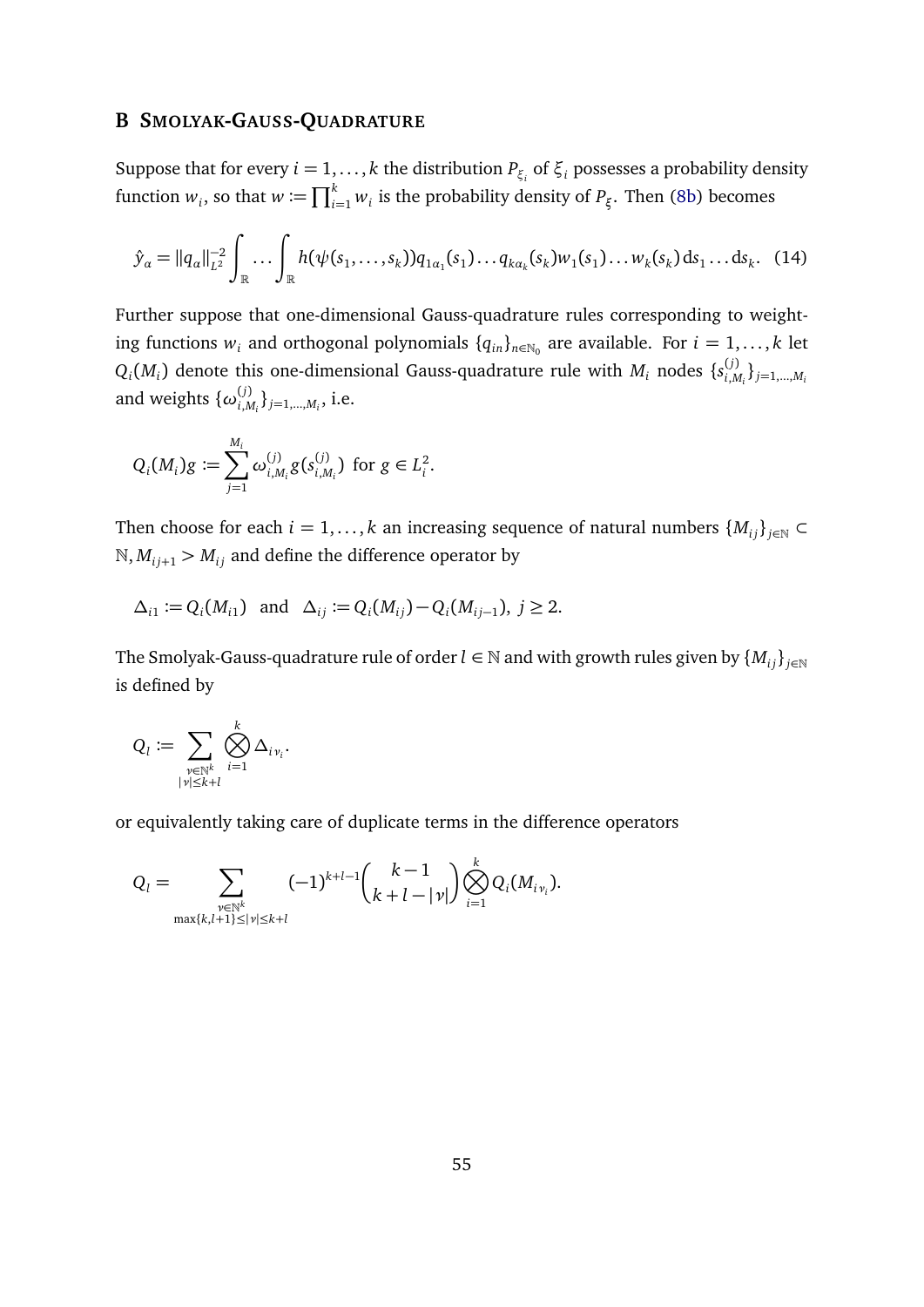Applying the Smolyak-Gauss-quadrature rule to [\(14\)](#page-54-1) in particular yields the approximation

$$
\hat{y}_{\alpha} \approx \left(\prod_{i=1}^{k} ||q_{i\alpha_{i}}||_{L^{2}_{i}}^{2}\right)^{-1} \sum_{\substack{\nu \in \mathbb{N}^{k} \\ \max\{k, l+1\} \leq |\nu| \leq k+l}} (-1)^{k+l-1} {k-1 \choose k+l-|\nu|} \\ \sum_{j_{1}=1}^{M_{1,\nu_{1}}} \dots \sum_{j_{k}=1}^{M_{k,\nu_{k}}} \omega_{1,M_{1,\nu_{1}}}^{(j_{1})} \dots \omega_{k,M_{k,\nu_{k}}}^{(j_{k})} h\left(\psi\left(s_{1,M_{1,\nu_{1}}}^{(j_{1})}, \dots, s_{k,M_{k,\nu_{k}}}^{(j_{k})}\right)\right) q_{1\alpha_{1}}\left(s_{1,M_{1,\nu_{1}}}^{(j_{1})}\right) \dots q_{k\alpha_{k}}\left(s_{k,M_{k,\nu_{k}}}^{(j_{k})}\right).
$$

This procedure requires to evaluate the model outcome of interest  $h\Big(\,\psi\Big(s_{1\ M}^{(j_1)}\Big)$  $\binom{(j_1)}{1, M_{1,\nu_1}} \dots s_{k,M}^{(j_k)}$ *<sup>k</sup>*,*Mk*,*ν<sup>k</sup>*  $\mathcal{U}$ at all sparse-grid points.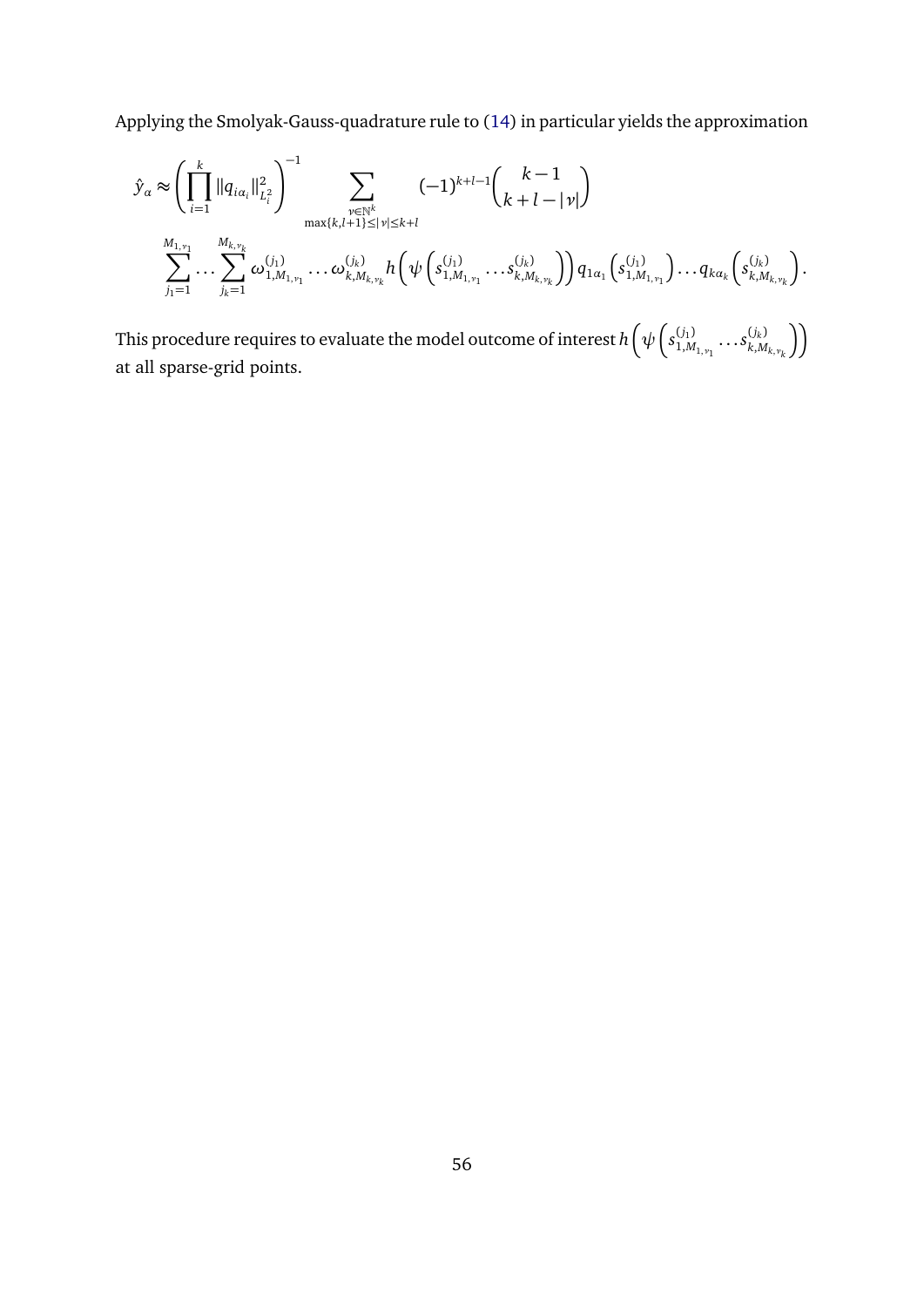#### **REFERENCES**

- <span id="page-56-10"></span>S. R. Aiyagari. Uninsured Idiosyncratic Risk and Aggregate Saving. *The Quarterly Journal of Economics*, 109(3):659–684, 1994.
- <span id="page-56-5"></span>O. J. Blanchard and C. M. Kahn. The Solution of Linear Difference Models under Rational Expectations. *Econometrica*, 48(5):1305–1311, July 1980.
- <span id="page-56-1"></span>R. H. Cameron and W. T. Martin. The Orthogonal Development of Non-Linear Functionals in Series of Fourier-Hermite Functionals. *Annals of Mathematics*, 48(2):385–392, Apr. 1947.
- <span id="page-56-3"></span>R. G. Ghanem and P. D. Spanos. Spectral stochastic finite-element formulation for reliability analysis. *Journal of Engineering Mechanics*, 117(10):2351–2372, 1991.
- <span id="page-56-0"></span>D. Harenberg, S. Marelli, B. Sudret, and V. Winschel. Uncertainty quantification and global sensitivity analysis for economic models. *Quantitative Economics*, 10(1):1–41, Feb. 2019.
- <span id="page-56-7"></span>B. Heer and A. Maussner. *Dynamic General Equilibrium Modeling: Computational Methods and Applications*. Springer Berlin Heidelberg, 2009. ISBN 9783540856856. URL [https:](https://books.google.de/books?id=ZdlEAAAAQBAJ) [//books.google.de/books?id=ZdlEAAAAQBAJ](https://books.google.de/books?id=ZdlEAAAAQBAJ).
- <span id="page-56-9"></span>N. Iskrev. Local identification in DSGE models. *Journal of Monetary Economics*, 57(2): 189–202, Mar. 2010.
- <span id="page-56-4"></span>D. Jackson. *Fourier Series and Orthogonal Polynomials*. Mathematical Association of America, 1941.
- <span id="page-56-8"></span>K. L. Judd. Projection methods for solving aggregate growth models. *Journal of Economic Theory*, 58(2):410–452, December 1992.
- <span id="page-56-6"></span>K. L. Judd. Approximation, perturbation, and projection methods in economic analysis. In H. M. Amman, D. A. Kendrick, and J. Rust, editors, *Handbook of Computational Economics*, volume 1 of *Handbook of Computational Economics*, chapter 12, pages 509–585. Elsevier, 1996.
- <span id="page-56-2"></span>A. Kaintura, T. Dhaene, and D. Spina. Review of polynomial chaos-based methods for uncertainty quantification in modern integrated circuits. *Electronics*, 7(3):30, feb 2018. doi: 10.3390/electronics7030030.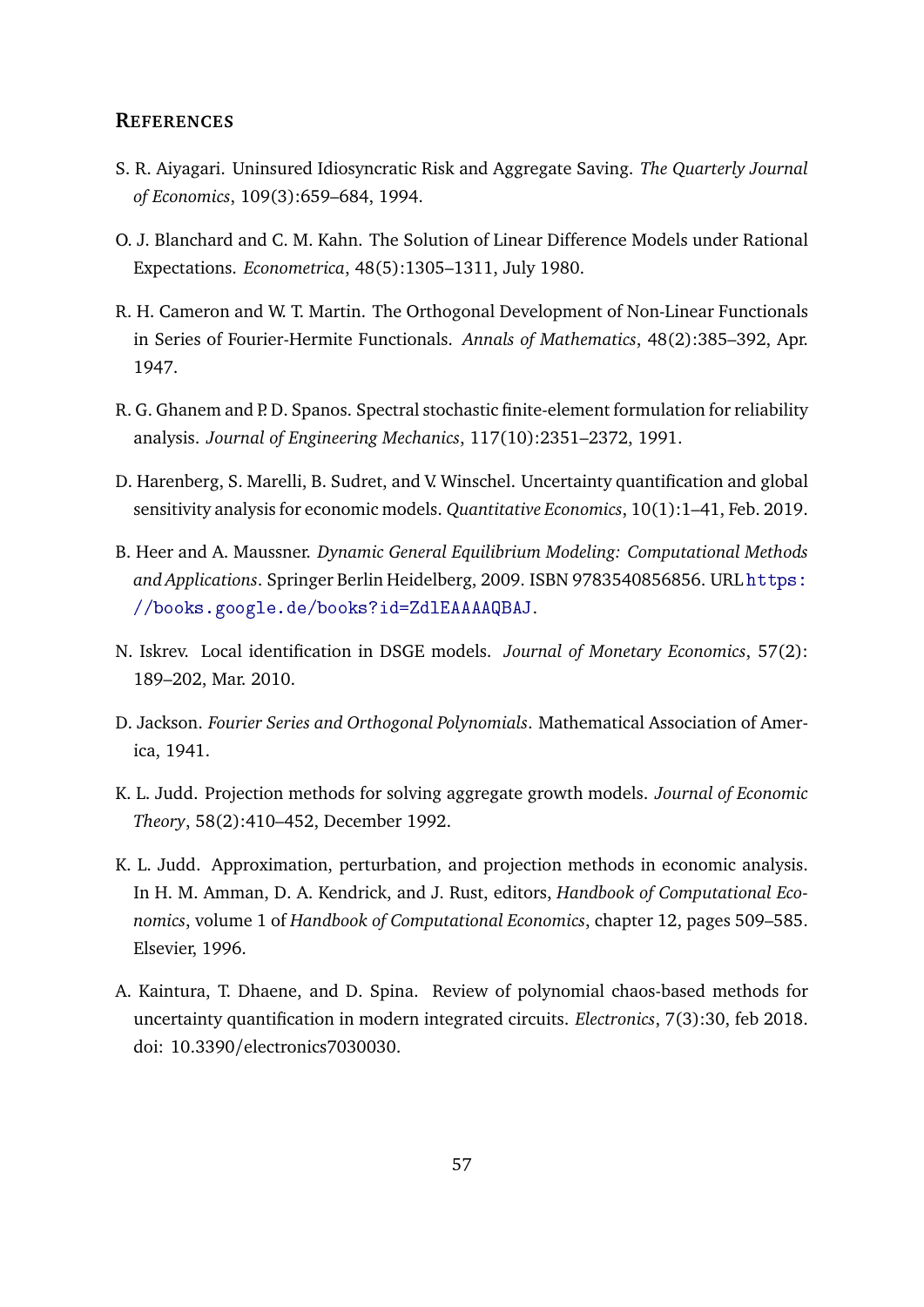- <span id="page-57-5"></span>P. Klein. Using the generalized Schur form to solve a multivariate linear rational expectations model. *Journal of Economic Dynamics and Control*, 24(10):1405–1423, Sept. 2000.
- <span id="page-57-8"></span>P. Krusell and A. A. J. Smith. Income and wealth heterogeneity in the macroeconomy. *Journal of Political Economy*, 106(5):867–896, Oct. 1998.
- <span id="page-57-10"></span>F. Lu, M. Morzfeld, X. Tu, and A. J. Chorin. Limitations of polynomial chaos expansions in the bayesian solution of inverse problems. *Journal of Computational Physics*, 282: 138–147, feb 2015. doi: 10.1016/j.jcp.2014.11.010.
- <span id="page-57-1"></span>Y. M. Marzouk, H. N. Najm, and L. A. Rahn. Stochastic spectral methods for efficient bayesian solution of inverse problems. *Journal of Computational Physics*, 224(2):560– 586, jun 2007. doi: 10.1016/j.jcp.2006.10.010.
- <span id="page-57-7"></span>E. R. McGrattan. Application of weighted residual methods to dynamic economic models. In R. Marimon and A. Scott, editors, *Computational Methods for the Study of Dynamic Economies*, pages 114–142. Oxford and New York: Oxford University Press, 1999.
- <span id="page-57-0"></span>E. Pröhl. Approximating Equilibria with Ex-Post Heterogeneity and Aggregate Risk. Swiss Finance Institute Research Paper Series, Swiss Finance Institute, Dec. 2017.
- <span id="page-57-9"></span>M. Reiter. Solving heterogeneous-agent models by projection and perturbation. *Journal of Economic Dynamics and Control*, Volume 33(3):649–665, Mar. 2009.
- <span id="page-57-3"></span>M. Riesz. Sur le problème des moments et le théorème de Parseval correspondant. *Scandinavian Actuarial Journal*, 1924(1):54–74, 1924. doi: 10.1080/03461238.1924. 10405368. URL <https://doi.org/10.1080/03461238.1924.10405368>.
- <span id="page-57-2"></span>F. J. Ruge-Murcia. Methods to estimate dynamic stochastic general equilibrium models. *Journal of Economic Dynamics and Control*, 31(8):2599–2636, aug 2007. doi: 10.1016/ j.jedc.2006.09.005.
- <span id="page-57-6"></span>C. Sims. Solving Linear Rational Expectations Models. *Computational Economics*, 20(1): 1–20, Oct. 2002.
- I. Sobol. Sensitivity analysis for non-linear mathematical models. *Mathematical modelling and computational experiment*, 1:407–414, 1993.
- <span id="page-57-4"></span>G. Szegő. *Orthogonal Polynomials*. American Mathematical Society, 1939.